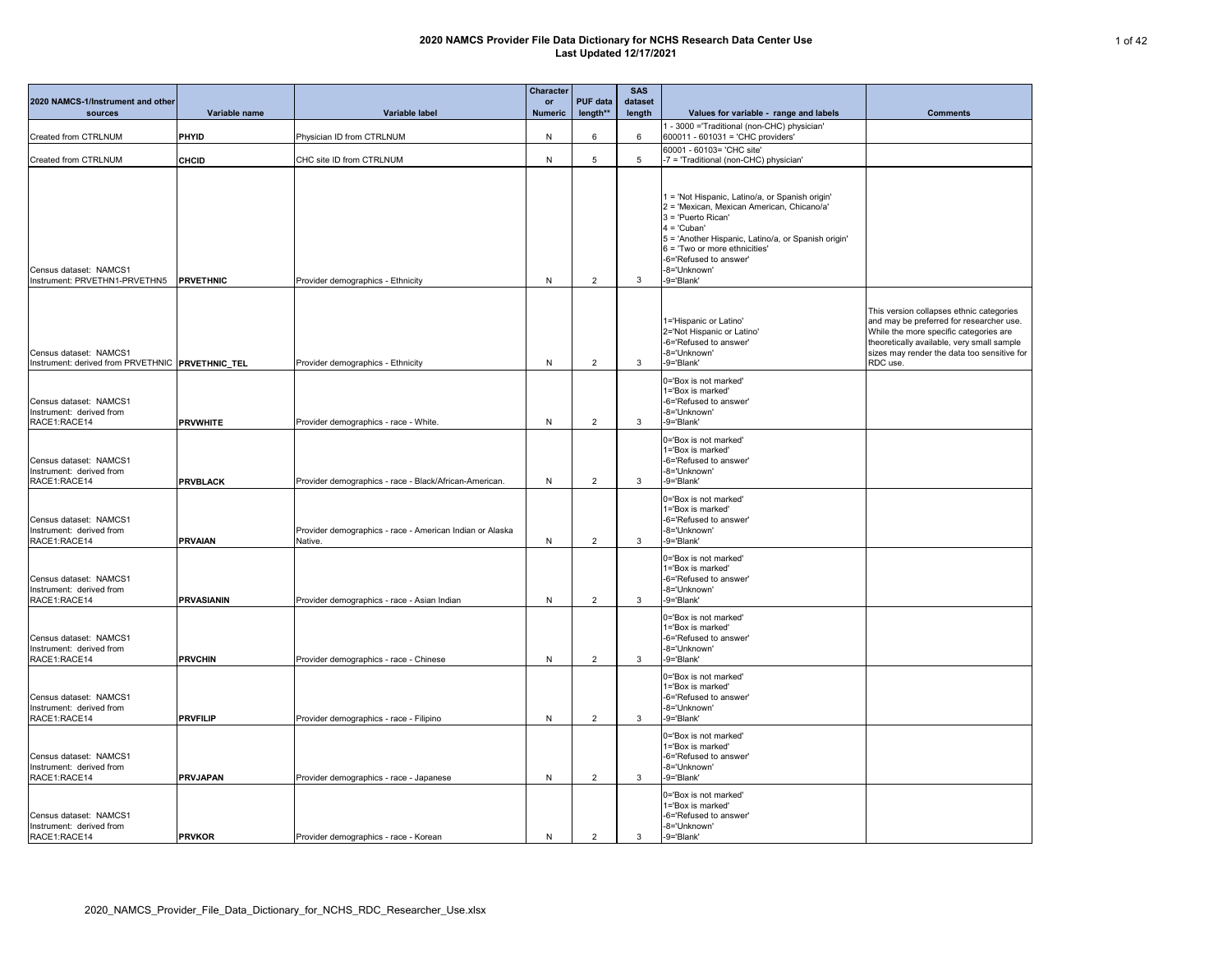| 2020 NAMCS-1/Instrument and other<br>sources                             | Variable name    | Variable label                                       | <b>Character</b><br>or<br><b>Numeric</b> | <b>PUF data</b><br>length** | <b>SAS</b><br>dataset<br>length | Values for variable - range and labels                                                                                                                                                                                                                                                                                                                                                                                                 | <b>Comments</b>                                                                                                                                                                                                                       |
|--------------------------------------------------------------------------|------------------|------------------------------------------------------|------------------------------------------|-----------------------------|---------------------------------|----------------------------------------------------------------------------------------------------------------------------------------------------------------------------------------------------------------------------------------------------------------------------------------------------------------------------------------------------------------------------------------------------------------------------------------|---------------------------------------------------------------------------------------------------------------------------------------------------------------------------------------------------------------------------------------|
| Census dataset: NAMCS1<br>Instrument: derived from<br>RACE1:RACE14       | <b>PRVVIET</b>   | Provider demographics - race - Vietnamese            | N                                        | 2                           | 3                               | 0='Box is not marked'<br>1='Box is marked'<br>-6='Refused to answer'<br>-8='Unknown'<br>-9='Blank'                                                                                                                                                                                                                                                                                                                                     |                                                                                                                                                                                                                                       |
| Census dataset: NAMCS1<br>Instrument: derived from<br>RACE1:RACE14       | <b>PRVOTHASN</b> | Provider demographics - race - Other Asian           | N                                        | $\overline{2}$              | 3                               | 0='Box is not marked'<br>1='Box is marked'<br>-6='Refused to answer'<br>-8='Unknown'<br>-9='Blank'                                                                                                                                                                                                                                                                                                                                     |                                                                                                                                                                                                                                       |
| Census dataset: NAMCS1<br>Instrument: derived from<br>RACE1:RACE14       | <b>PRVNH</b>     | Provider demographics - race -Native Hawaiian        | N                                        | $\overline{2}$              | 3                               | 0='Box is not marked'<br>1='Box is marked'<br>-6='Refused to answer'<br>-8='Unknown'<br>-9='Blank'                                                                                                                                                                                                                                                                                                                                     |                                                                                                                                                                                                                                       |
| Census dataset: NAMCS1<br>Instrument: derived from<br>RACE1:RACE14       | <b>PRVGUCH</b>   | Provider demographics - race -Guamanian or Chamorro  | N                                        | $\overline{2}$              | 3                               | 0='Box is not marked'<br>1='Box is marked'<br>-6='Refused to answer'<br>-8='Unknown'<br>-9='Blank'                                                                                                                                                                                                                                                                                                                                     |                                                                                                                                                                                                                                       |
| Census dataset: NAMCS1<br>Instrument: derived from<br>RACE1:RACE14       | <b>PRVSAM</b>    | Provider demographics - race -Samoan                 | N                                        | $\overline{2}$              | 3                               | 0='Box is not marked'<br>1='Box is marked'<br>-6='Refused to answer'<br>-8='Unknown'<br>-9='Blank'                                                                                                                                                                                                                                                                                                                                     |                                                                                                                                                                                                                                       |
| Census dataset: NAMCS1<br>Instrument: derived from<br>RACE1:RACE14       | <b>PRVOPI</b>    | Provider demographics - race -Other Pacific Islander | N                                        | $\overline{2}$              | 3                               | 0='Box is not marked'<br>1='Box is marked'<br>-6='Refused to answer'<br>-8='Unknown'<br>-9='Blank'                                                                                                                                                                                                                                                                                                                                     |                                                                                                                                                                                                                                       |
| Census dataset: NAMCS1<br>Instrument: derived from<br>RACE1:RACE14       | <b>PRVRACE</b>   | Provider race                                        | N                                        | $\overline{2}$              | 3                               | $1 = 'White'$<br>2 = 'Black or African-American'<br>3 = 'American Indian or Alaska Native'<br>$4 = 'Asian Indian'$<br>5 = 'Chinese'<br>$6$ = 'Filipino'<br>$7 = 'Japanese'$<br>8 = 'Korean'<br>9 = 'Vietnamese'<br>10 = 'Other Asian'<br>11 = 'Native Hawaiian'<br>12 = 'Guamanian or Chamorro'<br>$13 = 'Samon'$<br>14 = 'Other Pacific Islander'<br>15 = 'Two or more races'<br>-6='Refused to answer'<br>-8='Unknown'<br>-9='Blank' |                                                                                                                                                                                                                                       |
| Census dataset: NAMCS1<br>Instrument: derived from PRVRACE   PRVRACE_TEL |                  | Provider race                                        | N                                        | $\overline{2}$              | 3                               | 1='White only'<br>2='Black only'<br>3='Asian only'<br>4='Native Hawaiian/Other Pacific Islander'<br>5='American Indian/Alaska Native'<br>6='Two or more races'<br>-6='Refused to answer'<br>-8='Unknown'<br>-9='Blank'                                                                                                                                                                                                                 | This version collapses race categories and<br>may be preferred for researcher use.<br>While the more specific categories are<br>theoretically available, very small sample<br>sizes may render the data too sensitive for<br>RDC use. |

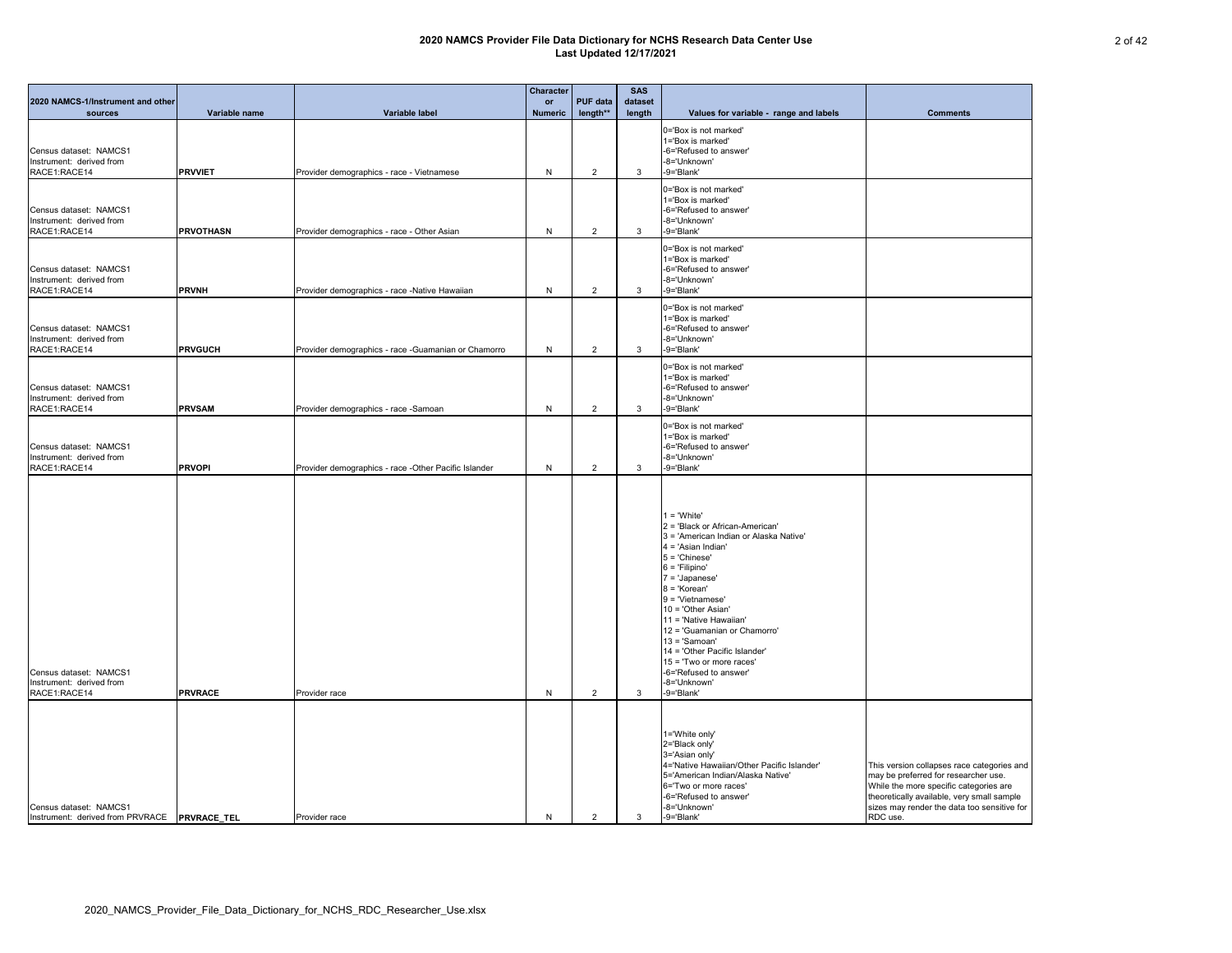| 2020 NAMCS-1/Instrument and other<br>sources      | Variable name    | Variable label                                                                                                                                                                                                                      | <b>Character</b><br>or<br><b>Numeric</b> | <b>PUF data</b><br>length** | <b>SAS</b><br>dataset<br>length | Values for variable - range and labels                                                                                                                                                                                                                              | <b>Comments</b> |
|---------------------------------------------------|------------------|-------------------------------------------------------------------------------------------------------------------------------------------------------------------------------------------------------------------------------------|------------------------------------------|-----------------------------|---------------------------------|---------------------------------------------------------------------------------------------------------------------------------------------------------------------------------------------------------------------------------------------------------------------|-----------------|
|                                                   |                  |                                                                                                                                                                                                                                     |                                          |                             |                                 | 1='Patient care'<br>2='Research'<br>3='Teaching'                                                                                                                                                                                                                    |                 |
| Census dataset: NAMCS1<br>Instrument: PROFACT     | <b>PROFACT</b>   | Which of the following categories best describes your<br>professional activity?                                                                                                                                                     | N                                        | $\overline{2}$              | 3                               | 4='Administration'<br>5='Something else'<br>-9='Blank'                                                                                                                                                                                                              |                 |
| Census dataset: NAMCS1<br>Instrument: NUMLOCR     | <b>NUMLOCR</b>   | Number of office locations for refusing providers. Does not<br>include settings such as emergency departments, outpatient<br>departments, surgicenters, federal clinics and community<br>health centers. (Instrument range 0 to 20) | N                                        | $\overline{2}$              | 3                               | 0-20='valid range'<br>-6='Refused to answer'<br>-9='Blank'                                                                                                                                                                                                          |                 |
| Census dataset: NAMCS1<br>Instrument: NUMLOCR CHC | NUMLOCR CHC      | Number of office locations for refusing providers. CHC<br>locations (Instrument range 0 to 20)                                                                                                                                      | N                                        | $\overline{2}$              | 3                               | 0-20='valid range'<br>-6='Refused to answer'<br>-9='Blank'                                                                                                                                                                                                          |                 |
| Census dataset: NAMCS1<br>Instrument: NOPATSENR   | <b>NOPATSENR</b> | In typical year, how many weeks do you not see patients,<br>(for example, conferences, vacations, etc.) for a refusing<br>provider.                                                                                                 | N                                        | $\overline{2}$              | 3                               | 0-52='valid range'<br>-6='Refused to answer'<br>-8='Unknown'<br>-9='Blank'                                                                                                                                                                                          |                 |
| Census dataset: NAMCS1<br>Instrument: LTHALFR     | <b>LTHALFR</b>   | You typically see patients fewer than half the weeks in each<br>year. Is that correct?<br>Verification of NOPATSENR, if provider said they did not see<br>patients more than 26 weeks per year (NOPATSENR 27-52)                    | N                                        | $\overline{2}$              | 3                               | $1 = Yes'$<br>$2 = 'No'$<br>-7='Not applicable'<br>-9='Blank'                                                                                                                                                                                                       |                 |
| Census dataset: NAMCS1<br>Instrument: ALLYEARR    | <b>ALLYEARR</b>  | You typically see patients all 52 weeks of the year. Is that<br>correct? Verification of NOPATSENR if provider said they<br>see patients all 52 weeks. (NOPATSENR=0)                                                                | N                                        | $\overline{2}$              | 3                               | $1 = Yes'$<br>$2 = 'No'$<br>-6='Refused to answer'<br>-7='Not applicable'<br>-9='Blank'                                                                                                                                                                             |                 |
| Census dataset: NAMCS1<br>Instrument: NUMVSR      | <b>NUMVISR</b>   | Number of patient visits for refusing physicians during last<br>normal week of practice at all office locations/CHC locations.<br>(instrument range 0 to 500) - edited data.                                                        | N                                        | 3                           | 3                               | 0-500='valid range'<br>-6='Refused to answer'<br>-8='Unknown'<br>-9='Blank'                                                                                                                                                                                         |                 |
| Census dataset: NAMCS1<br>Instrument: WKHOURSR    | <b>WKHOURSR</b>  | Number of weekly hours spent providing direct patient care<br>for refusing physicians during last normal week of practice<br>(Instrument range 0 to 99)                                                                             | N                                        | $\overline{2}$              | 3                               | 0-99='valid range'<br>-6='Refused to answer'<br>-8='Unknown'<br>-9='Blank'                                                                                                                                                                                          |                 |
| Census dataset: NAMCS1<br>Instrument: NUMBPAR     | <b>NUMBPAR</b>   | At the office where the most ambulatory patients are<br>seen/CHC location: number of physician associates for<br>refusing physicians. (instrument range 0 to 40)                                                                    | N                                        | $\overline{2}$              | 3                               | 0-40='valid range'<br>-6='Refused to answer'<br>-9='Blank'                                                                                                                                                                                                          |                 |
| Census dataset: NAMCS1<br>Instrument: SINGSPCR    | <b>SINGSPCR</b>  | At the office where the most ambulatory patients are<br>seen/CHC location: is this a single- or multiple-specialty<br>group practice for refusing physicians?                                                                       | N                                        | $\overline{2}$              | 3                               | 1='Multi-specialty practice'<br>2='Single-specialty practice'<br>-6='Refused to answer'<br>$-7$ = 'Not applicable'<br>-9='Blank'                                                                                                                                    |                 |
| Census dataset: NAMCS1<br>Instrument: OWNERSHR    | <b>OWNERSHR</b>  | At the office where the most ambulatory patients are<br>seen/CHC location: ownership status for refusing<br>physicians.                                                                                                             | N                                        | $\overline{2}$              | 3                               | 1= 'Full-owner'<br>2='Part-owner'<br>3='Employee'<br>4='Contractor'<br>-6='Refused to answer'<br>-9='Blank'                                                                                                                                                         |                 |
| Census dataset: NAMCS1<br>Instrument: OWNSR       | <b>OWNSR</b>     | At the office location where the most ambulatory patients are<br>seen/CHC location: who owns the practice for refusing<br>physicians?                                                                                               | N                                        | $\overline{2}$              | 3                               | 1='Physician or physician group'<br>2='Insurance company, health plan, or HMO'<br>3='Community Health Center'<br>4='Medical/Academic health center'<br>5='Other hospital'<br>6='Other health care corporation'<br>7='Other'<br>-6='Refused to answer'<br>-9='Blank' |                 |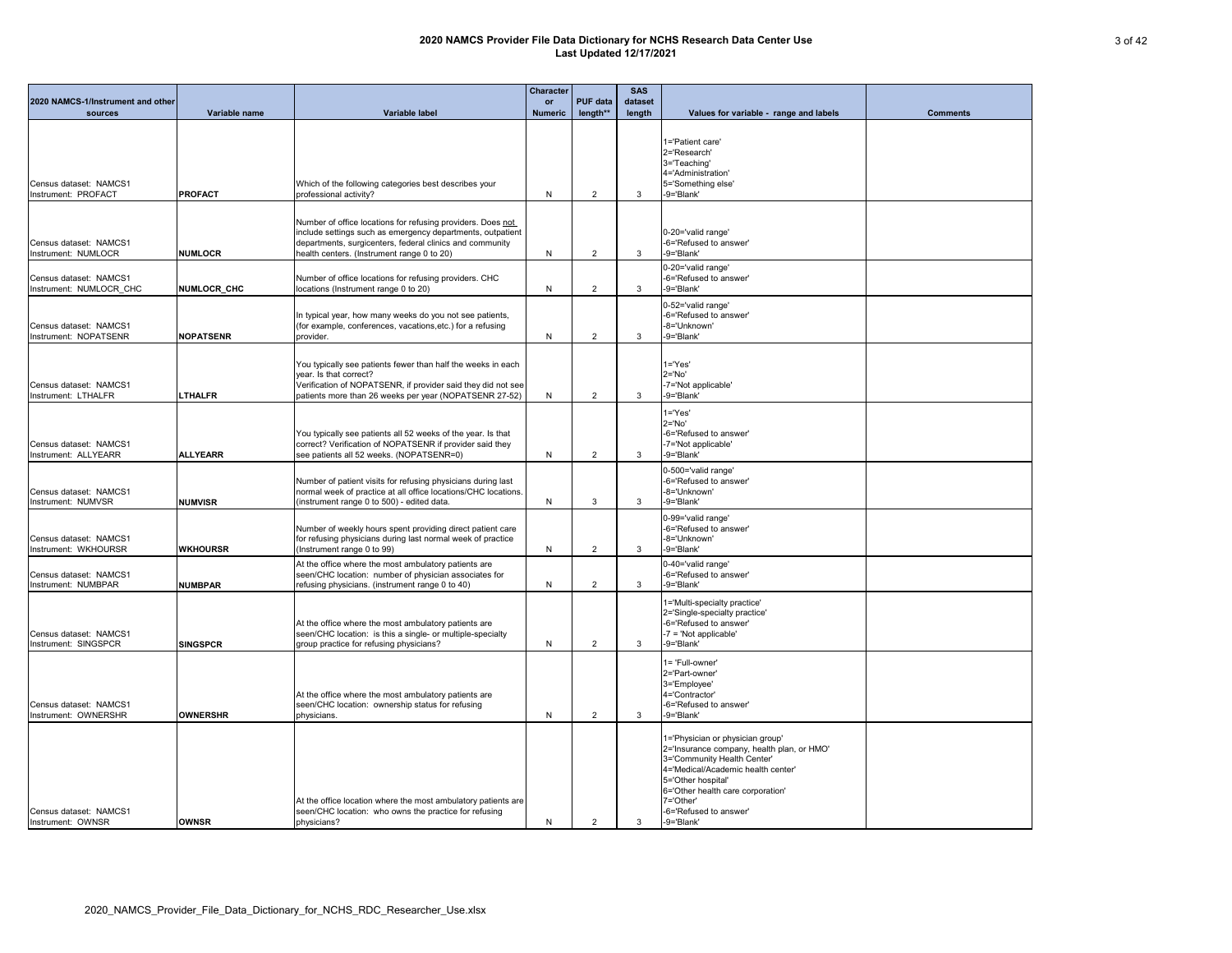| 2020 NAMCS-1/Instrument and other<br>sources                   | Variable name   | <b>Variable label</b>                                                                                                                                                                                                                                                                                                | <b>Character</b><br>or<br><b>Numeric</b> | <b>PUF data</b><br>length** | <b>SAS</b><br>dataset<br>length | Values for variable - range and labels                                            | <b>Comments</b> |
|----------------------------------------------------------------|-----------------|----------------------------------------------------------------------------------------------------------------------------------------------------------------------------------------------------------------------------------------------------------------------------------------------------------------------|------------------------------------------|-----------------------------|---------------------------------|-----------------------------------------------------------------------------------|-----------------|
| Census dataset: NAMCS1<br>Instrument: NUMLOC                   | <b>NUMLOC</b>   | Number of office locations where ambulatory patients are<br>seen. Does not include settings such as emergency<br>departments, outpatient departments, surgicenters, federal<br>clinics and community health centers.<br>(instrument range 0 to 20)                                                                   | N                                        | $\overline{2}$              | 3                               | 0-20='valid range'<br>-9='Blank'                                                  |                 |
| Census dataset: NAMCS1<br>Instrument: NOPATSEN                 | <b>NOPATSEN</b> | In typical year, how many weeks do you not see ambulatory<br>patients (for example, conferences, vacations, etc.)?                                                                                                                                                                                                   | N                                        | $\overline{2}$              | 3                               | 0-52='Valid range'<br>-6='Refused to answer'<br>-8='Unknown'<br>-9='Blank'        |                 |
| Census dataset: NAMCS1<br>Instrument: LTHALF                   | <b>LTHALF</b>   | Verification of NOPATSEN, if physician said they did not see<br>patients more than 26 weeks per year.                                                                                                                                                                                                                | N                                        | $\overline{2}$              | 3                               | $1 = 'Yes'$<br>$2 = 'No'$<br>-7='Not applicable'<br>-8='Unknown'<br>-9='Blank'    |                 |
| Census dataset: NAMCS1<br>Instrument: ALLYEAR                  | <b>ALLYEAR</b>  | Verification of NOPATSEN, if physician said they saw<br>patients all 52 weeks of the year.                                                                                                                                                                                                                           | N                                        | $\overline{c}$              | 3                               | $1 = 'Yes'$<br>$2 = 'No'$<br>-7='Not applicable'<br>-9='Blank'                    |                 |
| Census dataset: NAMCS1<br>Instrument: SEEPAT                   | <b>SEEPAT</b>   | Are you likely to see ambulatory patients during assigned<br>week in your office/at the current CHC location?                                                                                                                                                                                                        | N                                        | $\overline{2}$              | 3                               | $1 = 'Yes'$<br>$2 = 'No'$<br>-9='Blank'                                           |                 |
| Census dataset: NAMCSOFFICES<br>Instrument: derived from SCOPE | SCOPE1          | Scope of office #1.                                                                                                                                                                                                                                                                                                  | N                                        | $\overline{2}$              | 3                               | 1='In-scope'<br>2='Out-of-scope'<br>-9='Blank'                                    |                 |
| Census dataset: NAMCSOFFICES<br>Instrument: derived from SCOPE | <b>SCOPE2</b>   | Scope of office #2.                                                                                                                                                                                                                                                                                                  | N                                        | $\overline{c}$              | 3                               | 1='In-scope'<br>2='Out-of-scope'<br>-9='Blank'                                    |                 |
| Census dataset: NAMCSOFFICES<br>Instrument: derived from SCOPE | SCOPE3          | Scope of office #3.                                                                                                                                                                                                                                                                                                  | N                                        | $\overline{2}$              | 3                               | 1='In-scope'<br>2='Out-of-scope'<br>-9='Blank'                                    |                 |
| Census dataset: NAMCSOFFICES<br>Instrument: derived from SCOPE | <b>SCOPE4</b>   | Scope of office #4.                                                                                                                                                                                                                                                                                                  | N                                        | $\overline{2}$              | 3                               | 1='In-scope'<br>2='Out-of-scope'<br>-9='Blank'                                    |                 |
| Census dataset: NAMCSOFFICES<br>Instrument: derived from SCOPE | <b>SCOPE5</b>   | Scope of office #5.                                                                                                                                                                                                                                                                                                  | N                                        | 2                           | 3                               | 1='In-scope'<br>2='Out-of-scope'<br>-9='Blank'                                    |                 |
| Census dataset: NAMCSOFFICES<br>Instrument: derived from SCOPE | SCOPE6          | Scope of office #6.                                                                                                                                                                                                                                                                                                  | N                                        | $\overline{2}$              | 3                               | 1='In-scope'<br>2='Out-of-scope'<br>-9='Blank'                                    |                 |
| Census dataset: NAMCSOFFICES<br>Instrument: derived from SCOPE | <b>SCOPE7</b>   | Scope of office #7.                                                                                                                                                                                                                                                                                                  | N                                        | 2                           | 3                               | 1='In-scope'<br>2='Out-of-scope'<br>-9='Blank'                                    |                 |
| Census dataset: NAMCSOFFICES<br>Instrument: derived from SCOPE | SCOPE8          | Scope of office #8.                                                                                                                                                                                                                                                                                                  | N                                        | $\overline{2}$              | 3                               | 1='In-scope'<br>2='Out-of-scope'<br>-9='Blank'                                    |                 |
| Census dataset: NAMCSOFFICES<br>Instrument: derived from SCOPE | <b>SCOPE9</b>   | Scope of office #9.                                                                                                                                                                                                                                                                                                  | N                                        | $\overline{2}$              | 3                               | 1='In-scope'<br>2='Out-of-scope'<br>-9='Blank'                                    |                 |
| Census dataset: NAMCSOFFICES<br>Instrument: derived from SCOPE | SCOPE10         | Scope of office #10.                                                                                                                                                                                                                                                                                                 | N                                        | $\overline{2}$              | 3                               | 1='In-scope'<br>2='Out-of-scope'<br>-9='Blank'                                    |                 |
| Census dataset: NAMCS1<br>Instrument: OTHLOC                   | <b>OTHLOC</b>   | (Asked if non-CHC) Are there other locations where you<br>normally would see patients, even though you will not see<br>any during your 7-day reporting period? Does not include<br>settings such as emergency departments, outpatient<br>departments, surgicenters, federal clinics and community<br>health centers. | N                                        | $\overline{2}$              | 3                               | $1 = 'Yes'$<br>$2 = 'No'$<br>-6='Refused to answer'<br>-8='Unknown'<br>-9='Blank' |                 |
| Census dataset: NAMCS1<br>Instrument: OTHLOC NUM               | OTHLOC_CHCNUM   | (Asked if a CHC) Are there other CHC locations where you<br>normally would see patients, even though you will not see<br>any during your 7-day reporting period?                                                                                                                                                     | N                                        | $\overline{2}$              | 3                               | 1-20='Valid range'<br>-6='Refused to answer'<br>-8='Unknown'<br>-9='Blank'        |                 |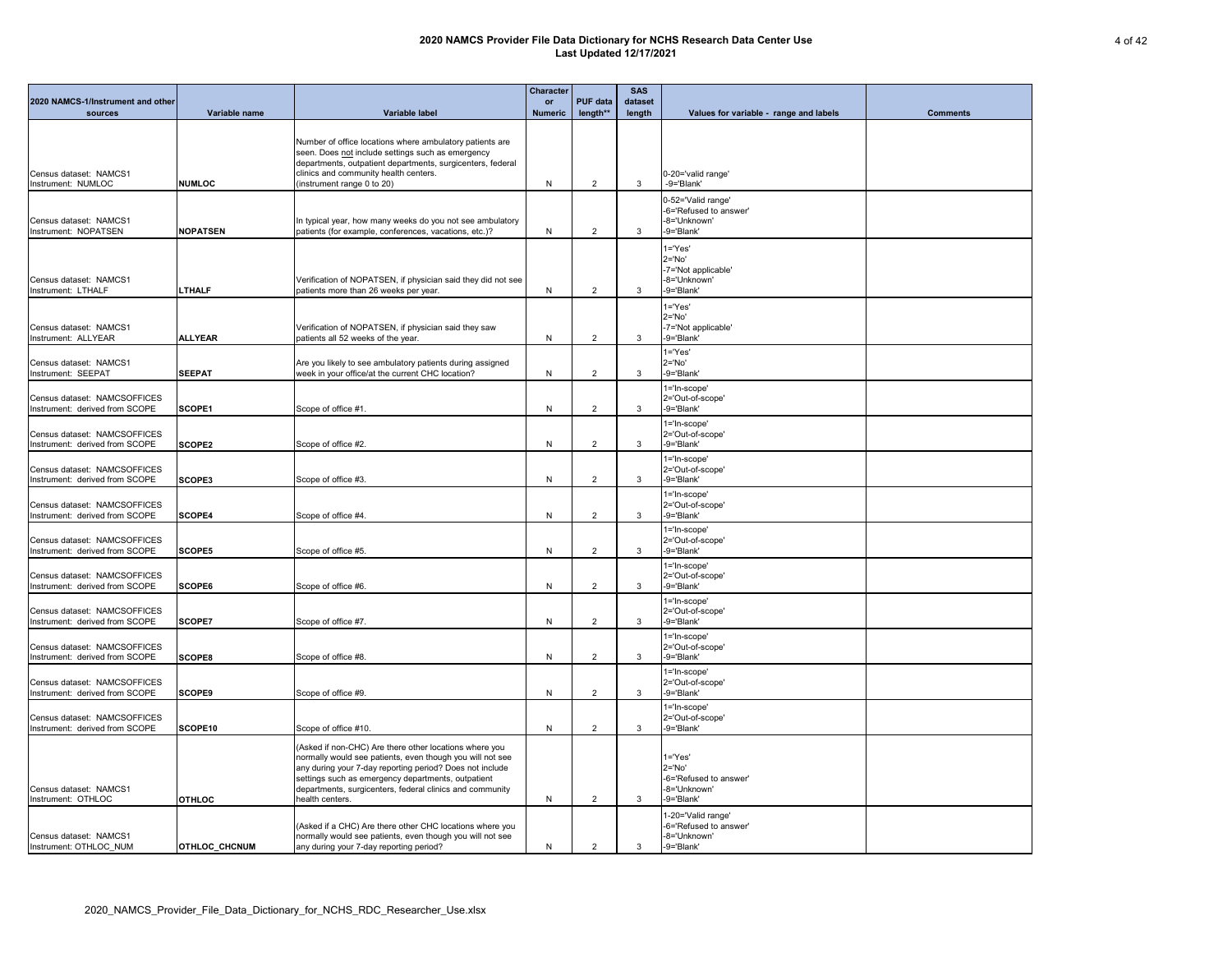|                                                                 |                                                                                                                  |                                                                                                                           | <b>Character</b>     |                             | <b>SAS</b>        |                                               |                 |  |  |  |  |
|-----------------------------------------------------------------|------------------------------------------------------------------------------------------------------------------|---------------------------------------------------------------------------------------------------------------------------|----------------------|-----------------------------|-------------------|-----------------------------------------------|-----------------|--|--|--|--|
| 2020 NAMCS-1/Instrument and other<br>sources                    | Variable name                                                                                                    | <b>Variable label</b>                                                                                                     | or<br><b>Numeric</b> | <b>PUF data</b><br>length** | dataset<br>length | Values for variable - range and labels        | <b>Comments</b> |  |  |  |  |
|                                                                 |                                                                                                                  |                                                                                                                           |                      |                             |                   |                                               |                 |  |  |  |  |
|                                                                 |                                                                                                                  | Of these locations where you will not be seeing patients                                                                  |                      |                             |                   | 0-400='Valid range'<br>-6='Refused to answer' |                 |  |  |  |  |
|                                                                 |                                                                                                                  | during your 7-day reporting period, how many total office                                                                 |                      |                             |                   | -7='Not applicable'                           |                 |  |  |  |  |
| Census dataset: NAMCS1<br>Instrument: OTHLOCVS                  | <b>OTHLOCVS</b>                                                                                                  | visits did you have during your last week of practice at these<br>locations? (instrument range 0 to 400)                  | N                    | 3                           | 3                 | -8='Unknown'<br>-9='Blank'                    |                 |  |  |  |  |
|                                                                 |                                                                                                                  |                                                                                                                           |                      |                             |                   | 1='All locations out-of-scope'                |                 |  |  |  |  |
| Census dataset: NAMCS1                                          |                                                                                                                  | Overall scope of physician's office(s) -- Data not edited,                                                                |                      |                             |                   | 2='All/Some locations in-scope'               |                 |  |  |  |  |
| Instrument: CKITEMB                                             | <b>CKITEMB</b>                                                                                                   | remained as received from instrument.                                                                                     | N                    | $\overline{2}$              | 3                 | -9='Blank'                                    |                 |  |  |  |  |
| Census dataset: NAMCS1<br>Instrument: ESTDAYS                   | <b>ESTDAYS</b>                                                                                                   | Estimated number of days seeing patients.                                                                                 | N                    | $\overline{2}$              | 3                 | 0-7='valid range'<br>-9='Blank'               |                 |  |  |  |  |
|                                                                 | For CHC providers, only the CHC site is interviewed, if participating, only answers for one office are available |                                                                                                                           |                      |                             |                   |                                               |                 |  |  |  |  |
|                                                                 |                                                                                                                  |                                                                                                                           |                      |                             |                   | 0-400='Valid range'                           |                 |  |  |  |  |
| Census dataset: NAMCSOFFICES                                    |                                                                                                                  | Estimated number of visits during last normal week for office                                                             |                      |                             |                   | -8='Unknown'                                  |                 |  |  |  |  |
| Instrument: derived from ESTVIS                                 | <b>ESTVIS1</b>                                                                                                   | #1/CHC location (instrument range 0 to 400)                                                                               | N                    | 3                           | 3                 | -9='Blank'                                    |                 |  |  |  |  |
| Census dataset: NAMCSOFFICES                                    |                                                                                                                  | Estimated number of visits during last normal week for office                                                             |                      |                             |                   | 0-400='Valid range'<br>-8='Unknown'           |                 |  |  |  |  |
| Instrument: derived from ESTVIS                                 | <b>ESTVIS2</b>                                                                                                   | #2 (instrument range 0 to 400)                                                                                            | N                    | 3                           | 3                 | -9='Blank'                                    |                 |  |  |  |  |
|                                                                 |                                                                                                                  |                                                                                                                           |                      |                             |                   | 0-400='Valid range'                           |                 |  |  |  |  |
| Census dataset: NAMCSOFFICES                                    |                                                                                                                  | Estimated number of visits during last normal week for                                                                    |                      |                             |                   | -8='Unknown'                                  |                 |  |  |  |  |
| Instrument: derived from ESTVIS                                 | <b>ESTVIS3</b>                                                                                                   | office #3 (instrument range 0 to 400)                                                                                     | N                    | 3                           | 3                 | -9='Blank'                                    |                 |  |  |  |  |
| Census dataset: NAMCSOFFICES                                    |                                                                                                                  | Estimated number of visits during last normal week for office                                                             |                      |                             |                   | 0-400='Valid range'<br>-8='Unknown'           |                 |  |  |  |  |
| Instrument: derived from ESTVIS                                 | <b>ESTVIS4</b>                                                                                                   | #4 (instrument range 0 to 400)                                                                                            | N                    | 3                           | 3                 | -9='Blank'                                    |                 |  |  |  |  |
|                                                                 |                                                                                                                  |                                                                                                                           |                      |                             |                   | 0-400='Valid range'                           |                 |  |  |  |  |
| Census dataset: NAMCSOFFICES                                    |                                                                                                                  | Estimated number of visits during last normal week for office                                                             |                      |                             |                   | -8='Unknown'                                  |                 |  |  |  |  |
| Instrument: derived from ESTVIS                                 | <b>ESTVIS5</b>                                                                                                   | #5 (instrument range 0 to 400)                                                                                            | N                    | 3                           | 3                 | -9='Blank'                                    |                 |  |  |  |  |
| Census dataset: NAMCSOFFICES                                    |                                                                                                                  | Estimated number of visits during last normal week for office                                                             |                      |                             |                   | 0-400='Valid range'<br>-8='Unknown'           |                 |  |  |  |  |
| Instrument: derived from ESTVIS                                 | <b>ESTVIS6</b>                                                                                                   | #6 (instrument range 0 to 400)                                                                                            | N                    | 3                           | 3                 | -9='Blank'                                    |                 |  |  |  |  |
|                                                                 |                                                                                                                  |                                                                                                                           |                      |                             |                   | 0-400='Valid range'                           |                 |  |  |  |  |
| Census dataset: NAMCSOFFICES                                    |                                                                                                                  | Estimated number of visits during last normal week for office                                                             |                      |                             | 3                 | -8='Unknown'                                  |                 |  |  |  |  |
| Instrument: derived from ESTVIS                                 | <b>ESTVIS7</b>                                                                                                   | #7 (instrument range 0 to 400)                                                                                            | N                    | 3                           |                   | -9='Blank'<br>0-400='Valid range'             |                 |  |  |  |  |
| Census dataset: NAMCSOFFICES                                    |                                                                                                                  | Estimated number of visits during last normal week for                                                                    |                      |                             |                   | -8='Unknown'                                  |                 |  |  |  |  |
| Instrument: derived from ESTVIS                                 | <b>ESTVIS8</b>                                                                                                   | office #8 (instrument range 0 to 400)                                                                                     | N                    | 3                           | 3                 | -9='Blank'                                    |                 |  |  |  |  |
|                                                                 |                                                                                                                  |                                                                                                                           |                      |                             |                   | 0-400='Valid range'                           |                 |  |  |  |  |
| Census dataset: NAMCSOFFICES<br>Instrument: derived from ESTVIS | <b>ESTVIS9</b>                                                                                                   | Estimated number of visits during last normal week for office<br>$#9$ (instrument range 0 to 400)                         | N                    | 3                           | 3                 | -8='Unknown'<br>-9='Blank'                    |                 |  |  |  |  |
|                                                                 |                                                                                                                  |                                                                                                                           |                      |                             |                   | 0-400='Valid range'                           |                 |  |  |  |  |
| Census dataset: NAMCSOFFICES                                    |                                                                                                                  | Estimated number of visits during last normal week for office                                                             |                      |                             |                   | -8='Unknown'                                  |                 |  |  |  |  |
| Instrument: derived from ESTVIS                                 | <b>ESTVIS10</b>                                                                                                  | #10 (instrument range 0 to 400)                                                                                           | N                    | 3                           | 3                 | -9='Blank'                                    |                 |  |  |  |  |
|                                                                 |                                                                                                                  |                                                                                                                           |                      |                             |                   |                                               |                 |  |  |  |  |
| Census dataset: NAMCSOFFICES                                    |                                                                                                                  | During the sample week Is the expected number of visits to<br>office #1/CHC location same as last normal week taking into |                      |                             |                   | $1 = 'Yes'$<br>$2 = 'No'$                     |                 |  |  |  |  |
| Instrument: derived from SAME                                   | SAME1                                                                                                            | account time off, holidays, and conferences?                                                                              | N                    | $\overline{2}$              | 3                 | -9='Blank'                                    |                 |  |  |  |  |
|                                                                 |                                                                                                                  |                                                                                                                           |                      |                             |                   | $1 = 'Yes'$                                   |                 |  |  |  |  |
|                                                                 |                                                                                                                  | During the sample week Is the expected number of visits to                                                                |                      |                             |                   | $2 = 'No'$                                    |                 |  |  |  |  |
| Census dataset: NAMCSOFFICES<br>Instrument: derived from SAME   | SAME <sub>2</sub>                                                                                                | office #2 same as last normal week taking into account time<br>off, holidays, and conferences?                            | N                    | $\overline{2}$              | 3                 | -8='Unknown'<br>-9='Blank'                    |                 |  |  |  |  |
|                                                                 |                                                                                                                  |                                                                                                                           |                      |                             |                   | $1 = 'Yes'$                                   |                 |  |  |  |  |
|                                                                 |                                                                                                                  | During the sample week Is the expected number of visits to                                                                |                      |                             |                   | $2 = 'No'$                                    |                 |  |  |  |  |
| Census dataset: NAMCSOFFICES                                    |                                                                                                                  | office #3 same as last normal week taking into account time                                                               |                      |                             |                   | -8='Unknown'                                  |                 |  |  |  |  |
| Instrument: derived from SAME                                   | SAME3                                                                                                            | off, holidays, and conferences?                                                                                           | N                    | $\overline{2}$              | 3                 | -9='Blank'                                    |                 |  |  |  |  |
|                                                                 |                                                                                                                  | During the sample week Is the expected number of visits to                                                                |                      |                             |                   | $1 = 'Yes'$<br>$2 = 'No'$                     |                 |  |  |  |  |
| Census dataset: NAMCSOFFICES                                    |                                                                                                                  | office #4 same as last normal week taking into account time                                                               |                      |                             |                   | -8='Unknown'                                  |                 |  |  |  |  |
| Instrument: derived from SAME                                   | <b>SAME4</b>                                                                                                     | off, holidays, and conferences?                                                                                           | N                    | $\overline{2}$              | 3                 | -9='Blank'                                    |                 |  |  |  |  |
|                                                                 |                                                                                                                  |                                                                                                                           |                      |                             |                   | $1 = 'Yes'$                                   |                 |  |  |  |  |
| Census dataset: NAMCSOFFICES                                    |                                                                                                                  | During the sample week Is the expected number of visits to<br>office #5 same as last normal week taking into account time |                      |                             |                   | $2 = 'No'$<br>-8='Unknown'                    |                 |  |  |  |  |
| Instrument: derived from SAME                                   | <b>SAME5</b>                                                                                                     | off, holidays, and conferences?                                                                                           | N                    | $\overline{2}$              | 3                 | -9='Blank'                                    |                 |  |  |  |  |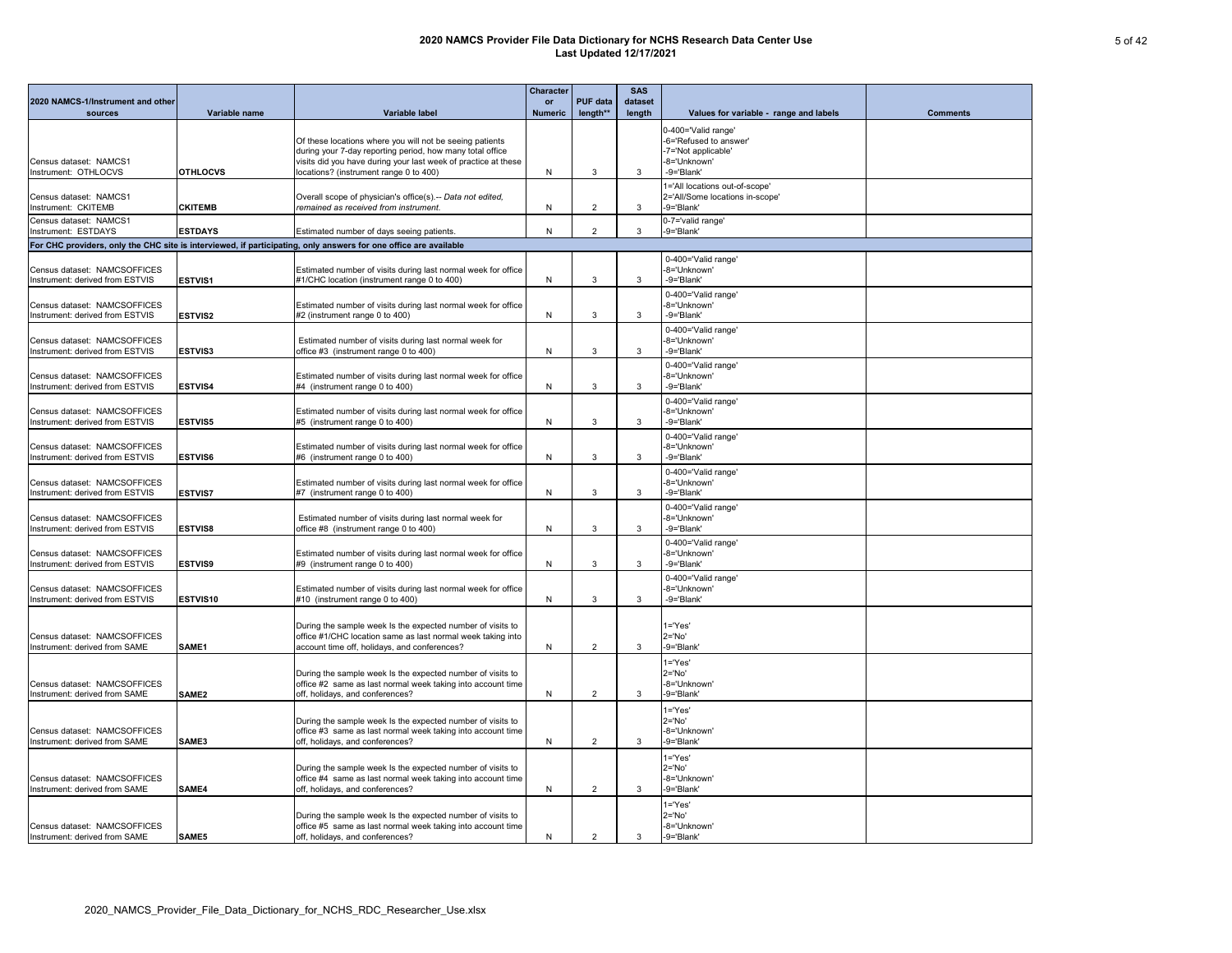| 2020 NAMCS-1/Instrument and other                               |                    |                                                                                                                           | <b>Character</b><br>or | <b>PUF data</b> | <b>SAS</b><br>dataset |                                        |                 |
|-----------------------------------------------------------------|--------------------|---------------------------------------------------------------------------------------------------------------------------|------------------------|-----------------|-----------------------|----------------------------------------|-----------------|
| sources                                                         | Variable name      | Variable label                                                                                                            | <b>Numeric</b>         | length**        | length                | Values for variable - range and labels | <b>Comments</b> |
|                                                                 |                    |                                                                                                                           |                        |                 |                       | $1 = 'Yes'$                            |                 |
| Census dataset: NAMCSOFFICES                                    |                    | During the sample week Is the expected number of visits to<br>office #6 same as last normal week taking into account time |                        |                 |                       | $2 = 'No'$<br>-8='Unknown'             |                 |
| Instrument: derived from SAME                                   | <b>SAME6</b>       | off, holidays, and conferences?                                                                                           | N                      | $\overline{2}$  | 3                     | -9='Blank                              |                 |
|                                                                 |                    |                                                                                                                           |                        |                 |                       | $1 = 'Yes'$                            |                 |
| Census dataset: NAMCSOFFICES                                    |                    | During the sample week Is the expected number of visits to<br>office #7 same as last normal week taking into account time |                        |                 |                       | $2 = 'No'$<br>-8='Unknown'             |                 |
| Instrument: derived from SAME                                   | <b>SAME7</b>       | off, holidays, and conferences?                                                                                           | N                      | 2               | 3                     | -9='Blank'                             |                 |
|                                                                 |                    |                                                                                                                           |                        |                 |                       | $1 = 'Yes'$                            |                 |
| Census dataset: NAMCSOFFICES                                    |                    | During the sample week Is the expected number of visits to<br>office #8 same as last normal week taking into account time |                        |                 |                       | $2 = 'No'$<br>-8='Unknown'             |                 |
| Instrument: derived from SAME                                   | <b>SAME8</b>       | off, holidays, and conferences?                                                                                           | N                      | 2               | 3                     | -9='Blank'                             |                 |
|                                                                 |                    |                                                                                                                           |                        |                 |                       | $1 = 'Yes'$                            |                 |
| Census dataset: NAMCSOFFICES                                    |                    | During the sample week Is the expected number of visits to<br>office #9 same as last normal week taking into account time |                        |                 |                       | $2 = 'No'$<br>-8='Unknown'             |                 |
| Instrument: derived from SAME                                   | <b>SAME9</b>       | off, holidays, and conferences?                                                                                           | N                      | $\overline{2}$  | 3                     | -9='Blank'                             |                 |
|                                                                 |                    |                                                                                                                           |                        |                 |                       | $1 = 'Yes'$                            |                 |
| Census dataset: NAMCSOFFICES                                    |                    | During the sample week Is the expected number of visits to<br>office #10 same as last normal week taking into account     |                        |                 |                       | $2 = 'No'$<br>-8='Unknown'             |                 |
| Instrument: derived from SAME                                   | SAME <sub>10</sub> | time off, holidays, and conferences?                                                                                      | N                      | $\overline{2}$  | 3                     | -9='Blank'                             |                 |
| Census dataset: NAMCSOFFICES                                    |                    | Estimated number of visits expected for office #1/CHC<br>location, if SAME5 = 2, else = ESTVIS5 (instrument range 0       |                        |                 |                       | 0-400='valid range'                    |                 |
| Instrument: derived from ESTVIS                                 | <b>IESTVISP1</b>   | to 400).                                                                                                                  | N                      | 3               | 3                     | -9='Blank'                             |                 |
|                                                                 |                    |                                                                                                                           |                        |                 |                       |                                        |                 |
| Census dataset: NAMCSOFFICES<br>Instrument: derived from ESTVIS | <b>ESTVISP2</b>    | Estimated number of visits expected for office #2, if SAME5<br>$= 2$ , else = ESTVIS5 (instrument range 0 to 400).        | N                      | 3               | 3                     | 0-400='valid range'<br>-9='Blank'      |                 |
|                                                                 |                    |                                                                                                                           |                        |                 |                       |                                        |                 |
| Census dataset: NAMCSOFFICES                                    |                    | Estimated number of visits expected for office #3, if SAME5                                                               |                        |                 |                       | 0-400='valid range'                    |                 |
| Instrument: derived from ESTVIS                                 | <b>ESTVISP3</b>    | $= 2$ , else = ESTVIS5 (instrument range 0 to 400).                                                                       | N                      | 3               | 3                     | -9='Blank'                             |                 |
| Census dataset: NAMCSOFFICES                                    |                    | Estimated number of visits expected for office #4, if SAME5                                                               |                        |                 |                       | 0-400='valid range'                    |                 |
| Instrument: derived from ESTVIS                                 | <b>ESTVISP4</b>    | = 2, else = ESTVIS5 (instrument range 0 to 400).                                                                          | N                      | 3               | 3                     | -9='Blank'                             |                 |
| Census dataset: NAMCSOFFICES                                    |                    | Estimated number of visits for expected office #5, if SAME5                                                               |                        |                 |                       | 0-400='valid range'                    |                 |
| Instrument: derived from ESTVIS                                 | <b>ESTVISP5</b>    | $= 2$ , else = ESTVIS5 (instrument range 0 to 400).                                                                       | N                      | 3               | 3                     | -9='Blank'                             |                 |
|                                                                 |                    | Estimated number of visits expected for office #6, if SAME5                                                               |                        |                 |                       |                                        |                 |
| Census dataset: NAMCSOFFICES<br>Instrument: derived from ESTVIS | <b>ESTVISP6</b>    | $= 2$ , else = ESTVIS5 (instrument range 0 to 400).                                                                       | N                      | 3               | 3                     | 0-400='valid range'<br>-9='Blank'      |                 |
|                                                                 |                    |                                                                                                                           |                        |                 |                       |                                        |                 |
| Census dataset: NAMCSOFFICES<br>Instrument: derived from ESTVIS | <b>ESTVISP7</b>    | Estimated number of visits expected for office #7, if SAME5<br>$= 2$ , else = ESTVIS5 (instrument range 0 to 400).        | N                      | 3               | 3                     | 0-400='valid range'<br>-9='Blank'      |                 |
|                                                                 |                    |                                                                                                                           |                        |                 |                       |                                        |                 |
| Census dataset: NAMCSOFFICES                                    |                    | Estimated number of visits expected for office #8, if SAME5                                                               |                        |                 |                       | 0-400='valid range'<br>-9='Blank'      |                 |
| Instrument: derived from ESTVIS                                 | <b>ESTVISP8</b>    | $= 2$ , else = ESTVIS5 (instrument range 0 to 400).                                                                       | N                      | 3               | 3                     |                                        |                 |
| Census dataset: NAMCSOFFICES                                    |                    | Estimated number of visits expected for office #9, if SAME5                                                               |                        |                 |                       | 0-400='valid range'                    |                 |
| Instrument: derived from ESTVIS                                 | <b>ESTVISP9</b>    | $= 2$ , else = ESTVIS5 (instrument range 0 to 400).                                                                       | N                      | 3               | 3                     | -9='Blank'                             |                 |
| Census dataset: NAMCSOFFICES                                    |                    | Estimated number of visits for expected office #10, if SAME5                                                              |                        |                 |                       | 0-400='valid range'                    |                 |
| Instrument: derived from ESTVIS                                 | <b>ESTVISP10</b>   | = 2, else = ESTVIS5 (instrument range 0 to 400).                                                                          | N                      | 3               | 3                     | -9='Blank'                             |                 |
| Census dataset: NAMCS1                                          |                    | Total estimated number of visits from ESTVISP1-                                                                           |                        |                 |                       | 0-600='valid range'                    |                 |
| Derived from ESTVISP1:ESTVISP10                                 | <b>ESTTOTVS</b>    | ESTVISP10 (Instrument range 0 to 2000)                                                                                    | N                      | 3               | 3                     | -9='Blank'                             |                 |
|                                                                 |                    | Total estimated number of visits during last normal week of                                                               |                        |                 |                       | 0-600='valid range'                    |                 |
| Census dataset: NAMCS1<br>Derived from ESTVIS1:ESTVIS10         | <b>ESTTOTVS LW</b> | practice, from ESTVIS1-ESTVIS10 (Instrument range 0 to<br>2000)                                                           | N                      | 3               | 3                     | -8='Unknown'<br>-9='Blank'             |                 |
|                                                                 |                    |                                                                                                                           |                        |                 |                       | 1='Solo'                               |                 |
|                                                                 |                    | Type of practice for office #1/CHC location.                                                                              |                        |                 |                       | 2='Nonsolo'                            |                 |
| Census dataset: NAMCSOFFICES                                    |                    | Question is: do you have a solo practice/solo CHC or are<br>you associated with other physicians in a partnership, in a   |                        |                 |                       | -6='Refused to answer'<br>-8='Unknown' |                 |
| Instrument: derived from SOLO                                   | SOLO <sub>1</sub>  | group practice/group CHC or in some other way?                                                                            | N                      | $\overline{2}$  | 3                     | -9='Blank'                             |                 |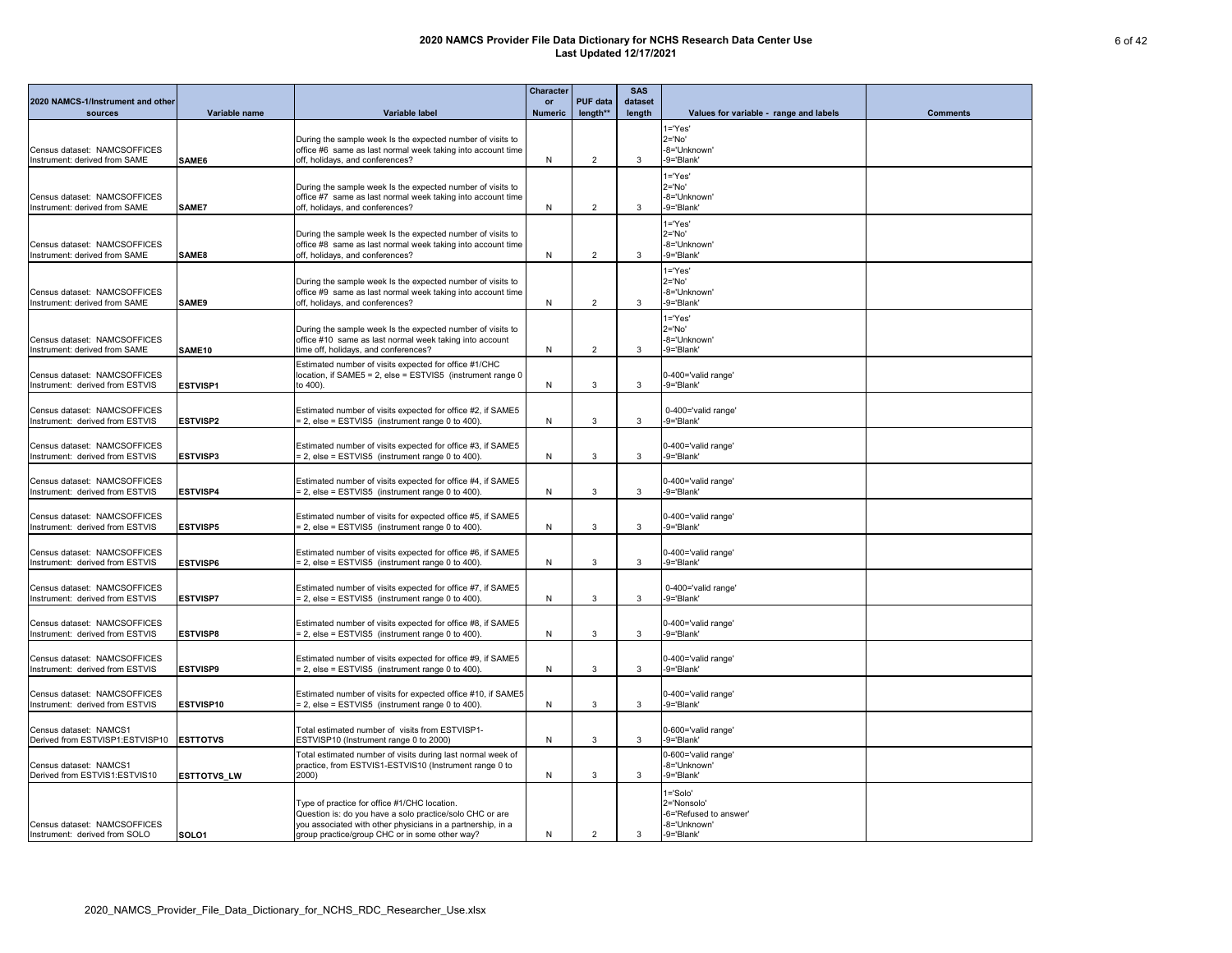|                                                                 |                    |                                                                                                                                                                                                               | <b>Character</b>            | <b>PUF data</b> | <b>SAS</b>        |                                                                                                   |                 |
|-----------------------------------------------------------------|--------------------|---------------------------------------------------------------------------------------------------------------------------------------------------------------------------------------------------------------|-----------------------------|-----------------|-------------------|---------------------------------------------------------------------------------------------------|-----------------|
| 2020 NAMCS-1/Instrument and other<br>sources                    | Variable name      | Variable label                                                                                                                                                                                                | <b>or</b><br><b>Numeric</b> | length**        | dataset<br>length | Values for variable - range and labels                                                            | <b>Comments</b> |
| Census dataset: NAMCSOFFICES<br>Instrument: derived from SOLO   | SOLO <sub>2</sub>  | Type of practice for office #2.<br>Question is: do you have a solo practice/solo CHC or are<br>you associated with other physicians in a partnership, in a<br>group practice/group CHC or in some other way?  | N                           | $\overline{2}$  | 3                 | $1 = 'Solo'$<br>2='Nonsolo'<br>-6='Refused to answer'<br>-8='Unknown'<br>-9='Blank'               |                 |
| Census dataset: NAMCSOFFICES<br>Instrument: derived from SOLO   | SOLO <sub>3</sub>  | Type of practice for office #3.<br>Question is: do you have a solo practice/solo CHC or are<br>you associated with other physicians in a partnership, in a<br>group practice/group CHC or in some other way?  | N                           | 2               | 3                 | $1 = 'Solo'$<br>2='Nonsolo'<br>-6='Refused to answer'<br>-8='Unknown'<br>-9='Blank'               |                 |
| Census dataset: NAMCSOFFICES<br>Instrument: derived from SOLO   | SOLO4              | Type of practice for office #4.<br>Question is: do you have a solo practice/solo CHC or are<br>you associated with other physicians in a partnership, in a<br>group practice/group CHC or in some other way?  | N                           | $\overline{2}$  | 3                 | $1 = 'Solo'$<br>2='Nonsolo'<br>-6='Refused to answer'<br>-8='Unknown'<br>-9='Blank'               |                 |
| Census dataset: NAMCSOFFICES<br>Instrument: derived from SOLO   | SOLO5              | Type of practice for office #5.<br>Question is: do you have a solo practice/solo CHC or are<br>you associated with other physicians in a partnership, in a<br>group practice/group CHC or in some other way?  | N                           | $\overline{2}$  | 3                 | $1 = 'Solo'$<br>2='Nonsolo'<br>-6='Refused to answer'<br>-8='Unknown'<br>-9='Blank'               |                 |
| Census dataset: NAMCSOFFICES<br>Instrument: derived from SOLO   | SOLO6              | Type of practice for office #6.<br>Question is: do you have a solo practice/solo CHC or are<br>you associated with other physicians in a partnership, in a<br>group practice/group CHC or in some other way?  | N                           | $\overline{2}$  | 3                 | 1='Solo'<br>2='Nonsolo'<br>-6='Refused to answer'<br>-8='Unknown'<br>-9='Blank'                   |                 |
| Census dataset: NAMCSOFFICES<br>Instrument: derived from SOLO   | SOLO7              | Type of practice for office #7.<br>Question is: do you have a solo practice/solo CHC or are<br>you associated with other physicians in a partnership, in a<br>group practice/group CHC or in some other way?  | N                           | $\overline{2}$  | 3                 | $1 = 'Solo'$<br>2='Nonsolo'<br>-6='Refused to answer'<br>-8='Unknown'<br>-9='Blank'               |                 |
| Census dataset: NAMCSOFFICES<br>Instrument: derived from SOLO   | SOLO <sub>8</sub>  | Type of practice for office #8.<br>Question is: do you have a solo practice/solo CHC or are<br>you associated with other physicians in a partnership, in a<br>group practice/group CHC or in some other way?  | N                           | $\overline{2}$  | 3                 | $1 = 'Solo'$<br>2='Nonsolo'<br>-6='Refused to answer'<br>-8='Unknown'<br>-9='Blank'               |                 |
| Census dataset: NAMCSOFFICES<br>Instrument: derived from SOLO   | SOLO <sub>9</sub>  | Type of practice for office #9.<br>Question is: do you have a solo practice/solo CHC or are<br>you associated with other physicians in a partnership, in a<br>group practice/group CHC or in some other way?  | N                           | 2               | 3                 | 1='Solo'<br>2='Nonsolo'<br>-6='Refused to answer'<br>-8='Unknown'<br>-9='Blank'                   |                 |
| Census dataset: NAMCSOFFICES<br>Instrument: derived from SOLO   | SOLO <sub>10</sub> | Type of practice for office #10.<br>Question is: do you have a solo practice/solo CHC or are<br>you associated with other physicians in a partnership, in a<br>group practice/group CHC or in some other way? | N                           | $\overline{2}$  | 3                 | $1 = 'Solo'$<br>2='Nonsolo'<br>-6='Refused to answer'<br>-8='Unknown'<br>-9='Blank'               |                 |
| Census dataset: NAMCSOFFICES<br>Instrument: derived from OTHPHY | OTHPHY1            | Number of other physicians for office #1/CHC location,<br>interns, residents or fellows are not included. Instrument<br>range 0 to 40). Only a value of 0 is allowed for CHC<br>providers.                    | N                           | $\overline{2}$  | 3                 | 0-40='valid range'<br>-6='Refused to answer'<br>-7='Not applicable'<br>-8='Unknown'<br>-9='Blank' |                 |
| Census dataset: NAMCSOFFICES<br>Instrument: derived from OTHPHY | OTHPHY2            | Number of other physicians for office #2, interns, residents<br>or fellows are not included. . Instrument range 0 to 40). Only<br>a value of 0 is allowed for CHC providers.                                  | N                           | $\overline{2}$  | 3                 | 0-40='valid range'<br>-6='Refused to answer'<br>-7='Not applicable'<br>-8='Unknown'<br>-9='Blank' |                 |
| Census dataset: NAMCSOFFICES<br>Instrument: derived from OTHPHY | OTHPHY3            | Number of other physicians for office #3, interns, residents<br>or fellows are not included. . Instrument range 0 to 40). Only<br>a value of 0 is allowed for CHC providers.                                  | N                           | $\overline{2}$  | 3                 | 0-40='valid range'<br>-6='Refused to answer'<br>-7='Not applicable'<br>-8='Unknown'<br>-9='Blank' |                 |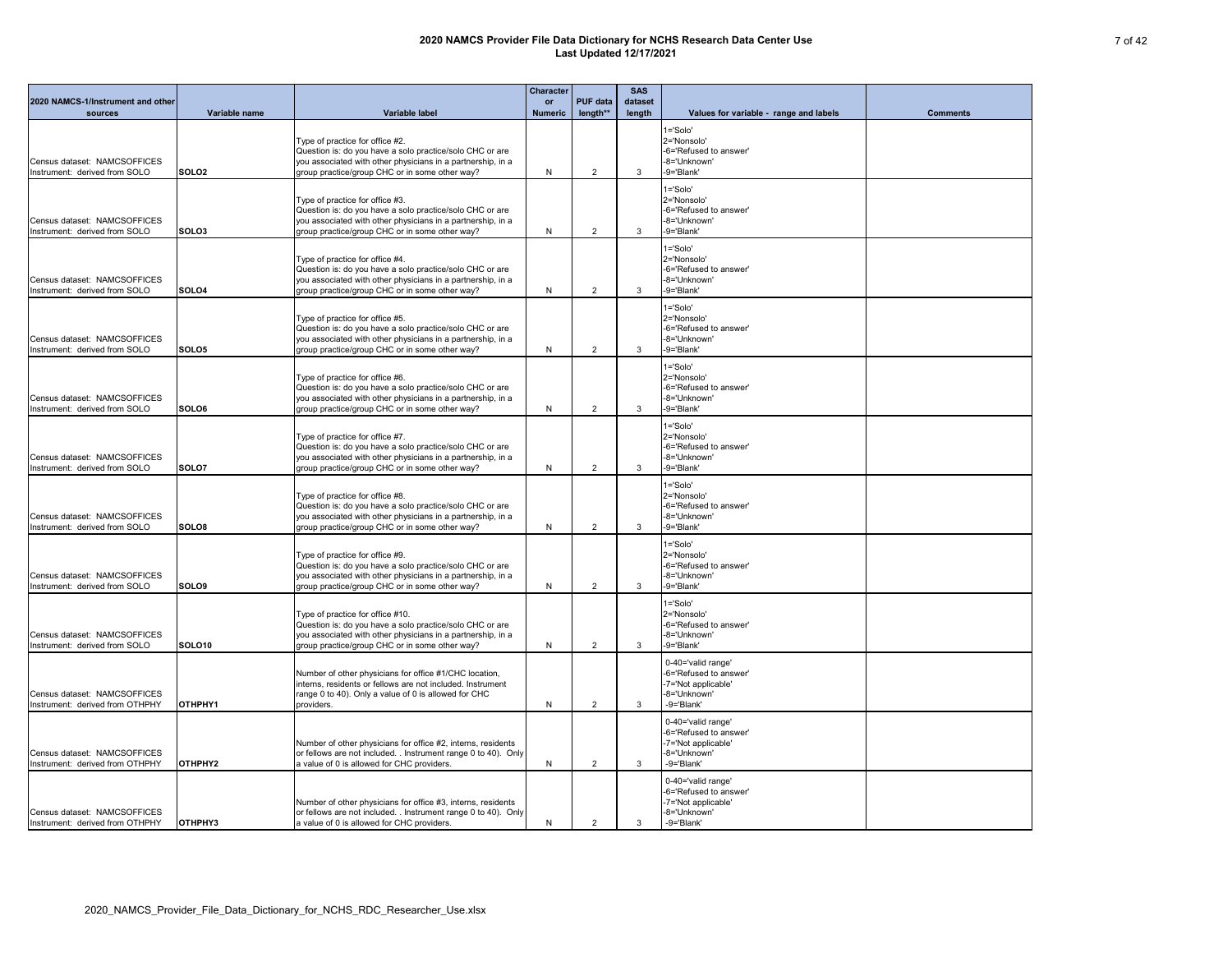| 2020 NAMCS-1/Instrument and other                               |                |                                                                                                                                                                               | <b>Character</b><br>or | <b>PUF data</b> | <b>SAS</b><br>dataset |                                                                                                            |                 |
|-----------------------------------------------------------------|----------------|-------------------------------------------------------------------------------------------------------------------------------------------------------------------------------|------------------------|-----------------|-----------------------|------------------------------------------------------------------------------------------------------------|-----------------|
| sources                                                         | Variable name  | <b>Variable label</b>                                                                                                                                                         | <b>Numeric</b>         | length**        | length                | Values for variable - range and labels                                                                     | <b>Comments</b> |
| Census dataset: NAMCSOFFICES<br>Instrument: derived from OTHPHY | OTHPHY4        | Number of other physicians for office #4, interns, residents<br>or fellows are not included. . Instrument range 0 to 40). Only<br>a value of 0 is allowed for CHC providers.  | ${\sf N}$              | $\overline{2}$  | 3                     | 0-40='valid range'<br>-6='Refused to answer'<br>-7='Not applicable'<br>-8='Unknown'<br>-9='Blank'          |                 |
| Census dataset: NAMCSOFFICES<br>Instrument: derived from OTHPHY | OTHPHY5        | Number of other physicians for office #5, interns, residents<br>or fellows are not included. . Instrument range 0 to 40). Only<br>a value of 0 is allowed for CHC providers.  | N                      | $\overline{2}$  | 3                     | 0-40='valid range'<br>-6='Refused to answer'<br>-7='Not applicable'<br>-8='Unknown'<br>-9='Blank'          |                 |
| Census dataset: NAMCSOFFICES<br>Instrument: derived from OTHPHY | OTHPHY6        | Number of other physicians for office #6, interns, residents<br>or fellows are not included. . Instrument range 0 to 40). Only<br>a value of 0 is allowed for CHC providers.  | N                      | $\overline{2}$  | 3                     | 0-40='valid range'<br>-6='Refused to answer'<br>-7='Not applicable'<br>-8='Unknown'<br>-9='Blank'          |                 |
| Census dataset: NAMCSOFFICES<br>Instrument: derived from OTHPHY | <b>ОТНРНҮ7</b> | Number of other physicians for office #7, interns, residents<br>or fellows are not included. . Instrument range 0 to 40). Only<br>a value of 0 is allowed for CHC providers.  | N                      | $\overline{2}$  | 3                     | 0-40='valid range'<br>-6='Refused to answer'<br>-7='Not applicable'<br>-8='Unknown'<br>-9='Blank'          |                 |
| Census dataset: NAMCSOFFICES<br>Instrument: derived from OTHPHY | <b>ОТНРНҮ8</b> | Number of other physicians for office #8, interns, residents<br>or fellows are not included. . Instrument range 0 to 40). Only<br>a value of 0 is allowed for CHC providers.  | N                      | $\overline{2}$  | 3                     | 0-40='valid range'<br>-6='Refused to answer'<br>-7='Not applicable'<br>-8='Unknown'<br>-9='Blank'          |                 |
| Census dataset: NAMCSOFFICES<br>Instrument: derived from OTHPHY | <b>ОТНРНҮ9</b> | Number of other physicians for office #9, interns, residents<br>or fellows are not included. . Instrument range 0 to 40). Only<br>a value of 0 is allowed for CHC providers.  | N                      | 2               | 3                     | 0-40='valid range'<br>-6='Refused to answer'<br>-7='Not applicable'<br>-8='Unknown'<br>-9='Blank'          |                 |
| Census dataset: NAMCSOFFICES<br>Instrument: derived from OTHPHY | OTHPHY10       | Number of other physicians for office #10, interns, residents<br>or fellows are not included. . Instrument range 0 to 40). Only<br>a value of 0 is allowed for CHC providers. | N                      | $\overline{2}$  | 3                     | 0-40='valid range'<br>-6='Refused to answer'<br>-7='Not applicable'<br>-8='Unknown'<br>-9='Blank'          |                 |
| Census dataset: NAMCSOFFICES<br>Instrument: derived from MULTI  | <b>MULTI1</b>  | Asked if non-CHC: Is this a single or multi-specialty (group)<br>practice for office #1?<br>Asked if CHC: Is this a single- or multi-specialty CHC at this<br>location?       | N                      | $\overline{2}$  | 3                     | 1='Multi'<br>2='Single'<br>-6='Refused to answer'<br>-7='Not applicable'<br>-8='Unknown'<br>-9='Blank'     |                 |
| Census dataset: NAMCSOFFICES<br>Instrument: derived from MULTI  | <b>MULTI2</b>  | Asked if non-CHC: Is this a single or multi-specialty (group)<br>practice for office #2?<br>Asked if CHC: Is this a single- or multi-specialty CHC at this<br>location?       | N                      | $\overline{2}$  | 3                     | 1='Multi'<br>2='Single'<br>-6='Refused to answer'<br>-7='Not applicable'<br>-8='Unknown'<br>-9='Blank'     |                 |
| Census dataset: NAMCSOFFICES<br>Instrument: derived from MULTI  | <b>MULTI3</b>  | Asked if non-CHC: Is this a single or multi-specialty (group)<br>practice for office #3?<br>Asked if CHC: Is this a single- or multi-specialty CHC at this<br>location?       | N                      | $\overline{2}$  | 3                     | 1='Multi'<br>2='Single'<br>-6='Refused to answer'<br>-7='Not applicable'<br>-8='Unknown'<br>-9='Blank'     |                 |
| Census dataset: NAMCSOFFICES<br>Instrument: derived from MULTI  | <b>MULTI4</b>  | Asked if non-CHC: Is this a single or multi-specialty (group)<br>practice for office #4?<br>Asked if CHC: Is this a single- or multi-specialty CHC at this<br>location?       | N                      | $\overline{2}$  | 3                     | $1 = 'Multi'$<br>2='Single'<br>-6='Refused to answer'<br>-7='Not applicable'<br>-8='Unknown'<br>-9='Blank' |                 |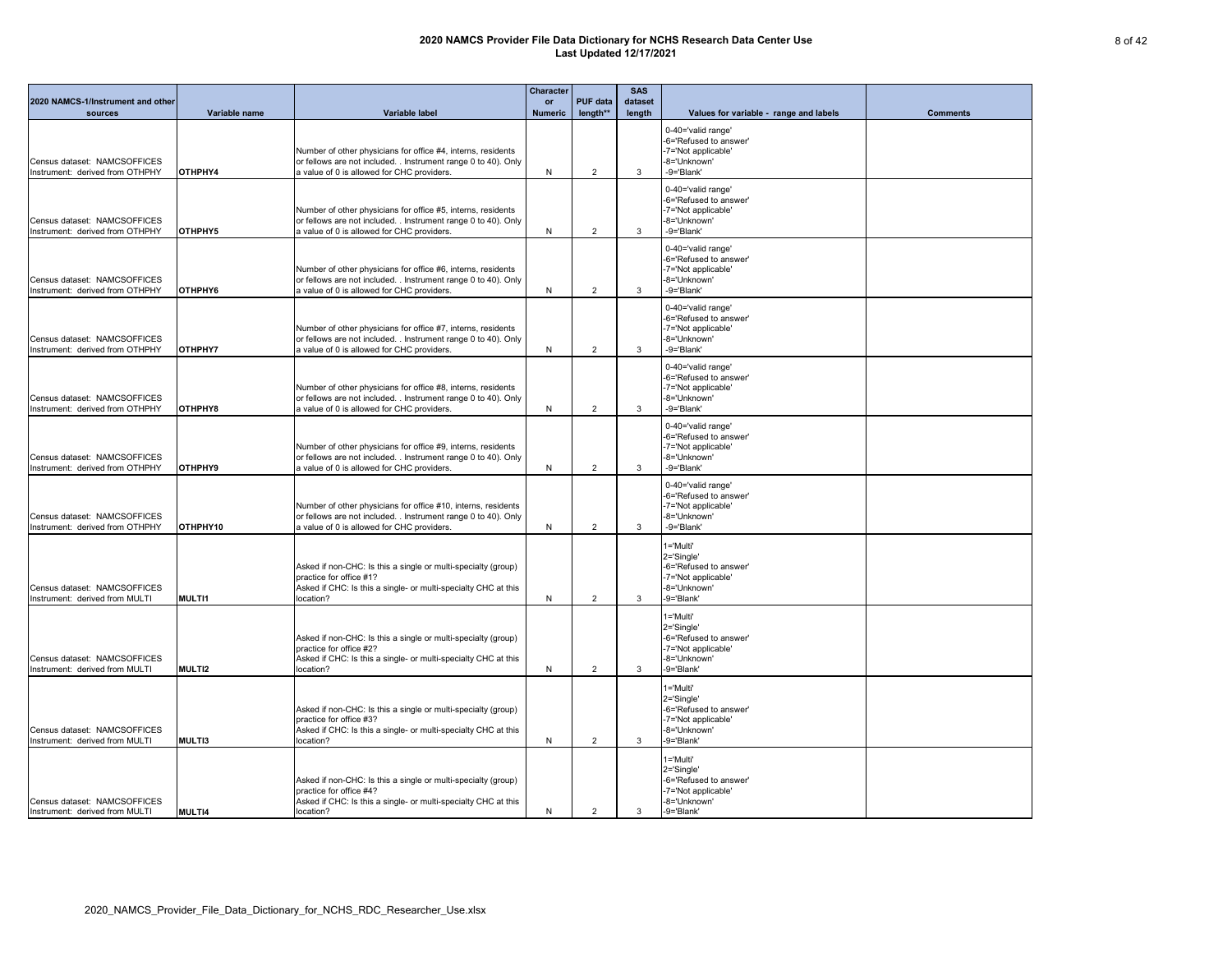| 2020 NAMCS-1/Instrument and other<br>sources                    | Variable name   | <b>Variable label</b>                                                                                                                                                        | <b>Character</b><br><b>or</b><br><b>Numeric</b> | <b>PUF data</b><br>length** | <b>SAS</b><br>dataset<br>length | Values for variable - range and labels                                                                     | <b>Comments</b> |
|-----------------------------------------------------------------|-----------------|------------------------------------------------------------------------------------------------------------------------------------------------------------------------------|-------------------------------------------------|-----------------------------|---------------------------------|------------------------------------------------------------------------------------------------------------|-----------------|
| Census dataset: NAMCSOFFICES<br>Instrument: derived from MULTI  | <b>MULTI5</b>   | Asked if non-CHC: Is this a single or multi-specialty (group)<br>practice for office #5?<br>Asked if CHC: Is this a single- or multi-specialty CHC at this<br>location?      | N                                               | $\overline{2}$              | 3                               | 1='Multi'<br>2='Single'<br>-6='Refused to answer'<br>-7='Not applicable'<br>-8='Unknown'<br>-9='Blank'     |                 |
| Census dataset: NAMCSOFFICES<br>Instrument: derived from MULTI  | <b>MULTI6</b>   | Asked if non-CHC: Is this a single or multi-specialty (group)<br>practice for office #6?<br>Asked if CHC: Is this a single- or multi-specialty CHC at this<br>location?      | N                                               | $\overline{2}$              | 3                               | $1 = 'Multi'$<br>2='Single'<br>-6='Refused to answer'<br>-7='Not applicable'<br>-8='Unknown'<br>-9='Blank' |                 |
| Census dataset: NAMCSOFFICES<br>Instrument: derived from MULTI  | <b>MULTI7</b>   | Asked if non-CHC: Is this a single or multi-specialty (group)<br>practice for office #7?<br>Asked if CHC: Is this a single- or multi-specialty CHC at this<br>location?      | N                                               | $\overline{2}$              | 3                               | 1='Multi'<br>2='Single'<br>-6='Refused to answer'<br>-7='Not applicable'<br>-8='Unknown'<br>-9='Blank'     |                 |
| Census dataset: NAMCSOFFICES<br>Instrument: derived from MULTI  | <b>MULTI8</b>   | Asked if non-CHC: Is this a single or multi-specialty (group)<br>practice for office #8?<br>Asked if CHC: Is this a single- or multi-specialty CHC at this<br>location?      | N                                               | $\overline{2}$              | 3                               | 1='Multi'<br>2='Single'<br>-6='Refused to answer'<br>-7='Not applicable'<br>-8='Unknown'<br>-9='Blank'     |                 |
| Census dataset: NAMCSOFFICES<br>Instrument: derived from MULTI  | <b>MULTI9</b>   | Asked if non-CHC: Is this a single or multi-specialty (group)<br>practice for office #9?<br>Asked if CHC: Is this a single- or multi-specialty CHC at this<br>location?      | N                                               | $\overline{2}$              | 3                               | 1='Multi'<br>2='Single'<br>-6='Refused to answer'<br>-7='Not applicable'<br>-8='Unknown'<br>-9='Blank'     |                 |
| Census dataset: NAMCSOFFICES<br>Instrument: derived from MULTI  | MULTI10         | Asked if non-CHC: Is this a single or multi-specialty (group)<br>practice for office #10?<br>Asked if CHC: Is this a single- or multi-specialty CHC at this<br>location?     | N                                               | $\overline{2}$              | 3                               | 1='Multi'<br>2='Single'<br>-6='Refused to answer'<br>-7='Not applicable'<br>-8='Unknown'<br>-9='Blank'     |                 |
| Census dataset: NAMCSOFFICES<br>Instrument: derived from MIDLEV | MIDLEVP1        | Number of advanced practice providers (nurse practitioners,<br>physician assistants, and certified nurse midwives) for office<br>#1/CHC location (instrument range 0 to 40). | N                                               | $\overline{2}$              | 3                               | 0-40='valid range'<br>-6='Refused to answer'<br>-8='Unknown'<br>-9='Blank'                                 |                 |
| Census dataset: NAMCSOFFICES<br>Instrument: derived from MIDLEV | <b>MIDLEVP2</b> | Number of advanced practice providers (nurse practitioners,<br>physician assistants, and certified nurse midwives) for office<br>#2 (instrument range 0 to 40).              | N                                               | $\overline{2}$              | 3                               | 0-40='valid range'<br>-6='Refused to answer'<br>-8='Unknown'<br>-9='Blank'                                 |                 |
| Census dataset: NAMCSOFFICES<br>Instrument: derived from MIDLEV | <b>MIDLEVP3</b> | Number of advanced practice providers (nurse practitioners,<br>physician assistants, and certified nurse midwives) for office<br>#3 (instrument range 0 to 40).              | N                                               | $\overline{2}$              | 3                               | 0-40='valid range'<br>-6='Refused to answer'<br>-8='Unknown'<br>-9='Blank'                                 |                 |
| Census dataset: NAMCSOFFICES<br>Instrument: derived from MIDLEV | MIDLEVP4        | Number of advanced practice providers (nurse practitioners,<br>physician assistants, and certified nurse midwives) for office<br>#4 (instrument range 0 to 40).              | N                                               | $\overline{2}$              | 3                               | 0-40='valid range'<br>-6='Refused to answer'<br>-8='Unknown'<br>-9='Blank'                                 |                 |
| Census dataset: NAMCSOFFICES<br>Instrument: derived from MIDLEV | <b>MIDLEVP5</b> | Number of advanced practice providers (nurse practitioners,<br>physician assistants, and certified nurse midwives) for office<br>#5 (instrument range 0 to 40).              | N                                               | $\overline{2}$              | 3                               | 0-40='valid range'<br>-6='Refused to answer'<br>-8='Unknown'<br>-9='Blank'                                 |                 |
| Census dataset: NAMCSOFFICES<br>Instrument: derived from MIDLEV | <b>MIDLEVP6</b> | Number of advanced practice providers (nurse practitioners,<br>physician assistants, and certified nurse midwives) for office<br>#6 (instrument range 0 to 40).              | N                                               | $\overline{2}$              | 3                               | 0-40='valid range'<br>-6='Refused to answer'<br>-8='Unknown'<br>-9='Blank'                                 |                 |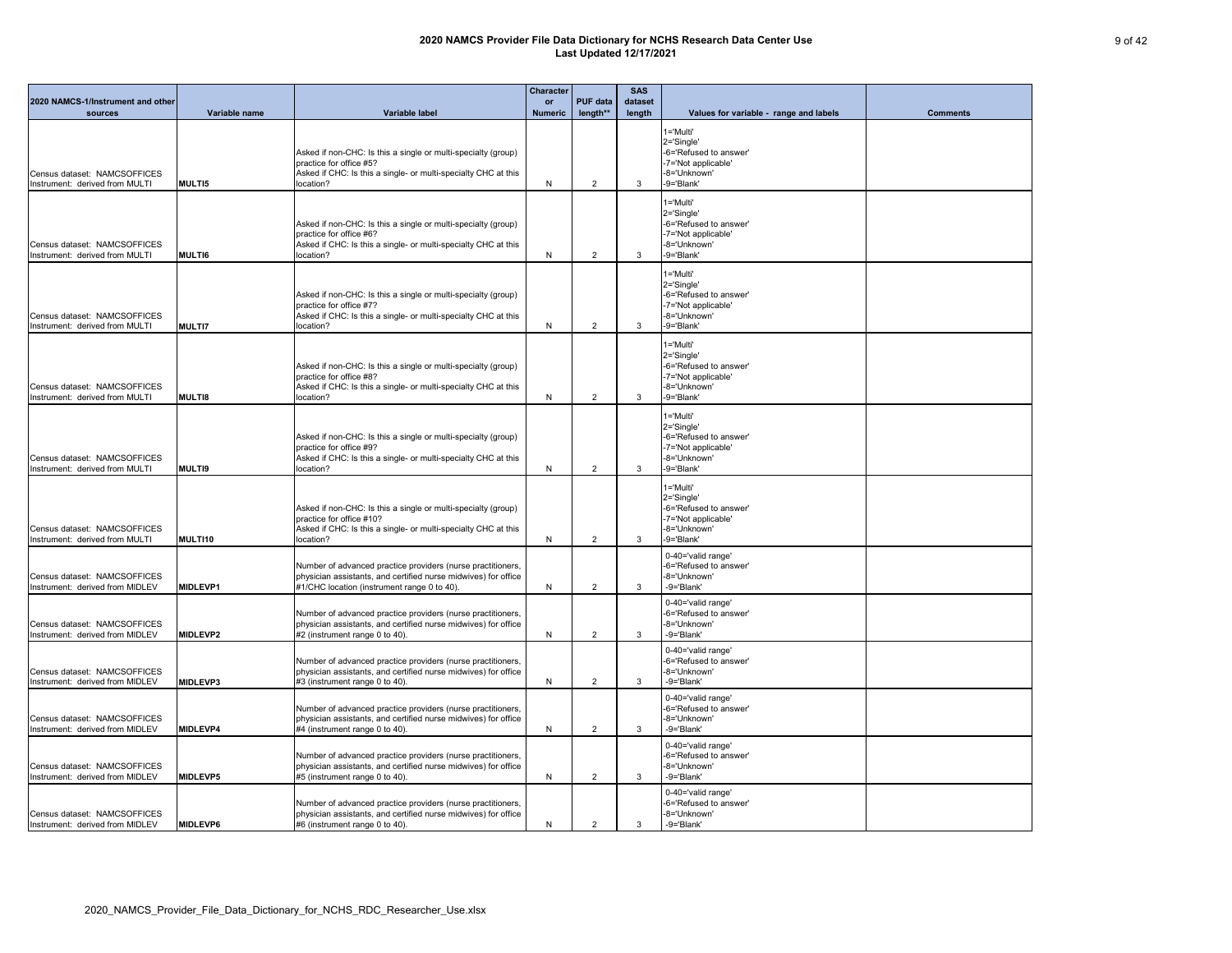|                                                                             |                 |                                                                                                                                                                  | <b>Character</b> |                 | <b>SAS</b> |                                                                                                                            |                 |
|-----------------------------------------------------------------------------|-----------------|------------------------------------------------------------------------------------------------------------------------------------------------------------------|------------------|-----------------|------------|----------------------------------------------------------------------------------------------------------------------------|-----------------|
| 2020 NAMCS-1/Instrument and other                                           |                 |                                                                                                                                                                  | <b>or</b>        | <b>PUF data</b> | dataset    |                                                                                                                            |                 |
| sources                                                                     | Variable name   | Variable label                                                                                                                                                   | <b>Numeric</b>   | length**        | length     | Values for variable - range and labels                                                                                     | <b>Comments</b> |
| Census dataset: NAMCSOFFICES<br>Instrument: derived from MIDLEV             | <b>MIDLEVP7</b> | Number of advanced practice providers (nurse practitioners,<br>physician assistants, and certified nurse midwives) for office<br>#7 (instrument range 0 to 40).  | N                | $\overline{2}$  | 3          | 0-40='valid range'<br>-6='Refused to answer'<br>-8='Unknown'<br>-9='Blank'                                                 |                 |
| Census dataset: NAMCSOFFICES<br>Instrument: derived from MIDLEV             | MIDLEVP8        | Number of advanced practice providers (nurse practitioners,<br>physician assistants, and certified nurse midwives) for office<br>#8 (instrument range 0 to 40).  | N                | $\overline{2}$  | 3          | 0-40='valid range'<br>-6='Refused to answer'<br>-8='Unknown'<br>-9='Blank'                                                 |                 |
| Census dataset: NAMCSOFFICES<br>Instrument: derived from MIDLEV             | <b>MIDLEVP9</b> | Number of advanced practice providers (nurse practitioners,<br>physician assistants, and certified nurse midwives) for office<br>#9 (instrument range 0 to 40).  | N                | 2               | 3          | 0-40='valid range'<br>-6='Refused to answer'<br>-8='Unknown'<br>-9='Blank'                                                 |                 |
| Census dataset: NAMCSOFFICES<br>Instrument: derived from MIDLEV             | MIDLEVP10       | Number of advanced practice providers (nurse practitioners,<br>physician assistants, and certified nurse midwives) for office<br>#10 (instrument range 0 to 40). | N                | $\overline{2}$  | 3          | 0-40='valid range'<br>-6='Refused to answer'<br>-8='Unknown'<br>-9='Blank'                                                 |                 |
| Census dataset: NAMCSOFFICES<br>Instrument: derived from OWNERSH   OWNERSH1 |                 | Ownership status for office #1/CHC location. Values for<br>variable changed starting in 2012                                                                     | N                | $\overline{2}$  | 3          | 1='Full-owner'<br>2='Part-owner'<br>3='Employee'<br>4='Contractor'<br>-6='Refused to answer'<br>-8='Unknown'<br>-9='Blank' |                 |
| Census dataset: NAMCSOFFICES<br>Instrument: derived from OWNERSH   OWNERSH2 |                 | Ownership status for office #2. Values for variable changed<br>starting in 2012                                                                                  | N                | $\overline{2}$  | 3          | 1='Full-owner'<br>2='Part-owner'<br>3='Employee'<br>4='Contractor'<br>-6='Refused to answer'<br>-8='Unknown'<br>-9='Blank' |                 |
| Census dataset: NAMCSOFFICES<br>Instrument: derived from OWNERSH   OWNERSH3 |                 | Ownership status for office #3. Values for variable changed<br>starting in 2012                                                                                  | N                | 2               | -3         | 1='Full-owner'<br>2='Part-owner'<br>3='Employee'<br>4='Contractor'<br>-6='Refused to answer'<br>-8='Unknown'<br>-9='Blank' |                 |
| Census dataset: NAMCSOFFICES<br>Instrument: derived from OWNERSH OWNERSH4   |                 | Ownership status for office #4. Values for variable changed<br>starting in 2012                                                                                  | N                | $\overline{2}$  | 3          | 1='Full-owner'<br>2='Part-owner'<br>3='Employee'<br>4='Contractor'<br>-6='Refused to answer'<br>-8='Unknown'<br>-9='Blank' |                 |
| Census dataset: NAMCSOFFICES<br>Instrument: derived from OWNERSH   OWNERSH5 |                 | Ownership status for office #5. Values for variable changed<br>starting in 2012                                                                                  | N                | $\overline{2}$  | 3          | 1='Full-owner'<br>2='Part-owner'<br>3='Employee'<br>4='Contractor'<br>-6='Refused to answer'<br>-8='Unknown'<br>-9='Blank' |                 |
| Census dataset: NAMCSOFFICES<br>Instrument: derived from OWNERSH OWNERSH6   |                 | Ownership status for office #6. Values for variable changed<br>starting in 2012                                                                                  | N                | $\overline{2}$  | 3          | 1='Full-owner'<br>2='Part-owner'<br>3='Employee'<br>4='Contractor'<br>-6='Refused to answer'<br>-8='Unknown'<br>-9='Blank' |                 |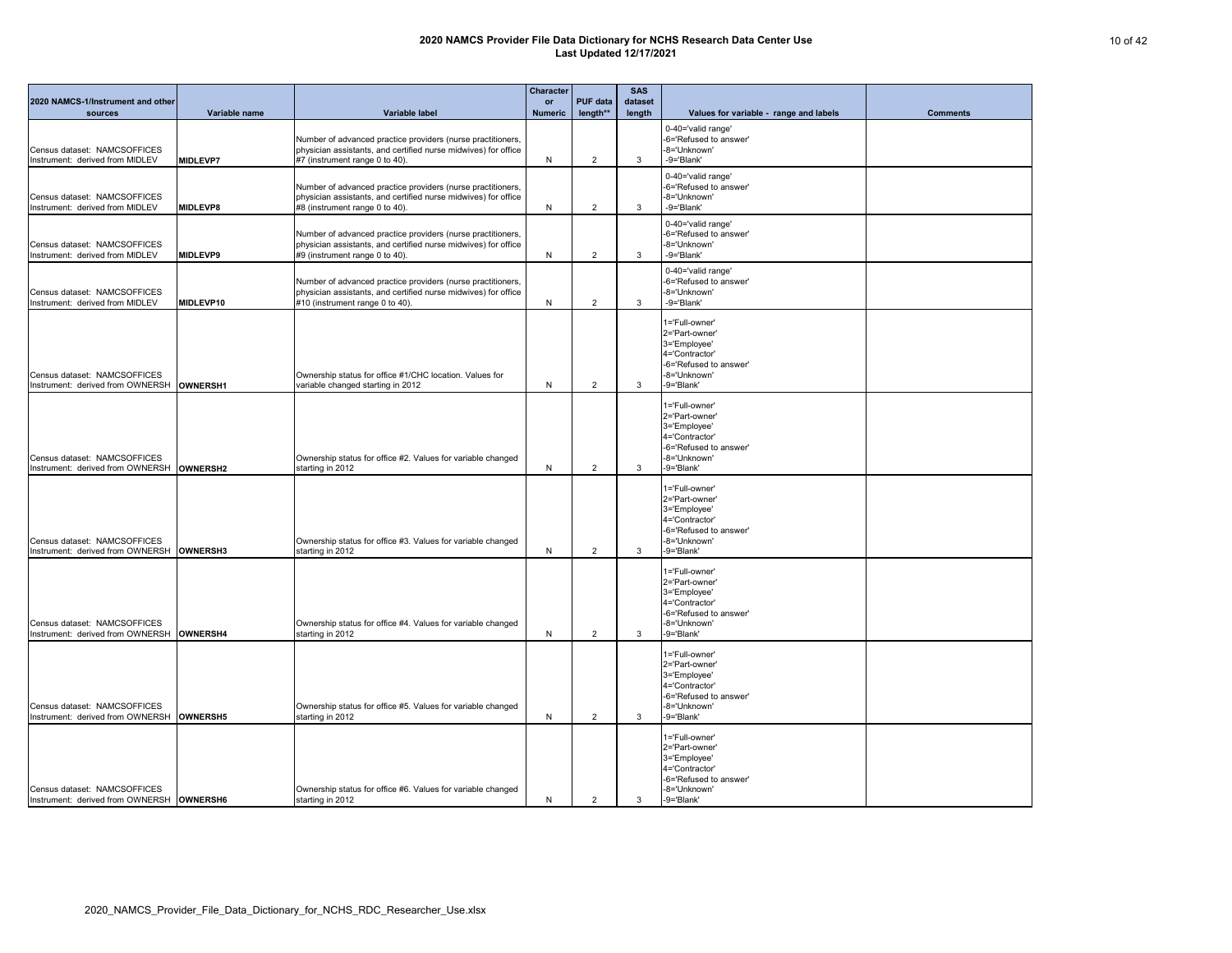| 2020 NAMCS-1/Instrument and other                                           |               |                                                                                  | <b>Character</b><br><b>or</b> | <b>PUF data</b> | <b>SAS</b><br>dataset |                                                                                                                                                                                                                                                                                  |                 |
|-----------------------------------------------------------------------------|---------------|----------------------------------------------------------------------------------|-------------------------------|-----------------|-----------------------|----------------------------------------------------------------------------------------------------------------------------------------------------------------------------------------------------------------------------------------------------------------------------------|-----------------|
| sources                                                                     | Variable name | Variable label                                                                   | <b>Numeric</b>                | length**        | length                | Values for variable - range and labels                                                                                                                                                                                                                                           | <b>Comments</b> |
| Census dataset: NAMCSOFFICES<br>Instrument: derived from OWNERSH   OWNERSH7 |               | Ownership status for office #7. Values for variable changed<br>starting in 2012  | N                             | $\overline{2}$  | 3                     | 1='Full-owner'<br>2='Part-owner'<br>3='Employee'<br>4='Contractor'<br>-6='Refused to answer'<br>-8='Unknown'<br>-9='Blank'                                                                                                                                                       |                 |
| Census dataset: NAMCSOFFICES<br>Instrument: derived from OWNERSH OWNERSH8   |               | Ownership status for office #8. Values for variable changed<br>starting in 2012  | $\mathsf{N}$                  | 2               | 3                     | 1='Full-owner'<br>2='Part-owner'<br>3='Employee'<br>4='Contractor'<br>-6='Refused to answer'<br>-8='Unknown'<br>-9='Blank'                                                                                                                                                       |                 |
| Census dataset: NAMCSOFFICES<br>Instrument: derived from OWNERSH OWNERSH9   |               | Ownership status for office #9. Values for variable changed<br>starting in 2012  | N                             | $\overline{2}$  | 3                     | 1='Full-owner'<br>2='Part-owner'<br>3='Employee'<br>4='Contractor'<br>-6='Refused to answer'<br>-8='Unknown'<br>-9='Blank'                                                                                                                                                       |                 |
| Census dataset: NAMCSOFFICES<br>Instrument: derived from OWNERSH            | OWNERSH10     | Ownership status for office #10. Values for variable changed<br>starting in 2012 | N                             | $\overline{2}$  | 3                     | 1='Full-owner'<br>2='Part-owner'<br>3='Employee'<br>4='Contractor'<br>-6='Refused to answer'<br>-8='Unknown'<br>-9='Blank'                                                                                                                                                       |                 |
| Census dataset: NAMCSOFFICES<br>Instrument: derived from OWNS               | OWNS1         | Who owns the practice?-for office #1/CHC location.                               | N                             | 2               | 3                     | 1='Physician/Physician group'<br>2='Insurance company, health plan, or HMO'<br>3='Community Health Center'<br>4='Medical/Academic health center'<br>5='Other hospital'<br>6='Other health care corporation'<br>7='Other'<br>-6='Refused to answer'<br>-8='Unknown'<br>-9='Blank' |                 |
| Census dataset: NAMCSOFFICES<br>Instrument: derived from OWNS               | <b>OWNS2</b>  | Who owns the practice?-for office #2.                                            | N                             | $\overline{2}$  | 3                     | 1='Physician/Physician group'<br>2='Insurance company, health plan, or HMO'<br>3='Community Health Center'<br>4='Medical/Academic health center'<br>5='Other hospital'<br>6='Other health care corporation'<br>7='Other'<br>-6='Refused to answer'<br>-8='Unknown'<br>-9='Blank' |                 |
| Census dataset: NAMCSOFFICES<br>Instrument: derived from OWNS               | OWNS3         | Who owns the practice?-for office #3.                                            | N                             | $\overline{2}$  | 3                     | 1='Physician/Physician group'<br>2='Insurance company, health plan, or HMO'<br>3='Community Health Center'<br>4='Medical/Academic health center'<br>5='Other hospital'<br>6='Other health care corporation'<br>7='Other'<br>-6='Refused to answer'<br>-8='Unknown'<br>-9='Blank' |                 |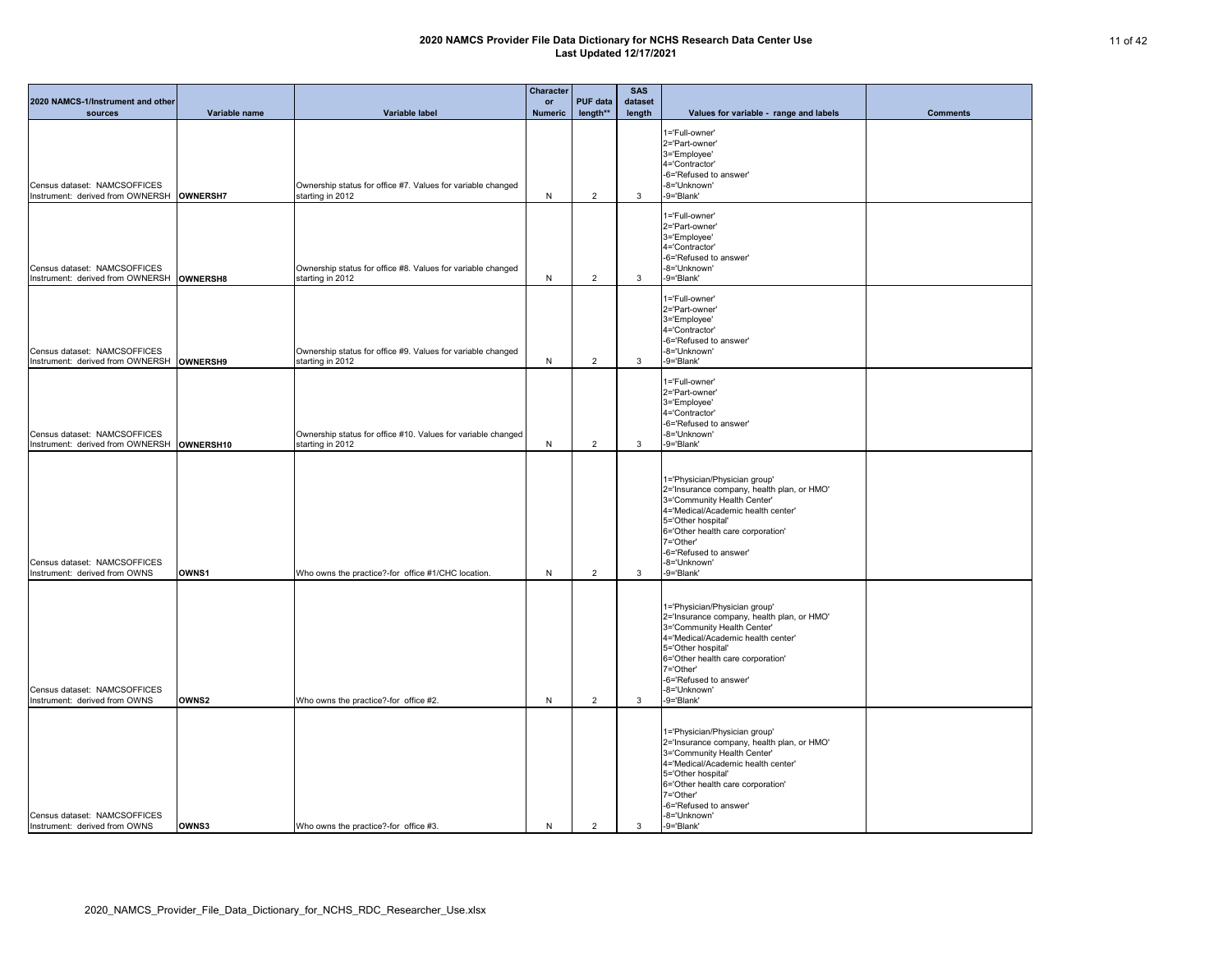|                                                               |               |                                       | <b>Character</b> |                 | <b>SAS</b> |                                                                                                                                                                                                                                                                                  |                 |
|---------------------------------------------------------------|---------------|---------------------------------------|------------------|-----------------|------------|----------------------------------------------------------------------------------------------------------------------------------------------------------------------------------------------------------------------------------------------------------------------------------|-----------------|
| 2020 NAMCS-1/Instrument and other                             |               |                                       | or               | <b>PUF data</b> | dataset    |                                                                                                                                                                                                                                                                                  |                 |
| sources                                                       | Variable name | Variable label                        | <b>Numeric</b>   | length**        | length     | Values for variable - range and labels                                                                                                                                                                                                                                           | <b>Comments</b> |
| Census dataset: NAMCSOFFICES<br>Instrument: derived from OWNS | OWNS4         | Who owns the practice?-for office #4. | N                | $\overline{2}$  | 3          | 1='Physician/Physician group'<br>2='Insurance company, health plan, or HMO'<br>3='Community Health Center'<br>4='Medical/Academic health center'<br>5='Other hospital'<br>6='Other health care corporation'<br>7='Other'<br>-6='Refused to answer'<br>-8='Unknown'<br>-9='Blank' |                 |
| Census dataset: NAMCSOFFICES<br>Instrument: derived from OWNS | OWNS5         | Who owns the practice?-for office #5. | N                | $\overline{2}$  | 3          | 1='Physician/Physician group'<br>2='Insurance company, health plan, or HMO'<br>3='Community Health Center'<br>4='Medical/Academic health center'<br>5='Other hospital'<br>6='Other health care corporation'<br>7='Other'<br>-6='Refused to answer'<br>-8='Unknown'<br>-9='Blank' |                 |
| Census dataset: NAMCSOFFICES<br>Instrument: derived from OWNS | OWNS6         | Who owns the practice?-for office #6. | N                | $\overline{2}$  | 3          | 1='Physician/Physician group'<br>2='Insurance company, health plan, or HMO'<br>3='Community Health Center'<br>4='Medical/Academic health center'<br>5='Other hospital'<br>6='Other health care corporation'<br>7='Other'<br>-6='Refused to answer'<br>-8='Unknown'<br>-9='Blank' |                 |
| Census dataset: NAMCSOFFICES<br>Instrument: derived from OWNS | <b>OWNS7</b>  | Who owns the practice?-for office #7. | N                | 2               | 3          | 1='Physician/Physician group'<br>2='Insurance company, health plan, or HMO'<br>3='Community Health Center'<br>4='Medical/Academic health center'<br>5='Other hospital'<br>6='Other health care corporation'<br>7='Other'<br>-6='Refused to answer'<br>-8='Unknown'<br>-9='Blank' |                 |
| Census dataset: NAMCSOFFICES<br>Instrument: derived from OWNS | OWNS8         | Who owns the practice?-for office #8. | N                | 2               | 3          | 1='Physician/Physician group'<br>2='Insurance company, health plan, or HMO'<br>3='Community Health Center'<br>4='Medical/Academic health center'<br>5='Other hospital'<br>6='Other health care corporation'<br>7='Other'<br>-6='Refused to answer'<br>-8='Unknown'<br>-9='Blank' |                 |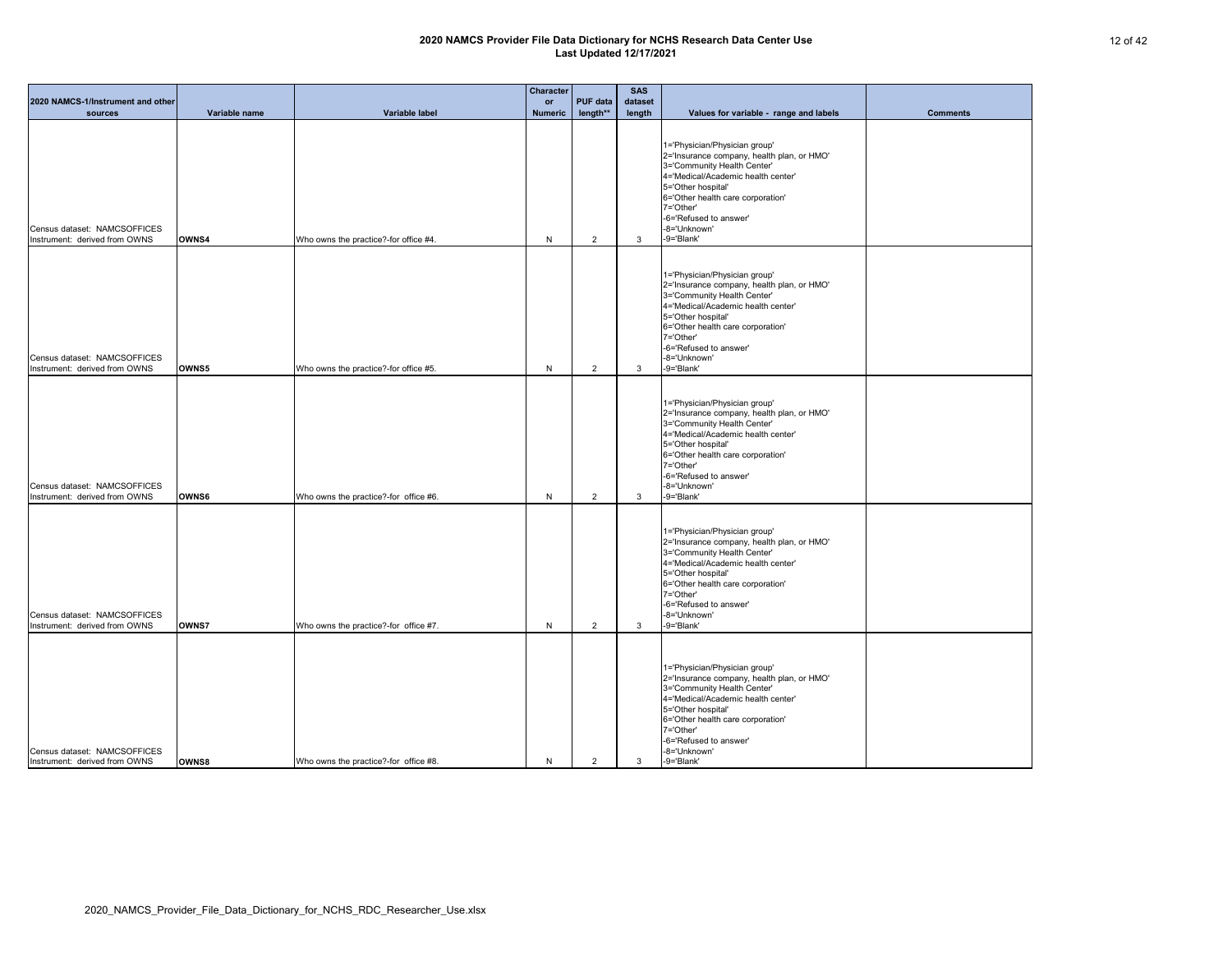| 2020 NAMCS-1/Instrument and other<br>sources                                  | Variable name  | Variable label                                                                                                     | <b>Character</b><br>or<br><b>Numeric</b> | <b>PUF data</b><br>length** | <b>SAS</b><br>dataset<br>length | Values for variable - range and labels                                                                                                                                                                                                                                           | <b>Comments</b> |
|-------------------------------------------------------------------------------|----------------|--------------------------------------------------------------------------------------------------------------------|------------------------------------------|-----------------------------|---------------------------------|----------------------------------------------------------------------------------------------------------------------------------------------------------------------------------------------------------------------------------------------------------------------------------|-----------------|
| Census dataset: NAMCSOFFICES<br>Instrument: derived from OWNS                 | OWNS9          | Who owns the practice?-for office #9.                                                                              | N                                        | $\overline{2}$              | 3                               | 1='Physician/Physician group'<br>2='Insurance company, health plan, or HMO'<br>3='Community Health Center'<br>4='Medical/Academic health center'<br>5='Other hospital'<br>6='Other health care corporation'<br>7='Other'<br>-6='Refused to answer'<br>-8='Unknown'<br>-9='Blank' |                 |
| Census dataset: NAMCSOFFICES<br>Instrument: derived from OWNS                 | OWNS10         | Who owns the practice?-for office #10.                                                                             | N                                        | $\overline{2}$              | 3                               | 1='Physician/Physician group'<br>2='Insurance company, health plan, or HMO'<br>3='Community Health Center'<br>4='Medical/Academic health center'<br>5='Other hospital'<br>6='Other health care corporation'<br>7='Other'<br>-6='Refused to answer'<br>-8='Unknown'<br>-9='Blank' |                 |
| Census dataset: NAMCSOFFICES<br>Instrument: derived from<br>ONSITE_EKG        | <b>EKGECG1</b> | Does your practice have the ability to perform any of the<br>following on site at office #1/CHC location - EKG/ECG | N                                        | $\overline{2}$              | 3                               | $1 = 'Yes'$<br>$2 = 'No'$<br>-6='Refused to answer'<br>-8="Don't know"<br>-9='Blank'                                                                                                                                                                                             |                 |
| Census dataset: NAMCSOFFICES<br>Instrument: derived from<br>ONSITE_EKG        | <b>EKGECG2</b> | Does your practice have the ability to perform any of the<br>following on site office #2 - EKG/ECG                 | N                                        | $\overline{2}$              | 3                               | $1 = 'Yes'$<br>$2 = 'No'$<br>-6='Refused to answer'<br>-8="Don't know"<br>-9='Blank'                                                                                                                                                                                             |                 |
| Census dataset: NAMCSOFFICES<br>Instrument: derived from<br><b>ONSITE EKG</b> | <b>EKGECG3</b> | Does your practice have the ability to perform any of the<br>following on site office #3 - EKG/ECG                 | N                                        | $\overline{2}$              | 3                               | $1 = 'Yes'$<br>$2 = 'No'$<br>-6='Refused to answer'<br>-8="Don't know"<br>-9='Blank'                                                                                                                                                                                             |                 |
| Census dataset: NAMCSOFFICES<br>Instrument: derived from<br><b>ONSITE EKG</b> | <b>EKGECG4</b> | Does your practice have the ability to perform any of the<br>following on site office #4 - EKG/ECG                 | N                                        | $\overline{2}$              | 3                               | $1 = 'Yes'$<br>$2 = 'No'$<br>-6='Refused to answer'<br>-8="Don't know"<br>-9='Blank'                                                                                                                                                                                             |                 |
| Census dataset: NAMCSOFFICES<br>Instrument: derived from<br><b>ONSITE EKG</b> | <b>EKGECG5</b> | Does your practice have the ability to perform any of the<br>following on site office #5 - EKG/ECG                 | N                                        | $\overline{2}$              | 3                               | $1 = 'Yes'$<br>$2 = 'No'$<br>-6='Refused to answer'<br>-8="Don't know"<br>-9='Blank'                                                                                                                                                                                             |                 |
| Census dataset: NAMCSOFFICES<br>Instrument: derived from<br><b>ONSITE EKG</b> | <b>EKGECG6</b> | Does your practice have the ability to perform any of the<br>following on site at office #6 - EKG/ECG              | N                                        | 2                           | 3                               | $1 = 'Yes'$<br>$2 = 'No'$<br>-6='Refused to answer'<br>-8="Don't know"<br>-9='Blank'                                                                                                                                                                                             |                 |
| Census dataset: NAMCSOFFICES<br>Instrument: derived from<br>ONSITE_EKG        | <b>EKGECG7</b> | Does your practice have the ability to perform any of the<br>following on site office #7 - EKG/ECG                 | N                                        | $\overline{2}$              | 3                               | $1 = 'Yes'$<br>$2 = 'No'$<br>-6='Refused to answer'<br>-8="Don't know"<br>-9='Blank'                                                                                                                                                                                             |                 |
| Census dataset: NAMCSOFFICES<br>Instrument: derived from<br>ONSITE_EKG        | <b>EKGECG8</b> | Does your practice have the ability to perform any of the<br>following on site office #8 - EKG/ECG                 | N                                        | $\overline{2}$              | 3                               | $1 = 'Yes'$<br>$2 = 'No'$<br>-6='Refused to answer'<br>-8="Don't know"<br>-9='Blank'                                                                                                                                                                                             |                 |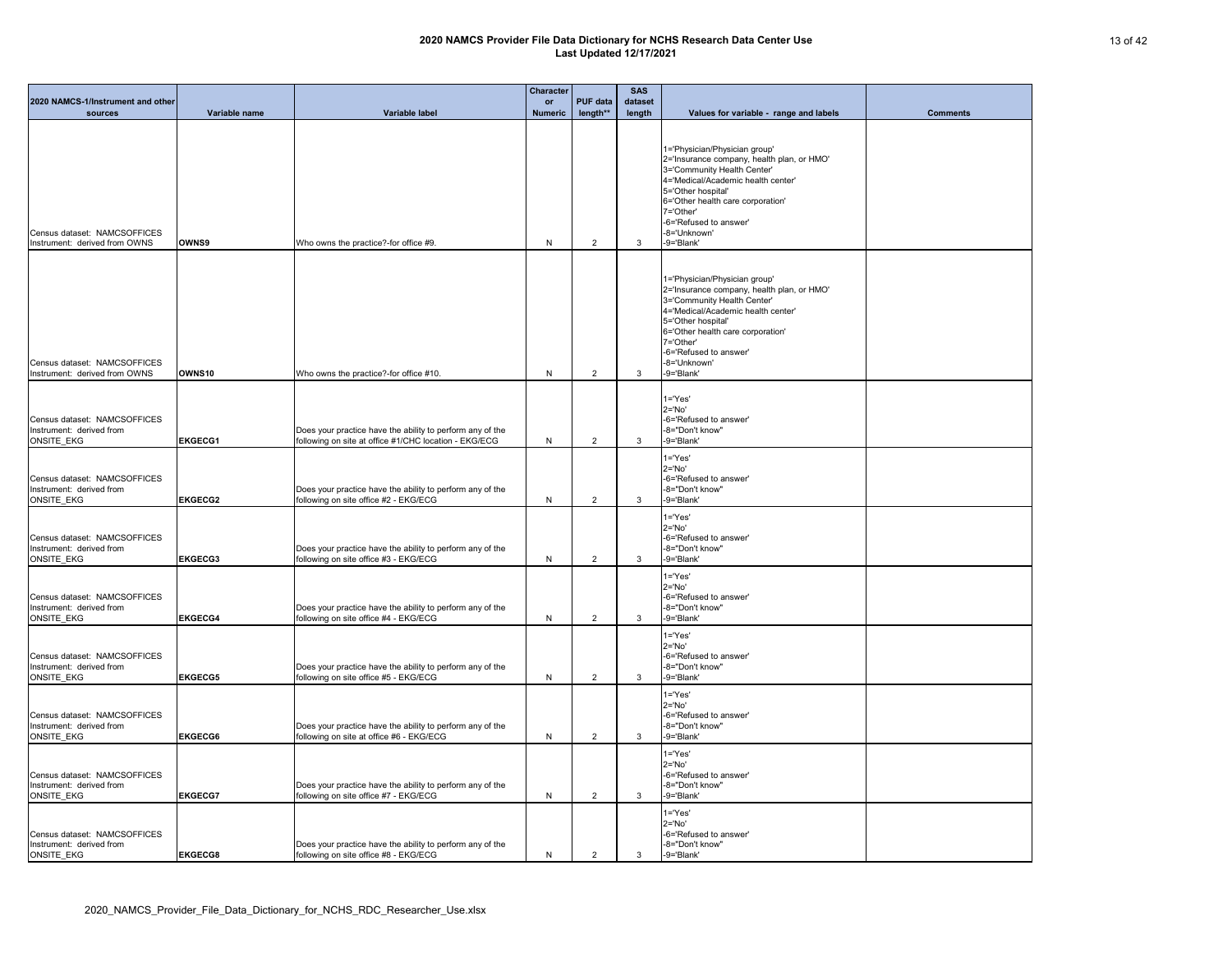| 2020 NAMCS-1/Instrument and other<br>sources                                    | Variable name      | Variable label                                                                                                     | <b>Character</b><br>or<br><b>Numeric</b> | <b>PUF data</b><br>length** | <b>SAS</b><br>dataset<br>length | Values for variable - range and labels                                              | <b>Comments</b> |
|---------------------------------------------------------------------------------|--------------------|--------------------------------------------------------------------------------------------------------------------|------------------------------------------|-----------------------------|---------------------------------|-------------------------------------------------------------------------------------|-----------------|
|                                                                                 |                    |                                                                                                                    |                                          |                             |                                 | $1 = Yes'$                                                                          |                 |
| Census dataset: NAMCSOFFICES<br>Instrument: derived from<br><b>ONSITE EKG</b>   | <b>EKGECG9</b>     | Does your practice have the ability to perform any of the<br>following on site office #9 - EKG/ECG                 | N                                        | $\overline{2}$              | $\mathbf{3}$                    | $2 = 'No'$<br>-6='Refused to answer'<br>-8="Don't know"<br>-9='Blank'<br>1='Yes'    |                 |
| Census dataset: NAMCSOFFICES<br>Instrument: derived from<br>ONSITE_EKG          | <b>EKGECG10</b>    | Does your practice have the ability to perform any of the<br>following on site office #10 - EKG/ECG                | N                                        | $\overline{2}$              | 3                               | $2 = 'No'$<br>-6='Refused to answer'<br>-8="Don't know"<br>-9='Blank'               |                 |
| Census dataset: NAMCSOFFICES<br>Instrument: derived from<br><b>ONSITE PHLEB</b> | <b>PHLEB1</b>      | Does your practice have the ability to perform any of the<br>following on site office #1/CHC location - Phlebotomy | N                                        | $\overline{2}$              | 3                               | 1='Yes'<br>$2 = 'No'$<br>-6='Refused to answer'<br>-8="Don't know"<br>-9='Blank'    |                 |
| Census dataset: NAMCSOFFICES<br>Instrument: derived from<br><b>ONSITE PHLEB</b> | PHLEB <sub>2</sub> | Does your practice have the ability to perform any of the<br>following on site office #2 - Phlebotomy              | N                                        | 2                           | 3                               | $1 = Yes'$<br>$2 = 'No'$<br>-6='Refused to answer'<br>-8="Don't know"<br>-9='Blank' |                 |
| Census dataset: NAMCSOFFICES<br>Instrument: derived from<br><b>ONSITE PHLEB</b> | PHLEB3             | Does your practice have the ability to perform any of the<br>following on site office #3 - Phlebotomy              | N                                        | $\overline{2}$              | 3                               | $1 = Yes'$<br>$2 = 'No'$<br>-6='Refused to answer'<br>-8="Don't know"<br>-9='Blank' |                 |
| Census dataset: NAMCSOFFICES<br>Instrument: derived from<br><b>ONSITE PHLEB</b> | PHLEB4             | Does your practice have the ability to perform any of the<br>following on site office #4 - Phlebotomy              | N                                        | 2                           | 3                               | $1 = Yes'$<br>$2 = 'No'$<br>-6='Refused to answer'<br>-8="Don't know"<br>-9='Blank' |                 |
| Census dataset: NAMCSOFFICES<br>Instrument: derived from<br><b>ONSITE PHLEB</b> | <b>PHLEB5</b>      | Does your practice have the ability to perform any of the<br>following on site office #5 - Phlebotomy              | N                                        | $\overline{2}$              | 3                               | $1 = Yes'$<br>$2 = 'No'$<br>-6='Refused to answer'<br>-8="Don't know"<br>-9='Blank' |                 |
| Census dataset: NAMCSOFFICES<br>Instrument: derived from<br><b>ONSITE PHLEB</b> | PHLEB6             | Does your practice have the ability to perform any of the<br>following on site office #6 - Phlebotomy              | N                                        | $\overline{2}$              | $\mathbf{3}$                    | 1='Yes'<br>$2 = 'No'$<br>-6='Refused to answer'<br>-8="Don't know"<br>-9='Blank'    |                 |
| Census dataset: NAMCSOFFICES<br>Instrument: derived from<br>ONSITE_PHLEB        | PHLEB7             | Does your practice have the ability to perform any of the<br>following on site office #7 - Phlebotomy              | N                                        | $\overline{2}$              | 3                               | $1 = Yes'$<br>$2 = 'No'$<br>-6='Refused to answer'<br>-8="Don't know"<br>-9='Blank' |                 |
| Census dataset: NAMCSOFFICES<br>Instrument: derived from<br><b>ONSITE PHLEB</b> | PHLEB8             | Does your practice have the ability to perform any of the<br>following on site office #8 - Phlebotomy              | N                                        | $\overline{2}$              | $\mathbf{3}$                    | $1 = Yes'$<br>$2 = 'No'$<br>-6='Refused to answer'<br>-8="Don't know"<br>-9='Blank' |                 |
| Census dataset: NAMCSOFFICES<br>Instrument: derived from<br><b>ONSITE PHLEB</b> | PHLEB9             | Does your practice have the ability to perform any of the<br>following on site office #9 - Phlebotomy              | N                                        | $\overline{2}$              | $\mathbf{3}$                    | $1 = Yes'$<br>$2 = 'No'$<br>-6='Refused to answer'<br>-8="Don't know"<br>-9='Blank' |                 |
| Census dataset: NAMCSOFFICES<br>Instrument: derived from<br>ONSITE_PHLEB        | PHLEB10            | Does your practice have the ability to perform any of the<br>following on site office #10 - Phlebotomy             | N                                        | $\overline{2}$              | 3                               | $1 = Yes'$<br>$2 = 'No'$<br>-6='Refused to answer'<br>-8="Don't know"<br>-9='Blank' |                 |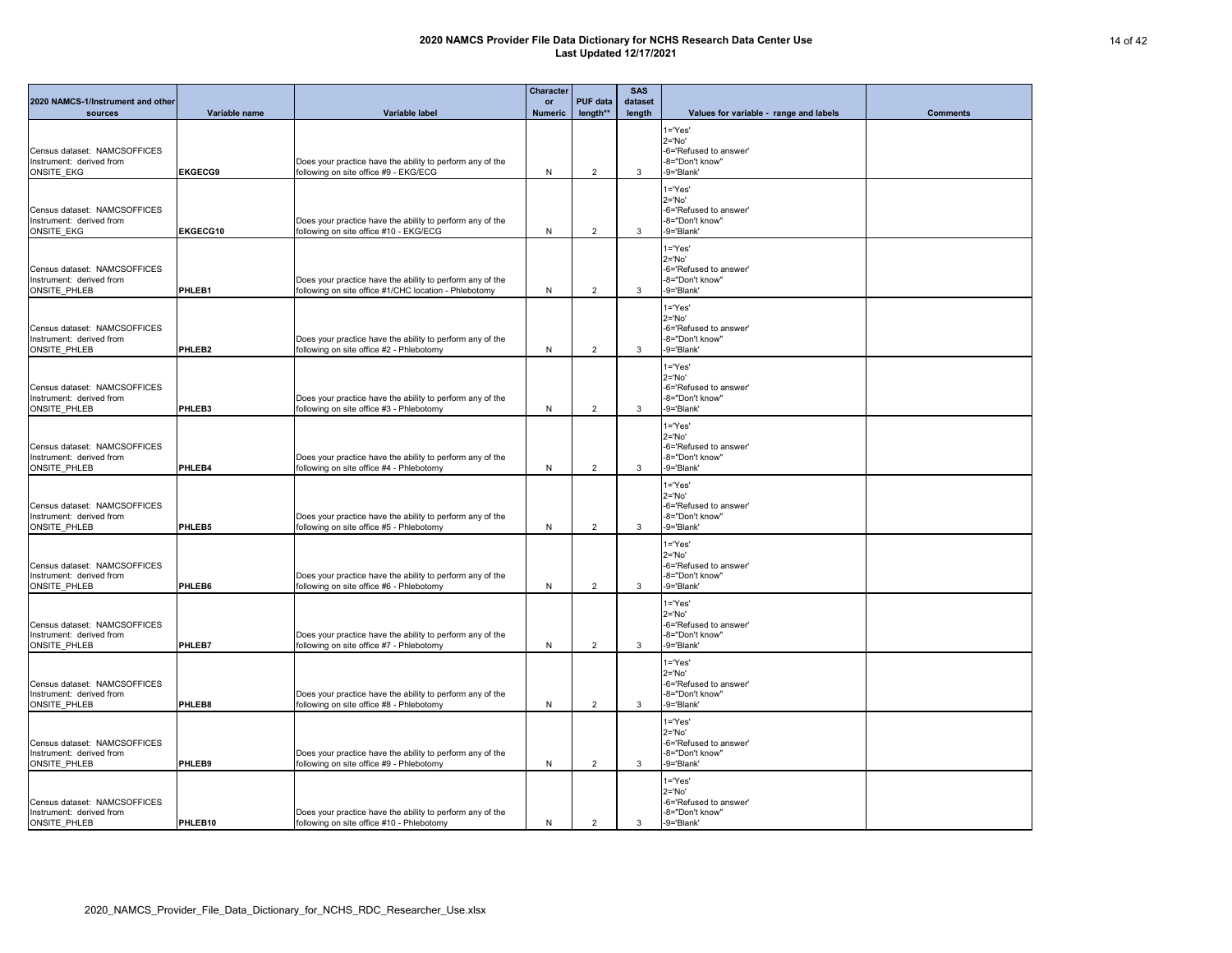| 2020 NAMCS-1/Instrument and other                                               |                  |                                                                                                                                                                                                                                                      | <b>Character</b><br>or | <b>PUF data</b> | <b>SAS</b><br>dataset |                                                                                      |                 |
|---------------------------------------------------------------------------------|------------------|------------------------------------------------------------------------------------------------------------------------------------------------------------------------------------------------------------------------------------------------------|------------------------|-----------------|-----------------------|--------------------------------------------------------------------------------------|-----------------|
| sources                                                                         | Variable name    | Variable label                                                                                                                                                                                                                                       | <b>Numeric</b>         | length**        | length                | Values for variable - range and labels                                               | <b>Comments</b> |
| Census dataset: NAMCSOFFICES<br>Instrument: derived from<br><b>ONSITE LAB</b>   | LAB1             | Does your practice have the ability to perform any of the<br>following on site office #1/CHC location - Lab testing<br>(not including urine dipstick, urine pregnancy, finger stick<br>blood glucose, or rapid swab testing for infectious diseases) | N                      | $\overline{2}$  | 3                     | $1 = Yes'$<br>$2 = 'No'$<br>-6='Refused to answer'<br>-8="Don't know"<br>-9='Blank'  |                 |
| Census dataset: NAMCSOFFICES<br>Instrument: derived from<br><b>ONSITE LAB</b>   | LAB2             | Does your practice have the ability to perform any of the<br>following on site office #2 - Lab testing<br>(not including urine dipstick, urine pregnancy, finger stick<br>blood glucose, or rapid swab testing for infectious diseases)              | N                      | $\overline{2}$  | 3                     | $1 = 'Yes'$<br>$2 = 'No'$<br>-6='Refused to answer'<br>-8="Don't know"<br>-9='Blank' |                 |
| Census dataset: NAMCSOFFICES<br>Instrument: derived from<br><b>ONSITE LAB</b>   | LAB3             | Does your practice have the ability to perform any of the<br>following on site office #3 - Lab testing<br>(not including urine dipstick, urine pregnancy, finger stick<br>blood glucose, or rapid swab testing for infectious diseases)              | N                      | $\overline{2}$  | 3                     | $1 = 'Yes'$<br>$2 = 'No'$<br>-6='Refused to answer'<br>-8="Don't know"<br>-9='Blank' |                 |
| Census dataset: NAMCSOFFICES<br>Instrument: derived from<br><b>ONSITE LAB</b>   | LAB4             | Does your practice have the ability to perform any of the<br>following on site office #4 - Lab testing<br>(not including urine dipstick, urine pregnancy, finger stick<br>blood glucose, or rapid swab testing for infectious diseases)              | N                      | $\overline{2}$  | 3                     | $1 = 'Yes'$<br>$2 = 'No'$<br>-6='Refused to answer'<br>-8="Don't know"<br>-9='Blank' |                 |
| Census dataset: NAMCSOFFICES<br>Instrument: derived from<br><b>ONSITE LAB</b>   | LAB5             | Does your practice have the ability to perform any of the<br>following on site office #5 - Lab testing<br>(not including urine dipstick, urine pregnancy, finger stick<br>blood glucose, or rapid swab testing for infectious diseases)              | N                      | $\overline{2}$  | 3                     | $1 = 'Yes'$<br>$2 = 'No'$<br>-6='Refused to answer'<br>-8="Don't know"<br>-9='Blank' |                 |
| Census dataset: NAMCSOFFICES<br>Instrument: derived from<br><b>ONSITE LAB</b>   | LAB6             | Does your practice have the ability to perform any of the<br>following on site office #6 - Lab testing<br>(not including urine dipstick, urine pregnancy, finger stick<br>blood glucose, or rapid swab testing for infectious diseases)              | N                      | $\overline{2}$  | 3                     | $1 = 'Yes'$<br>$2 = 'No'$<br>-6='Refused to answer'<br>-8="Don't know"<br>-9='Blank' |                 |
| Census dataset: NAMCSOFFICES<br>Instrument: derived from<br><b>ONSITE LAB</b>   | LAB7             | Does your practice have the ability to perform any of the<br>following on site office #7 - Lab testing<br>(not including urine dipstick, urine pregnancy, finger stick<br>blood glucose, or rapid swab testing for infectious diseases)              | N                      | $\overline{2}$  | 3                     | $1 = 'Yes'$<br>$2 = 'No'$<br>-6='Refused to answer'<br>-8="Don't know"<br>-9='Blank' |                 |
| Census dataset: NAMCSOFFICES<br>Instrument: derived from<br><b>ONSITE LAB</b>   | LAB <sub>8</sub> | Does your practice have the ability to perform any of the<br>following on site office #8 - Lab testing<br>(not including urine dipstick, urine pregnancy, finger stick<br>blood glucose, or rapid swab testing for infectious diseases)              | N                      | 2               | 3                     | $1 = 'Yes'$<br>$2 = 'No'$<br>-6='Refused to answer'<br>-8="Don't know"<br>-9='Blank' |                 |
| Census dataset: NAMCSOFFICES<br>Instrument: derived from<br>ONSITE LAB          | LAB9             | Does your practice have the ability to perform any of the<br>following on site office #9 - Lab testing<br>(not including urine dipstick, urine pregnancy, finger stick<br>blood glucose, or rapid swab testing for infectious diseases)              | N                      | $\overline{2}$  | 3                     | $1 = Yes'$<br>$2 = 'No'$<br>-6='Refused to answer'<br>-8="Don't know"<br>-9='Blank'  |                 |
| Census dataset: NAMCSOFFICES<br>Instrument: derived from<br><b>ONSITE LAB</b>   | <b>LAB10</b>     | Does your practice have the ability to perform any of the<br>following on site office #10 - Lab testing<br>(not including urine dipstick, urine pregnancy, finger stick<br>blood glucose, or rapid swab testing for infectious diseases)             | N                      | $\overline{2}$  | 3                     | $1 = Yes'$<br>$2 = 'No'$<br>-6='Refused to answer'<br>-8="Don't know"<br>-9='Blank'  |                 |
| Census dataset: NAMCSOFFICES<br>Instrument: derived from<br><b>ONSITE SPIRO</b> | <b>SPIROM1</b>   | Does your practice have the ability to perform any of the<br>following on site office #1/CHC location - Spirometry                                                                                                                                   | N                      | $\overline{2}$  | 3                     | 1='Yes'<br>$2 = 'No'$<br>-6='Refused to answer'<br>-8="Don't know"<br>-9='Blank'     |                 |
| Census dataset: NAMCSOFFICES<br>Instrument: derived from<br>ONSITE SPIRO        | <b>SPIROM2</b>   | Does your practice have the ability to perform any of the<br>following on site office #2 - Spirometry                                                                                                                                                | N                      | $\overline{2}$  | 3                     | $1 = Yes'$<br>$2 = 'No'$<br>-6='Refused to answer'<br>-8="Don't know"<br>-9='Blank'  |                 |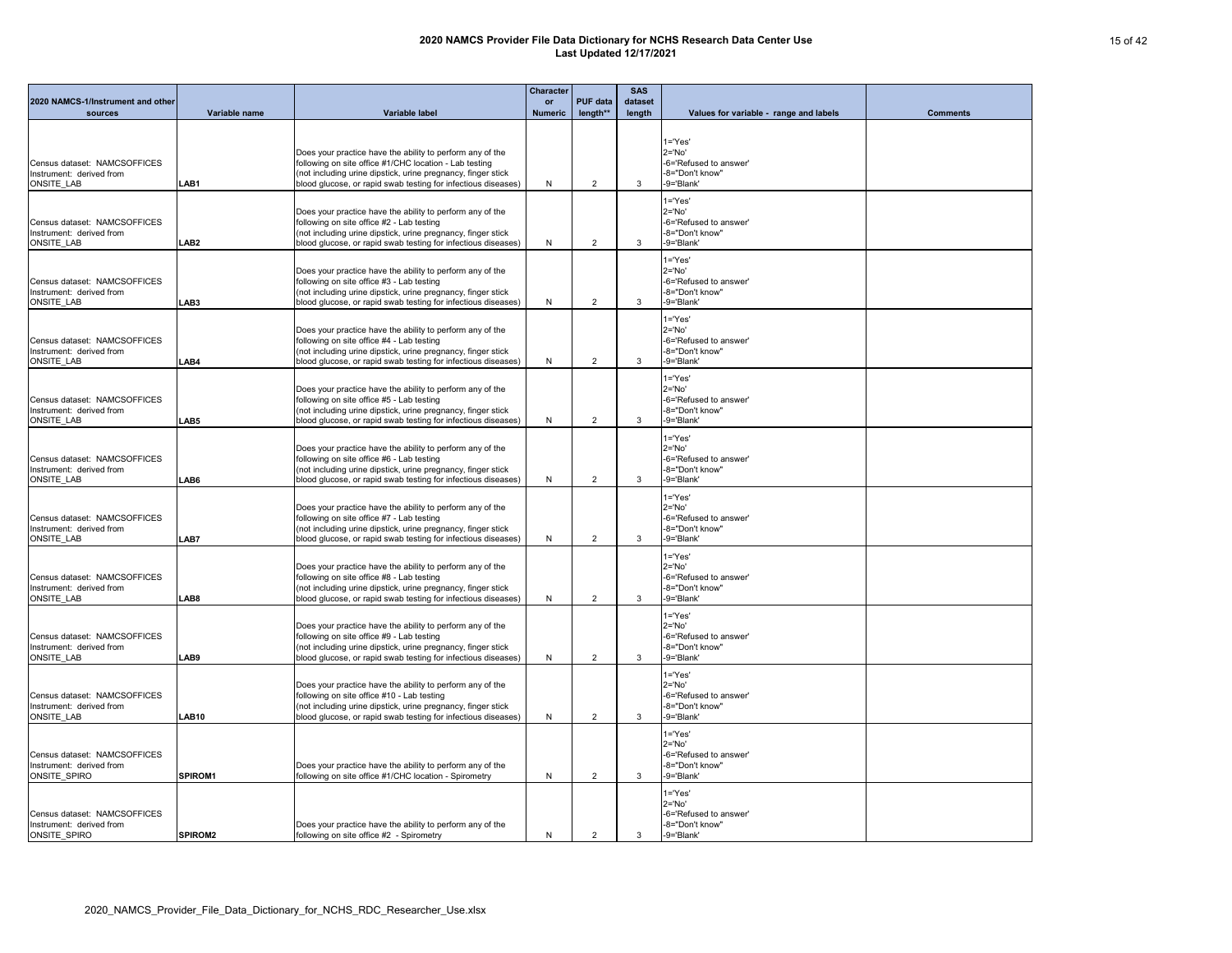| 2020 NAMCS-1/Instrument and other                                               |                |                                                                                                                    | <b>Character</b><br>or | <b>PUF data</b> | <b>SAS</b><br>dataset |                                                                                                    |                 |
|---------------------------------------------------------------------------------|----------------|--------------------------------------------------------------------------------------------------------------------|------------------------|-----------------|-----------------------|----------------------------------------------------------------------------------------------------|-----------------|
| sources                                                                         | Variable name  | <b>Variable label</b>                                                                                              | <b>Numeric</b>         | length**        | length                | Values for variable - range and labels                                                             | <b>Comments</b> |
| Census dataset: NAMCSOFFICES<br>Instrument: derived from<br><b>ONSITE SPIRO</b> | SPIROM3        | Does your practice have the ability to perform any of the<br>following on site office #3 - Spirometry              | N                      | $\overline{2}$  | 3                     | $1 = Yes'$<br>$2 = 'No'$<br>-6='Refused to answer'<br>-8="Don't know"<br>-9='Blank'<br>$1 = 'Yes'$ |                 |
| Census dataset: NAMCSOFFICES<br>Instrument: derived from<br><b>ONSITE SPIRO</b> | SPIROM4        | Does your practice have the ability to perform any of the<br>following on site office #4 - Spirometry              | N                      | $\overline{2}$  | 3                     | $2 = 'No'$<br>-6='Refused to answer'<br>-8="Don't know"<br>-9='Blank'                              |                 |
| Census dataset: NAMCSOFFICES<br>Instrument: derived from<br><b>ONSITE SPIRO</b> | <b>SPIROM5</b> | Does your practice have the ability to perform any of the<br>following on site office #5 - Spirometry              | N                      | $\overline{2}$  | $\mathbf{3}$          | $1 = Yes'$<br>$2 = 'No'$<br>-6='Refused to answer'<br>-8="Don't know"<br>-9='Blank'                |                 |
| Census dataset: NAMCSOFFICES<br>Instrument: derived from<br>ONSITE_SPIRO        | <b>SPIROM6</b> | Does your practice have the ability to perform any of the<br>following on site office #6 - Spirometry              | N                      | $\overline{2}$  | 3                     | $1 = 'Yes'$<br>$2 = 'No'$<br>-6='Refused to answer'<br>-8="Don't know"<br>-9='Blank'               |                 |
| Census dataset: NAMCSOFFICES<br>Instrument: derived from<br><b>ONSITE SPIRO</b> | <b>SPIROM7</b> | Does your practice have the ability to perform any of the<br>following on site office #7 - Spirometry              | N                      | $\overline{2}$  | $\mathbf{3}$          | $1 = 'Yes'$<br>$2 = 'No'$<br>-6='Refused to answer'<br>-8="Don't know"<br>-9='Blank'               |                 |
| Census dataset: NAMCSOFFICES<br>Instrument: derived from<br><b>ONSITE SPIRO</b> | <b>SPIROM8</b> | Does your practice have the ability to perform any of the<br>following on site office #8 - Spirometry              | N                      | $\overline{2}$  | 3                     | $1 = 'Yes'$<br>$2 = 'No'$<br>-6='Refused to answer'<br>-8="Don't know"<br>-9='Blank'               |                 |
| Census dataset: NAMCSOFFICES<br>Instrument: derived from<br><b>ONSITE SPIRO</b> | <b>SPIROM9</b> | Does your practice have the ability to perform any of the<br>following on site office #9 - Spirometry              | N                      | $\overline{2}$  | 3                     | $1 = 'Yes'$<br>$2 = 'No'$<br>-6='Refused to answer'<br>-8="Don't know"<br>-9='Blank'               |                 |
| Census dataset: NAMCSOFFICES<br>Instrument: derived from<br>ONSITE SPIRO        | SPIROM10       | Does your practice have the ability to perform any of the<br>following on site office #10 - Spirometry             | N                      | 2               | $\mathbf{3}$          | $1 = 'Yes'$<br>$2 = 'No'$<br>-6='Refused to answer'<br>-8="Don't know"<br>-9='Blank'               |                 |
| Census dataset: NAMCSOFFICES<br>Instrument: derived from<br><b>ONSITE ULTRA</b> | ULTRSND1       | Does your practice have the ability to perform any of the<br>following on site office #1/CHC location - Ultrasound | N                      | $\overline{2}$  | $\mathbf{3}$          | $1 = 'Yes'$<br>$2 = 'No'$<br>-6='Refused to answer'<br>-8="Don't know"<br>-9='Blank'               |                 |
| Census dataset: NAMCSOFFICES<br>Instrument: derived from<br><b>ONSITE ULTRA</b> | ULTRSND2       | Does your practice have the ability to perform any of the<br>following on site office #2 - Ultrasound              | N                      | $\overline{2}$  | 3                     | $1 = Yes'$<br>$2 = 'No'$<br>-6='Refused to answer'<br>-8="Don't know"<br>-9='Blank'                |                 |
| Census dataset: NAMCSOFFICES<br>Instrument: derived from<br>ONSITE_ULTRA        | ULTRSND3       | Does your practice have the ability to perform any of the<br>following on site office #3 - Ultrasound              | N                      | $\overline{2}$  | $\mathbf{3}$          | $1 = 'Yes'$<br>$2 = 'No'$<br>-6='Refused to answer'<br>-8="Don't know"<br>-9='Blank'               |                 |
| Census dataset: NAMCSOFFICES<br>Instrument: derived from<br>ONSITE ULTRA        | ULTRSND4       | Does your practice have the ability to perform any of the<br>following on site office #4 - Ultrasound              | N                      | $\overline{2}$  | 3                     | $1 = 'Yes'$<br>$2 = 'No'$<br>-6='Refused to answer'<br>-8="Don't know"<br>-9='Blank'               |                 |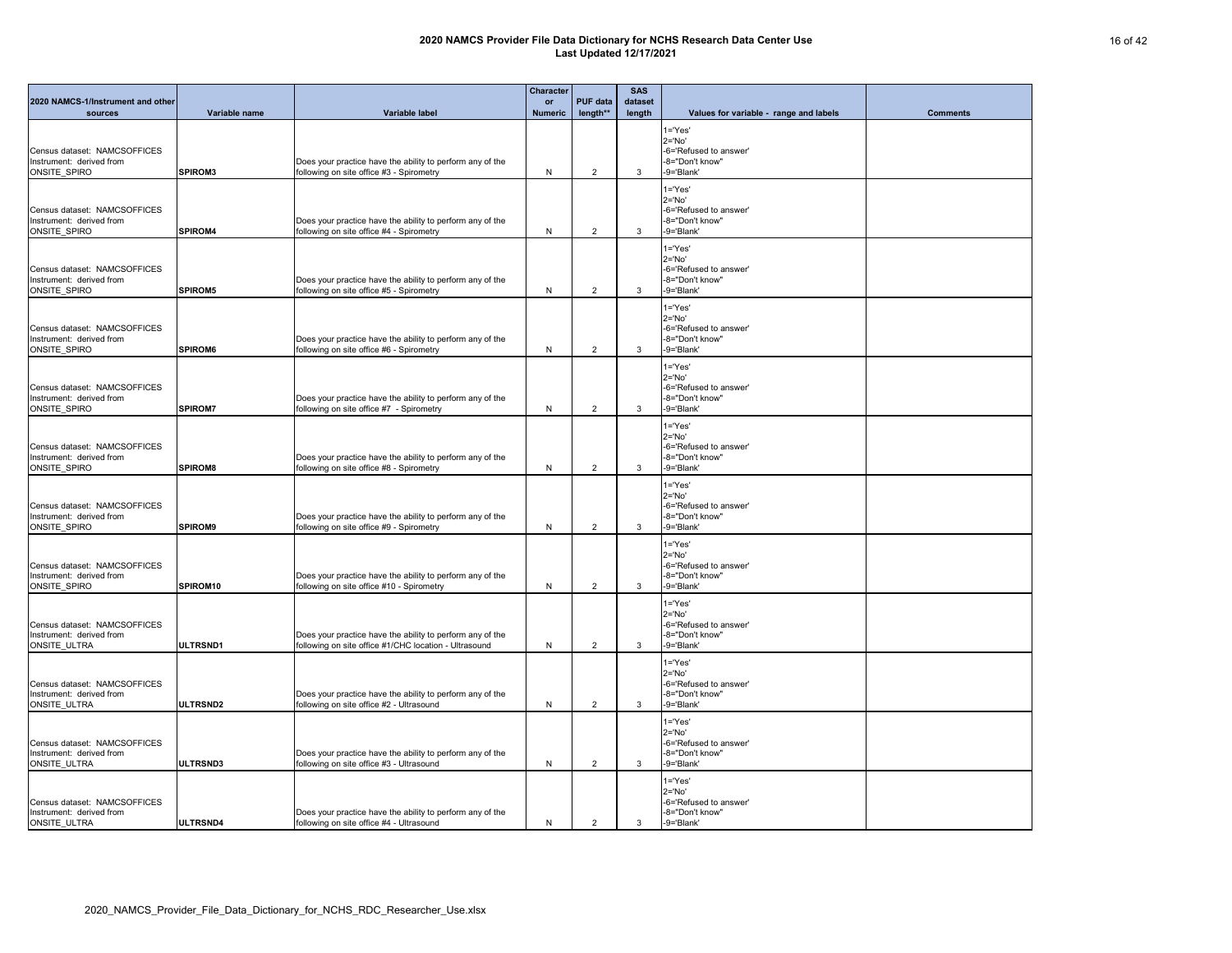|                                                                                 |                 |                                                                                                               | <b>Character</b>     |                             | <b>SAS</b>        |                                                                                      |                 |
|---------------------------------------------------------------------------------|-----------------|---------------------------------------------------------------------------------------------------------------|----------------------|-----------------------------|-------------------|--------------------------------------------------------------------------------------|-----------------|
| 2020 NAMCS-1/Instrument and other<br>sources                                    | Variable name   | Variable label                                                                                                | or<br><b>Numeric</b> | <b>PUF data</b><br>length** | dataset<br>length | Values for variable - range and labels                                               | <b>Comments</b> |
| Census dataset: NAMCSOFFICES<br>Instrument: derived from<br><b>ONSITE ULTRA</b> | ULTRSND5        | Does your practice have the ability to perform any of the<br>following on site office #5 - Ultrasound         | N                    | $\overline{2}$              | 3                 | $1 = Yes'$<br>$2 = 'No'$<br>-6='Refused to answer'<br>-8="Don't know"<br>-9='Blank'  |                 |
| Census dataset: NAMCSOFFICES<br>Instrument: derived from<br>ONSITE_ULTRA        | <b>ULTRSND6</b> | Does your practice have the ability to perform any of the<br>following on site office #6 - Ultrasound         | N                    | $\overline{2}$              | 3                 | $1 = 'Yes'$<br>$2 = 'No'$<br>-6='Refused to answer'<br>-8="Don't know"<br>-9='Blank' |                 |
| Census dataset: NAMCSOFFICES<br>Instrument: derived from<br>ONSITE_ULTRA        | ULTRSND7        | Does your practice have the ability to perform any of the<br>following on site office #7 - Ultrasound         | N                    | $\overline{2}$              | 3                 | $1 = 'Yes'$<br>$2 = 'No'$<br>-6='Refused to answer'<br>-8="Don't know"<br>-9='Blank' |                 |
| Census dataset: NAMCSOFFICES<br>Instrument: derived from<br>ONSITE_ULTRA        | ULTRSND8        | Does your practice have the ability to perform any of the<br>following on site office #8 - Ultrasound         | N                    | $\overline{2}$              | 3                 | $1 = 'Yes'$<br>$2 = 'No'$<br>-6='Refused to answer'<br>-8="Don't know"<br>-9='Blank' |                 |
| Census dataset: NAMCSOFFICES<br>Instrument: derived from<br>ONSITE_ULTRA        | ULTRSND9        | Does your practice have the ability to perform any of the<br>following on site office #9 - Ultrasound         | N                    | $\overline{2}$              | 3                 | $1 = 'Yes'$<br>$2 = 'No'$<br>-6='Refused to answer'<br>-8="Don't know"<br>-9='Blank' |                 |
| Census dataset: NAMCSOFFICES<br>Instrument: derived from<br><b>ONSITE ULTRA</b> | ULTRSND10       | Does your practice have the ability to perform any of the<br>following on site office #10 - Ultrasound        | N                    | $\overline{2}$              | 3                 | $1 = 'Yes'$<br>$2 = 'No'$<br>-6='Refused to answer'<br>-8="Don't know"<br>-9='Blank' |                 |
| Census dataset: NAMCSOFFICES<br>Instrument: derived from<br>ONSITE_XRAY         | XRAY1           | Does your practice have the ability to perform any of the<br>following on site office #1/CHC location - X-ray | N                    | $\overline{2}$              | 3                 | $1 = 'Yes'$<br>$2 = 'No'$<br>-6='Refused to answer'<br>-8="Don't know"<br>-9='Blank' |                 |
| Census dataset: NAMCSOFFICES<br>Instrument: derived from<br>ONSITE_XRAY         | XRAY2           | Does your practice have the ability to perform any of the<br>following on site office #2 - X-ray              | N                    | $\overline{2}$              | 3                 | $1 = 'Yes'$<br>$2 = 'No'$<br>-6='Refused to answer'<br>-8="Don't know"<br>-9='Blank' |                 |
| Census dataset: NAMCSOFFICES<br>Instrument: derived from<br><b>ONSITE XRAY</b>  | XRAY3           | Does your practice have the ability to perform any of the<br>following on site office #3 - X-ray              | N                    | $\overline{2}$              | 3                 | $1 = 'Yes'$<br>$2 = 'No'$<br>-6='Refused to answer'<br>-8="Don't know"<br>-9='Blank' |                 |
| Census dataset: NAMCSOFFICES<br>Instrument: derived from<br>ONSITE_XRAY         | XRAY4           | Does your practice have the ability to perform any of the<br>following on site office #4 - X-ray              | N                    | $\overline{2}$              | 3                 | $1 = 'Yes'$<br>$2 = 'No'$<br>-6='Refused to answer'<br>-8="Don't know"<br>-9='Blank' |                 |
| Census dataset: NAMCSOFFICES<br>Instrument: derived from<br><b>ONSITE XRAY</b>  | XRAY5           | Does your practice have the ability to perform any of the<br>following on site office #5 - X-ray              | N                    | $\overline{2}$              | 3                 | $1 = 'Yes'$<br>$2 = 'No'$<br>-6='Refused to answer'<br>-8="Don't know"<br>-9='Blank' |                 |
| Census dataset: NAMCSOFFICES<br>Instrument: derived from<br><b>ONSITE XRAY</b>  | XRAY6           | Does your practice have the ability to perform any of the<br>following on site office #6 - X-ray              | N                    | $\overline{2}$              | 3                 | $1 = 'Yes'$<br>$2 = 'No'$<br>-6='Refused to answer'<br>-8="Don't know"<br>-9='Blank' |                 |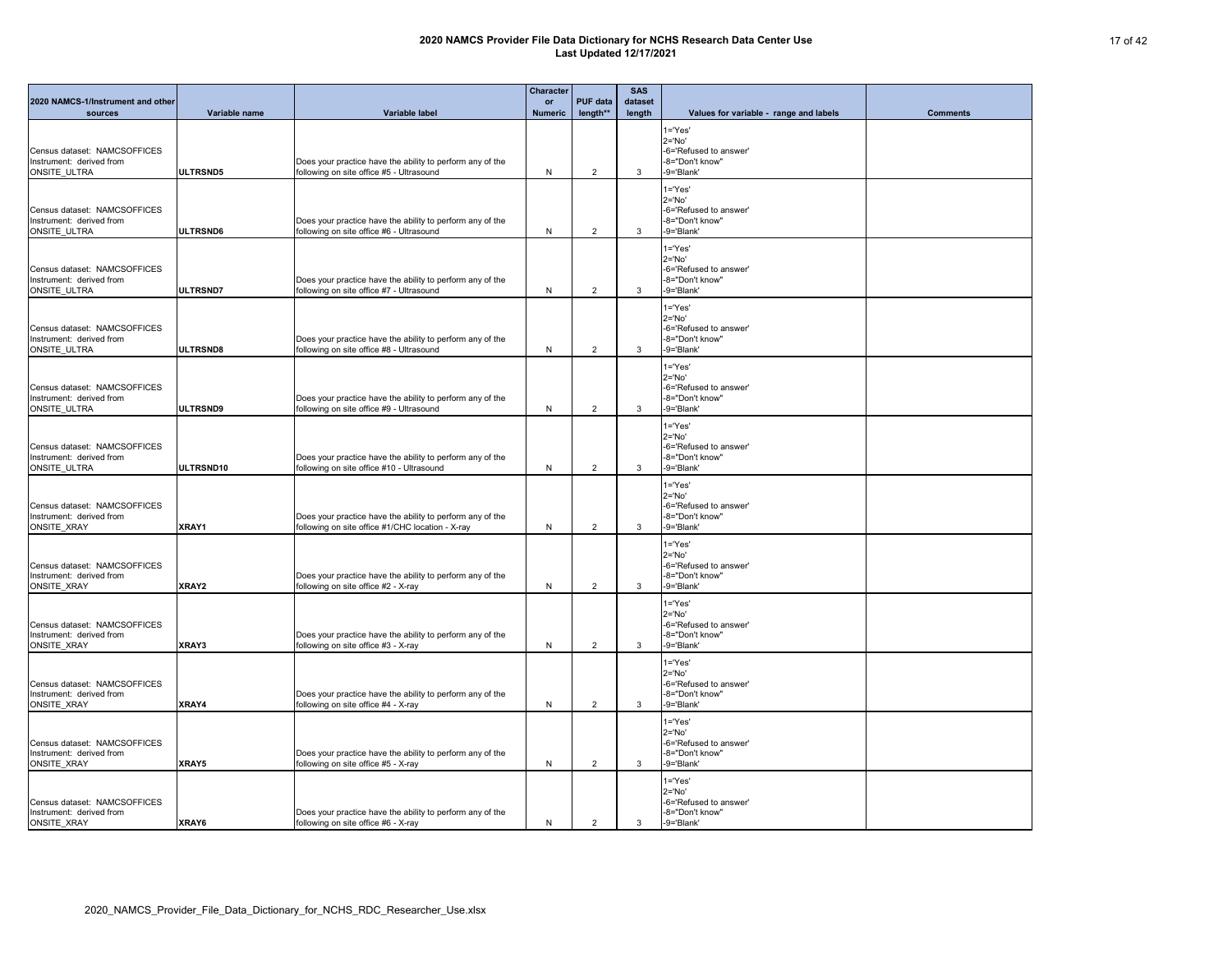|                                                                                |                 |                                                                                                   | <b>Character</b>     |                             | <b>SAS</b>        |                                                                                      |                 |
|--------------------------------------------------------------------------------|-----------------|---------------------------------------------------------------------------------------------------|----------------------|-----------------------------|-------------------|--------------------------------------------------------------------------------------|-----------------|
| 2020 NAMCS-1/Instrument and other<br>sources                                   | Variable name   | Variable label                                                                                    | or<br><b>Numeric</b> | <b>PUF data</b><br>length** | dataset<br>length | Values for variable - range and labels                                               | <b>Comments</b> |
|                                                                                |                 |                                                                                                   |                      |                             |                   | $1 = Yes'$                                                                           |                 |
| Census dataset: NAMCSOFFICES<br>Instrument: derived from<br>ONSITE_XRAY        | XRAY7           | Does your practice have the ability to perform any of the<br>following on site office #7 - X-ray  | N                    | $\overline{2}$              | $\mathbf{3}$      | $2 = 'No'$<br>-6='Refused to answer'<br>-8="Don't know"<br>-9='Blank'                |                 |
| Census dataset: NAMCSOFFICES<br>Instrument: derived from<br>ONSITE_XRAY        | XRAY8           | Does your practice have the ability to perform any of the<br>following on site office #8 - X-ray  | N                    | $\overline{2}$              | 3                 | 1='Yes'<br>$2 = 'No'$<br>-6='Refused to answer'<br>-8="Don't know"<br>-9='Blank'     |                 |
| Census dataset: NAMCSOFFICES<br>Instrument: derived from<br><b>ONSITE XRAY</b> | XRAY9           | Does your practice have the ability to perform any of the<br>following on site office #9 - X-ray  | N                    | $\overline{2}$              | $\mathbf{3}$      | $1 = 'Yes'$<br>$2 = 'No'$<br>-6='Refused to answer'<br>-8="Don't know"<br>-9='Blank' |                 |
| Census dataset: NAMCSOFFICES<br>Instrument: derived from<br><b>ONSITE XRAY</b> | XRAY10          | Does your practice have the ability to perform any of the<br>following on site office #10 - X-ray | N                    | $\overline{2}$              | 3                 | $1 = 'Yes'$<br>$2 = 'No'$<br>-6='Refused to answer'<br>-8="Don't know"<br>-9='Blank' |                 |
| Census dataset: NAMCSOFFICES<br>Instrument: derived from PATEVEN               | <b>PATEVEN1</b> | Do you see patients during the evening or on weekends at<br>office #1/CHC location?               | N                    | $\overline{2}$              | 3                 | $1 = 'Yes'$<br>$2 = 'No'$<br>-6='Refused to answer'<br>-8="Don't know"<br>-9='Blank' |                 |
| Census dataset: NAMCSOFFICES<br>Instrument: derived from PATEVEN               | <b>PATEVEN2</b> | Do you see patients during the evening or on weekends at<br>office #2?                            | N                    | 2                           | 3                 | $1 = 'Yes'$<br>$2 = 'No'$<br>-6='Refused to answer'<br>-8="Don't know"<br>-9='Blank' |                 |
| Census dataset: NAMCSOFFICES<br>Instrument: derived from PATEVEN               | <b>PATEVEN3</b> | Do you see patients during the evening or on weekends at<br>office #3?                            | N                    | $\overline{2}$              | 3                 | $1 = 'Yes'$<br>$2 = 'No'$<br>-6='Refused to answer'<br>-8="Don't know"<br>-9='Blank' |                 |
| Census dataset: NAMCSOFFICES<br>Instrument: derived from PATEVEN               | <b>PATEVEN4</b> | Do you see patients during the evening or on weekends at<br>office #4?                            | N                    | $\overline{2}$              | $\mathbf{3}$      | 1='Yes'<br>$2 = 'No'$<br>-6='Refused to answer'<br>-8="Don't know"<br>-9='Blank'     |                 |
| Census dataset: NAMCSOFFICES<br>Instrument: derived from PATEVEN               | <b>PATEVEN5</b> | Do you see patients during the evening or on weekends at<br>office #5?                            | N                    | $\overline{2}$              | $\mathbf{3}$      | $1 = 'Yes'$<br>$2 = 'No'$<br>-6='Refused to answer'<br>-8="Don't know"<br>-9='Blank' |                 |
| Census dataset: NAMCSOFFICES<br>Instrument: derived from PATEVEN               | <b>PATEVEN6</b> | Do you see patients during the evening or on weekends at<br>office #6?                            | N                    | $\overline{2}$              | 3                 | $1 = 'Yes'$<br>$2 = 'No'$<br>-6='Refused to answer'<br>-8="Don't know"<br>-9='Blank' |                 |
| Census dataset: NAMCSOFFICES<br>Instrument: derived from PATEVEN               | <b>PATEVEN7</b> | Do you see patients during the evening or on weekends at<br>office #7?                            | N                    | $\overline{2}$              | 3                 | $1 = Yes'$<br>$2 = 'No'$<br>-6='Refused to answer'<br>-8="Don't know"<br>-9='Blank'  |                 |
| Census dataset: NAMCSOFFICES<br>Instrument: derived from PATEVEN               | <b>PATEVEN8</b> | Do you see patients during the evening or on weekends at<br>office #8?                            | N                    | $\overline{2}$              | 3                 | $1 = 'Yes'$<br>$2 = 'No'$<br>-6='Refused to answer'<br>-8="Don't know"<br>-9='Blank' |                 |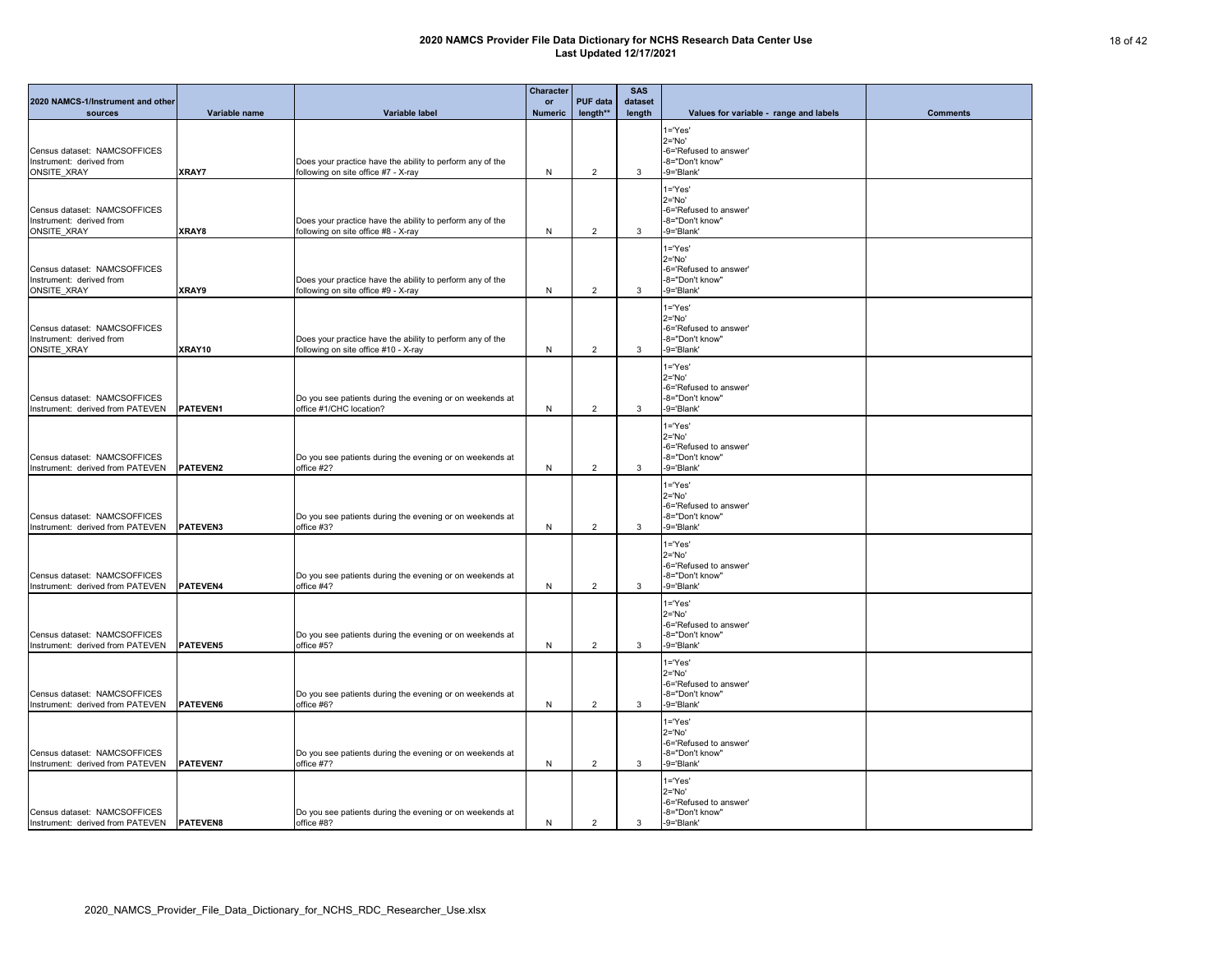| 2020 NAMCS-1/Instrument and other                                                                                                                             |                       |                                                                                                                                                                                                                                                                    | <b>Character</b><br><b>or</b> | <b>PUF data</b> | <b>SAS</b><br>dataset |                                                                                                                                                                                                                                                                    |                 |
|---------------------------------------------------------------------------------------------------------------------------------------------------------------|-----------------------|--------------------------------------------------------------------------------------------------------------------------------------------------------------------------------------------------------------------------------------------------------------------|-------------------------------|-----------------|-----------------------|--------------------------------------------------------------------------------------------------------------------------------------------------------------------------------------------------------------------------------------------------------------------|-----------------|
| sources                                                                                                                                                       | Variable name         | <b>Variable label</b>                                                                                                                                                                                                                                              | <b>Numeric</b>                | length**        | length                | Values for variable - range and labels                                                                                                                                                                                                                             | <b>Comments</b> |
| Census dataset: NAMCSOFFICES<br>Instrument: derived from PATEVEN                                                                                              | <b>IPATEVEN9</b>      | Do you see patients during the evening or on weekends at<br>office #9?                                                                                                                                                                                             | N                             | $\overline{2}$  | 3                     | $1 = Yes'$<br>$2 = 'No'$<br>-6='Refused to answer'<br>-8="Don't know"<br>-9='Blank'                                                                                                                                                                                |                 |
| Census dataset: NAMCSOFFICES<br>Instrument: derived from PATEVEN                                                                                              | PATEVEN10             | Do you see patients during the evening or on weekends at<br>office #10?                                                                                                                                                                                            | N                             | $\overline{2}$  | 3                     | $1 = 'Yes'$<br>$2 = 'No'$<br>-6='Refused to answer'<br>-8="Don't know"<br>-9='Blank'                                                                                                                                                                               |                 |
| Census dataset: NAMCS1<br>Instrument: WKHOURS                                                                                                                 | <b>WKHOURS</b>        | During last normal week of practice, number of hours spent<br>providing direct patient care (instrument range 0 to 99).                                                                                                                                            | N                             | $\overline{2}$  | 3                     | 0-99='0-99/valid range'<br>-6='Refused to answer'<br>-8='Unknown'<br>-9='Blank'                                                                                                                                                                                    |                 |
| Census dataset: NAMCS1<br>Instrument: NHVISWK                                                                                                                 | <b>NHVISWK</b>        | During last normal week how many nursing home visits?<br>(instrument range 0 to 998)                                                                                                                                                                               | N                             | 3               | 3                     | 0-998='0-998/valid range'<br>-6='Refused to answer'<br>-8='Unknown'<br>-9='Blank'                                                                                                                                                                                  |                 |
| Census dataset: NAMCS1<br>Instrument: HOMVISWK                                                                                                                | <b>HOMVISWK</b>       | During last normal week how many other home visits?<br>(instrument range 0 to 998)                                                                                                                                                                                 | N                             | 3               | 3                     | 0-998='0-998/valid range'<br>-6='Refused to answer'<br>-8='Unknown'<br>-9='Blank'                                                                                                                                                                                  |                 |
| Census dataset: NAMCS1<br>Instrument: HOSVISWK                                                                                                                | <b>HOSVISWK</b>       | During last normal week how many hospital<br>visits?(instrument range 0 to 998)                                                                                                                                                                                    | N                             | 3               | 3                     | 0-998='0-998/valid range'<br>-6='Refused to answer'<br>-8='Unknown'<br>-9='Blank'                                                                                                                                                                                  |                 |
| Census dataset: NAMCS1<br>Instrument: TELCONWK                                                                                                                | <b>TELCONWK</b>       | During last normal week how many telephone consults?<br>(instrument range 0 to 998)                                                                                                                                                                                | N                             | 3               | 3                     | 0-998='0-998/valid range'<br>-6='Refused to answer'<br>-8='Unknown'<br>-9='Blank'                                                                                                                                                                                  |                 |
| Census dataset: NAMCS1<br>Instrument: ECONWK                                                                                                                  | <b>ECONWK</b>         | During last normal week how many internet/e-mail consults?<br>(instrument range 0 to 998)                                                                                                                                                                          | N                             | 3               | 3                     | 0-998='0-998/valid range'<br>-6='Refused to answer'<br>-8='Unknown'<br>-9='Blank'                                                                                                                                                                                  |                 |
|                                                                                                                                                               |                       | If traditional physician (PHYID LE 3000), COVID questions use the generic term "office" in the question text.                                                                                                                                                      |                               |                 |                       |                                                                                                                                                                                                                                                                    |                 |
| If CHC, COVID questions refer to the sampled CHC service delivery site.<br>This set of questions related to COVID were only asked in periods 3 and 4 for 2020 |                       |                                                                                                                                                                                                                                                                    |                               |                 |                       |                                                                                                                                                                                                                                                                    |                 |
| Census dataset: NAMCS1 &<br>NAMCS201<br>Instrument - Provider & CHC site:<br>COVID N95 RESP                                                                   | <b>COVID N95 RESP</b> | During the past THREE months, how often did your<br>office/center experience shortages of any of the following<br>personal protective equipment due to the onset of the<br>coronavirus disease (COVID-19) pandemic?<br>N95 respirators or other approved facemasks | N                             |                 | 3                     | $1 = "Never"$<br>$2 = "Some of the time"$<br>$3 =$ "Most of the time"<br>$4 = "All of the time"$<br>$5 = "Don't know"$<br>-4 = 'Not applicable, COVID questions not asked'<br>-9='Blank'                                                                           |                 |
| Census dataset: NAMCS1 &<br>NAMCS201<br>Instrument - Provider & CHC site:<br>COVID EYE                                                                        | <b>COVID_EYE</b>      | During the past THREE months, how often did your<br>office/center experience shortages of any of the following<br>personal protective equipment due to the onset of the<br>coronavirus disease (COVID-19) pandemic?<br>Eye protection, isolation gowns, or gloves  | N                             |                 | 3                     | $1 = "Never"$<br>$2 =$ "Some of the time"<br>$3 =$ "Most of the time"<br>$4 = "All of the time"$<br>$5 = "Don't know"$<br>-4 = 'Not applicable, COVID questions not asked'<br>-9='Blank'                                                                           |                 |
| Census dataset: NAMCS1 &<br>NAMCS201<br>Instrument - Provider & CHC site:<br>COVID_TEST                                                                       | <b>COVID_TEST</b>     | During the past THREE months, did your office/center have<br>the ability to test patients for coronavirus disease (COVID-<br>19) infection?                                                                                                                        | N                             |                 | $\mathbf{3}$          | 1 = 'Yes, go to COVID_SHORT'<br>$2 = 'No$ , go to COVID REFER'<br>3 = 'Not applicable - did not need to do any COVID-19<br>testing, go to COVID_AWAY'<br>4 = "Don't know, go to COVID_REFER"<br>-4 = 'Not applicable, COVID questions not asked'<br>$-9$ = 'Blank' |                 |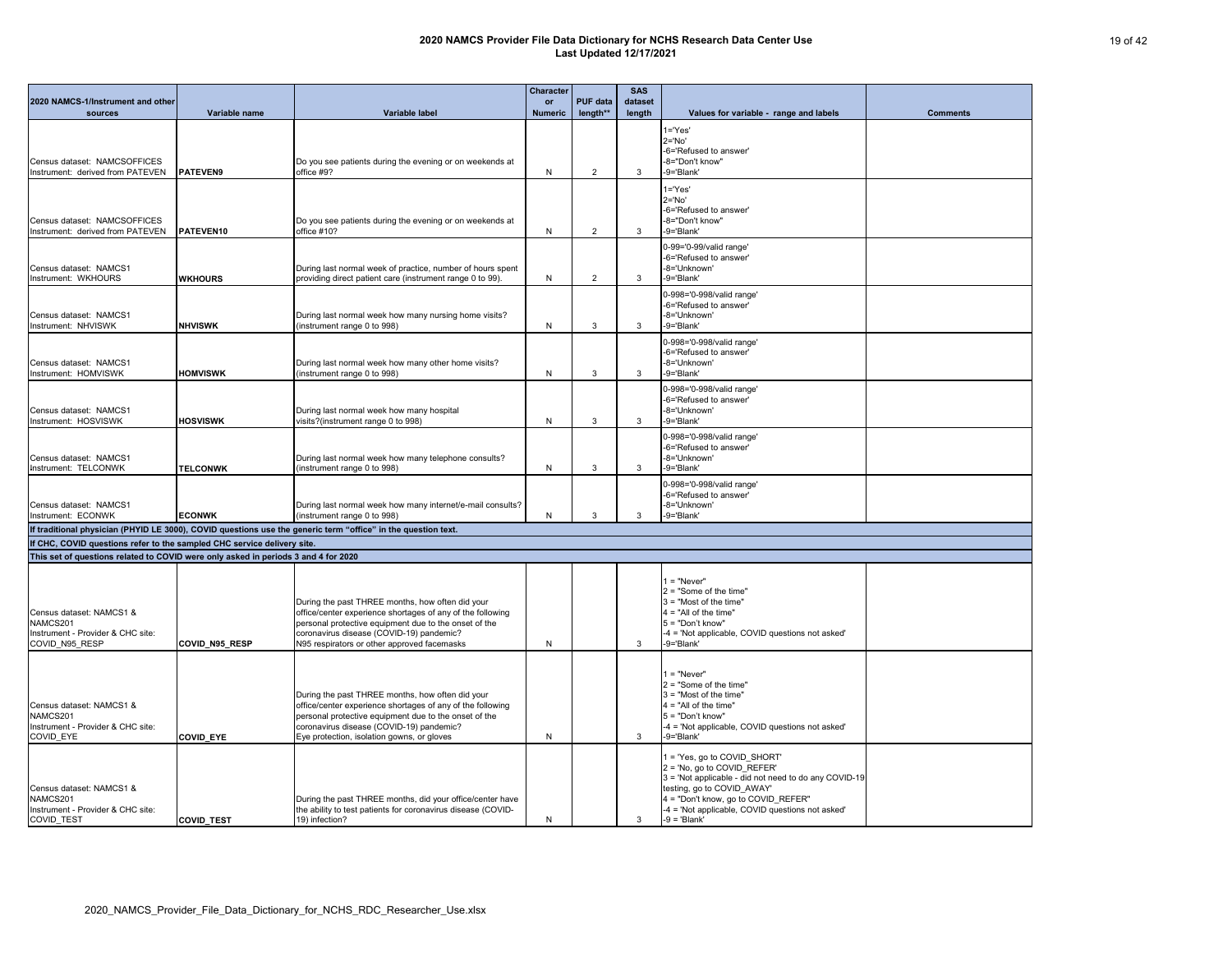| 2020 NAMCS-1/Instrument and other<br>sources                                                                                   | Variable name      | <b>Variable label</b>                                                                                                                                                                                                 | <b>Character</b><br>or<br><b>Numeric</b> | <b>PUF</b> data<br>length** | <b>SAS</b><br>dataset<br>length | Values for variable - range and labels                                                                                                                                                                                                                                                                                                                                                                                                                                                         | <b>Comments</b> |
|--------------------------------------------------------------------------------------------------------------------------------|--------------------|-----------------------------------------------------------------------------------------------------------------------------------------------------------------------------------------------------------------------|------------------------------------------|-----------------------------|---------------------------------|------------------------------------------------------------------------------------------------------------------------------------------------------------------------------------------------------------------------------------------------------------------------------------------------------------------------------------------------------------------------------------------------------------------------------------------------------------------------------------------------|-----------------|
| Census dataset: NAMCS1 &<br>NAMCS201<br>Instrument - Provider & CHC site:<br><b>COVID SHORT</b>                                | <b>COVID_SHORT</b> | During the past THREE months, how often did your<br>office/center experience shortages of coronavirus disease<br>(COVID-19) tests for any patients who needed testing?                                                | N                                        |                             | 3                               | $1 = "Never"$<br>$2 = "Some of the time"$<br>$3 = "Most of the time"$<br>$4 = "All of the time"$<br>$5 = "Don't know"$<br>-4 = 'Not applicable, COVID questions not asked'<br>-7 = 'Not applicable, skip pattern'<br>-9='Blank'                                                                                                                                                                                                                                                                |                 |
| Census dataset: NAMCS1 &<br>NAMCS201<br>Instrument - Provider & CHC site:<br><b>COVID REFER</b>                                | <b>COVID REFER</b> | During the past THREE months, how often did your<br>office/center have a location where patients could be<br>referred to for coronavirus disease (COVID-19) testing?                                                  | N                                        |                             | 3                               | $1 = "Never"$<br>$2 = "Some of the time"$<br>3 = "Most of the time"<br>$4 = "All of the time"$<br>$5 = "Don't know"$<br>-4 = 'Not applicable, COVID questions not asked'<br>-7 = 'Not applicable, skip pattern'<br>-9='Blank'                                                                                                                                                                                                                                                                  |                 |
| Census dataset: NAMCS1 &<br>NAMCS201<br>Instrument - Provider & CHC site:<br><b>COVID AWAY</b>                                 | <b>COVID_AWAY</b>  | During the past THREE months, how often did your<br>office/center need to turn away or refer elsewhere any<br>patients with confirmed or presumptive positive coronavirus<br>disease (COVID-19) infection?            | N                                        |                             | 3                               | 1 = "No, COVID-19 patients were not turned away or<br>referred elsewhere"<br>2 = "Yes, some COVID-19 patients were turned away<br>or referred elsewhere"<br>3 = "Yes, most COVID-19 patients were turned away<br>or referred elsewhere"<br>4 = "Yes, all COVID-19 patients were turned away or<br>referred elsewhere"<br>$5 =$ "Not applicable – the office did not have any<br>COVID-19 patients"<br>$6 = "Don't know"$<br>-4 = 'Not applicable, COVID questions not asked'<br>$-9 = 'Blank'$ |                 |
| Census dataset: NAMCS1 &<br>NAMCS201<br>Instrument - Provider & CHC site::<br>COVID PROV1                                      | <b>COVID PROV1</b> | During the past THREE months, did any of the following<br>clinical care providers in your office/center test positive for<br>coronavirus disease (COVID-19) infection?<br>Physicians                                  | N                                        |                             | 3                               | $1 = 'Yes'$<br>$2 = 'No'$<br>3='Not applicable-did not have such provider type<br>onsite'<br>4="Don't know"<br>-4 = 'Not applicable, COVID questions not asked'<br>$-9 = 'Blank'$                                                                                                                                                                                                                                                                                                              |                 |
| Census dataset: NAMCS1 &<br>NAMCS201<br>Instrument - Provider & CHC site:<br>COVID PROV2                                       | <b>COVID_PROV2</b> | During the past THREE months, did any of the following<br>clinical care providers in your office/center test positive for<br>coronavirus disease (COVID-19) infection?<br>Physician assistants                        | N                                        |                             | 3                               | $1 = 'Yes'$<br>$2 = 'No'$<br>3='Not applicable-did not have such provider type<br>onsite'<br>4="Don't know"<br>-4 = 'Not applicable, COVID questions not asked'<br>$-9 = 'Blank'$                                                                                                                                                                                                                                                                                                              |                 |
| Census dataset: NAMCS1<br>Instrument: Census dataset: NAMCS1<br>& NAMCS201<br>Instrument - Provider & CHC site:<br>COVID PROV3 | <b>COVID_PROV3</b> | During the past THREE months, did any of the following<br>clinical care providers in your office/center test positive for<br>coronavirus disease (COVID-19) infection?<br>Nurse practitioners                         | N                                        |                             | 3                               | 1='Yes'<br>$2 = 'No'$<br>3='Not applicable-did not have such provider type<br>onsite'<br>4="Don't know"<br>-4 = 'Not applicable, COVID questions not asked'<br>$-9$ = 'Blank'                                                                                                                                                                                                                                                                                                                  |                 |
| Census dataset: NAMCS1<br>Instrument: Census dataset:<br>NAMCS1 & NAMCS201<br>Instrument - Provider & CHC site:<br>COVID PROV4 | <b>COVID_PROV4</b> | During the past THREE months, did any of the following<br>clinical care providers in your office/center test positive for<br>coronavirus disease (COVID-19) infection?<br>Certified nurse-midwives                    | N                                        |                             | 3                               | $1 = 'Yes'$<br>$2 = 'No'$<br>3='Not applicable-did not have such provider type<br>onsite'<br>4="Don't know"<br>-4 = 'Not applicable, COVID questions not asked'<br>$-9 = 'Blank'$                                                                                                                                                                                                                                                                                                              |                 |
| Census dataset: NAMCS1<br>Instrument: Census dataset: NAMCS1<br>& NAMCS201<br>Instrument - Provider & CHC site:<br>COVID_PROV5 | <b>COVID_PROV5</b> | During the past THREE months, did any of the following<br>clinical care providers in your office/center test positive for<br>coronavirus disease (COVID-19) infection?<br>Registered nurses/licensed practical nurses | N                                        |                             | 3                               | 1='Yes'<br>$2 = 'No'$<br>3='Not applicable-did not have such provider type<br>onsite'<br>4="Don't know"<br>-4 = 'Not applicable, COVID questions not asked'<br>-9 = 'Blank'                                                                                                                                                                                                                                                                                                                    |                 |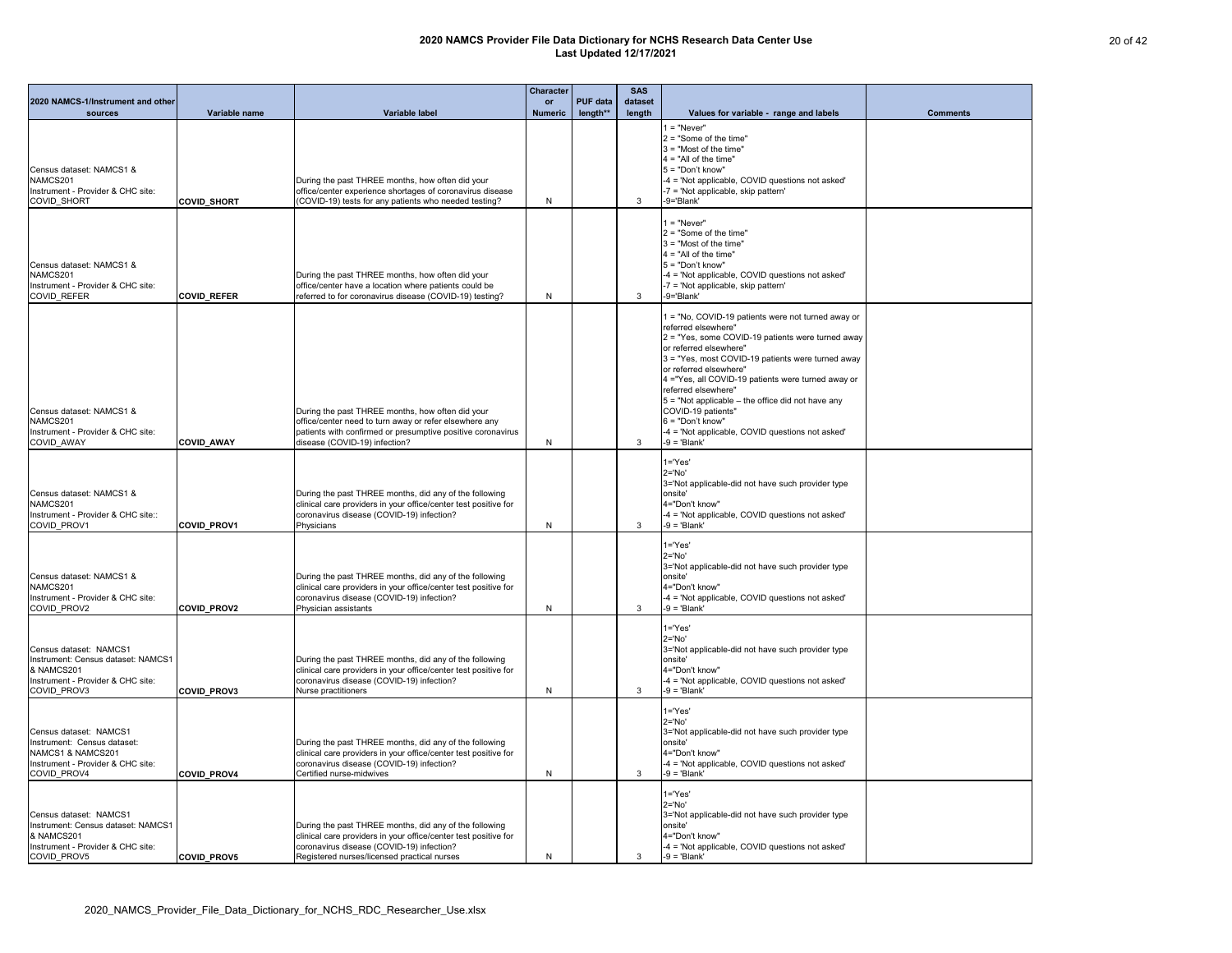| 2020 NAMCS-1/Instrument and other<br>sources                                                                                                                                      | Variable name        | Variable label                                                                                                                                                                                                                                                                                                                                                                                 | <b>Character</b><br><b>or</b><br><b>Numeric</b> | <b>PUF</b> data<br>length** | <b>SAS</b><br>dataset<br>length | Values for variable - range and labels                                                                                                                                                                                     | <b>Comments</b> |
|-----------------------------------------------------------------------------------------------------------------------------------------------------------------------------------|----------------------|------------------------------------------------------------------------------------------------------------------------------------------------------------------------------------------------------------------------------------------------------------------------------------------------------------------------------------------------------------------------------------------------|-------------------------------------------------|-----------------------------|---------------------------------|----------------------------------------------------------------------------------------------------------------------------------------------------------------------------------------------------------------------------|-----------------|
| Census dataset: NAMCS1<br>Instrument: Census dataset: NAMCS1<br>& NAMCS201<br>Instrument - Provider & CHC site:<br>COVID PROV6                                                    | <b>COVID PROV6</b>   | During the past THREE months, did any of the following<br>clinical care providers in your office/center test positive for<br>coronavirus disease (COVID-19) infection?<br>Other clinical providers                                                                                                                                                                                             | N                                               |                             | 3                               | $1 = 'Yes'$<br>$2 = 'No'$<br>3='Not applicable-did not have such provider type<br>onsite'<br>4="Don't know"<br>-4 = 'Not applicable, COVID questions not asked'<br>$-9 = 'Blank'$                                          |                 |
| Census dataset: NAMCS1 &<br>NAMCS201<br>Instrument - Provider & CHC site:<br><b>TELEMED</b>                                                                                       | <b>TELEMED</b>       | During January and February 2020, was your office/center<br>using telemedicine or telehealth technologies (for example,<br>audio with video, web videoconference) to assess, diagnose,<br>monitor, or treat patients?                                                                                                                                                                          | N                                               |                             | 3                               | 1='Yes, go to TELEMED_INC'<br>2='No go to TELEMED_START'<br>3="Don't know"<br>-4 = 'Not applicable, COVID questions not asked'<br>$-9 = 'Blank'$                                                                           |                 |
| Census dataset: NAMCS1 &<br>NAMCS201<br>Instrument - Provider & CHC site:<br><b>TELEMED INC</b>                                                                                   | <b>TELEMED INC</b>   | After February 2020, did your office's/center's use of<br>telemedicine or telehealth technologies to conduct patient<br>visits increase?                                                                                                                                                                                                                                                       | N                                               |                             | 3                               | 1='Yes, go to TELEMED_INC_PER'<br>2='No, go to TELEMED_START'<br>3="Don't know"<br>-4 = 'Not applicable, COVID questions not asked'<br>-7 = 'Not applicable, skip pattern'<br>$-9 = 'Blank'$                               |                 |
| Census dataset: NAMCS1 &<br>NAMCS201<br>Instrument - Provider & CHC site:<br>TELEMED_INC_PER                                                                                      | TELEMED_INC_PER      | After February 2020, how much has your office's/center's<br>use of telemedicine or telehealth technologies to conduct<br>patient visits increased?                                                                                                                                                                                                                                             | N                                               |                             | 3                               | $1 =$ "Less than 25%"<br>2 = "25% to 49%"<br>$3 = "50\%$ to 74%"<br>$4 = "75%$ or more"<br>$5 =$ "Don't know"<br>-4 = 'Not applicable, COVID questions not asked'<br>-7 = 'Not applicable, skip pattern'<br>$-9$ = 'Blank' |                 |
| Census dataset: NAMCS1 &<br>NAMCS201<br>Instrument - Provider & CHC site:<br><b>TELEMED START</b>                                                                                 | <b>TELEMED START</b> | After February 2020, has your office/center started using<br>telemedicine or telehealth technologies?                                                                                                                                                                                                                                                                                          | N                                               |                             | 3                               | 1='Yes, go to TELEMED_START_PER'<br>$2 = 'No'$<br>3="Don't know"<br>-4 = 'Not applicable, COVID questions not asked'<br>-7 = 'Not applicable, skip pattern'<br>$-9 = 'Blank'$                                              |                 |
| Census dataset: NAMCS1 &<br>NAMCS201<br>Instrument - Provider & CHC site:<br>TELEMED START PER<br>If non-CHC more than one office, asked of the office where most visit are seen. | TELEMED_START_PER    | Since your office/center started using these technologies,<br>how many of your patient visits have been conducted<br>telemedicine or telehealth technologies?                                                                                                                                                                                                                                  | N                                               |                             | 3                               | $1 =$ "Less than 25%"<br>2 = "25% to 49%"<br>$3 = "50\%$ to 74%"<br>$4 = "75%$ or more"<br>$5 =$ "Don't know"<br>-4 = 'Not applicable, COVID questions not asked'<br>-7 = 'Not applicable, skip pattern'<br>$-9$ = 'Blank' |                 |
| If CHC, questions answered by interviewee at the CHC site.                                                                                                                        |                      |                                                                                                                                                                                                                                                                                                                                                                                                |                                                 |                             |                                 |                                                                                                                                                                                                                            |                 |
| Census dataset: NAMCS1 &<br>NAMCS201<br>Instrument - Provider & CHC site:<br><b>NUMPH</b>                                                                                         | <b>NUMPH</b>         | How many physicians, including you, are associated with this<br>practice/CHC? Please include physicians at the office with<br>most visits/CHC location, and physicians at any other<br>locations of this practice. Include all out-of-scope<br>physicians, other than interns, residents, and fellows in the<br>count.<br>CHC question is How many physicians are associated with<br>this CHC? | N                                               | $\overline{2}$              | 3                               | 1='1 physicians'<br>2='2-3 physicians'<br>3='4-10 physicians'<br>4='11-50 physicians'<br>5='51-100 physicians'<br>6='More than 100 physicians'<br>-6='Refused to answer'<br>-8='Unknown'<br>-9='Blank'                     |                 |
| Census dataset: NAMCS1 &<br>NAMCS201<br>Instrument - Provider & CHC site:<br><b>PCMH</b>                                                                                          | <b>PCMH</b>          | Is your practice/CHC location certified as a patient-centered<br>medical home?                                                                                                                                                                                                                                                                                                                 | N                                               | $\overline{2}$              | 3                               | $1 = 'Yes'$<br>$2 = 'No'$<br>-6='Refused to answer'<br>-8='Unknown'<br>-9='Blank'                                                                                                                                          |                 |
| Census dataset: NAMCS1 &<br>NAMCS201<br>Instrument - Provider & CHC site:<br>Derived from CERT WHO1 -<br>CERT_WHO5                                                                | <b>CERT_AAAH</b>     | Is your practice/CHC location certified is as a patient-<br>centered medical home? By whom--The Accreditation<br>Association for Ambulatory Health (AAAH)                                                                                                                                                                                                                                      | N                                               | $\overline{2}$              | 3                               | 0='Box is not marked'<br>1='Box is marked'<br>-7='Not applicable'<br>-9='All boxes are blank for question'                                                                                                                 |                 |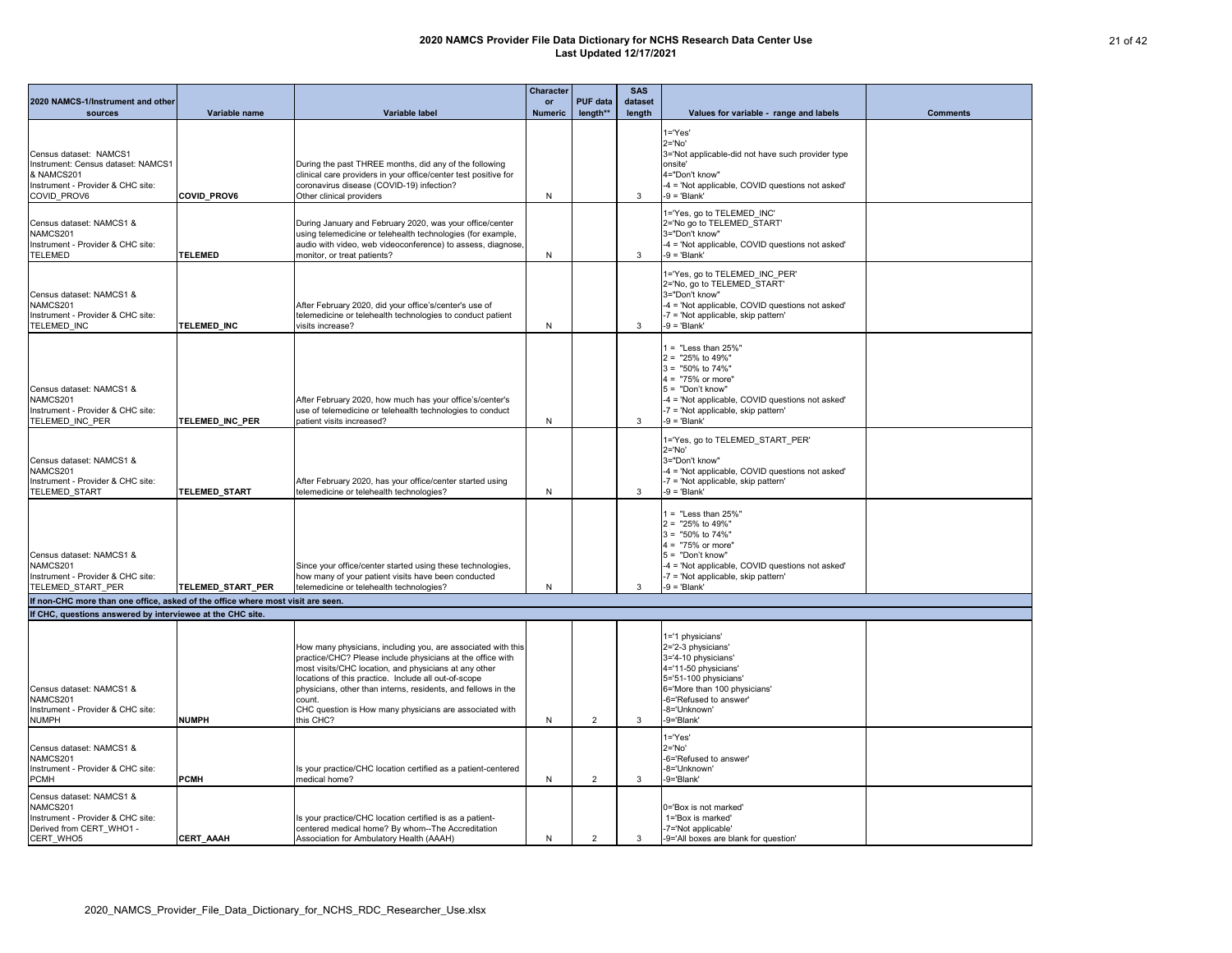|                                                                                                                    |                   |                                                                                                                                                                                                                                                            | <b>Character</b> |                 | <b>SAS</b> |                                                                                                            |                 |
|--------------------------------------------------------------------------------------------------------------------|-------------------|------------------------------------------------------------------------------------------------------------------------------------------------------------------------------------------------------------------------------------------------------------|------------------|-----------------|------------|------------------------------------------------------------------------------------------------------------|-----------------|
| 2020 NAMCS-1/Instrument and other                                                                                  |                   |                                                                                                                                                                                                                                                            | <b>or</b>        | <b>PUF data</b> | dataset    |                                                                                                            |                 |
| sources                                                                                                            | Variable name     | <b>Variable label</b>                                                                                                                                                                                                                                      | <b>Numeric</b>   | length**        | length     | Values for variable - range and labels                                                                     | <b>Comments</b> |
| Census dataset: NAMCS1 &<br>NAMCS201<br>Instrument - Provider & CHC site:<br>Derived from CERT_WHO1 -<br>CERT_WHO5 | CERT_JOINT        | Is your practice/CHC location certified is as a patient-<br>centered medical home? By whom--The Joint Commission                                                                                                                                           | N                | $\overline{2}$  | 3          | 0='Box is not marked'<br>1='Box is marked'<br>-7='Not applicable'<br>-9='All boxes are blank for question' |                 |
| Census dataset: NAMCS1 &<br>NAMCS201<br>Instrument - Provider & CHC site:<br>Derived from CERT WHO1 -<br>CERT WHO5 | <b>CERT_NCQA</b>  | Is your practice/CHC location certified is as a patient-<br>centered medical home? By whom--The National Committee<br>for Quality Assurance (NCQA)                                                                                                         | N                | $\overline{2}$  | 3          | 0='Box is not marked'<br>1='Box is marked'<br>-7='Not applicable'<br>-9='All boxes are blank for question' |                 |
| Census dataset: NAMCS1 &<br>NAMCS201<br>Instrument - Provider & CHC site:<br><b>NCQAlevel</b>                      | <b>NCQALEVEL</b>  | ls practice/CHC location is certified as a patient-centered<br>medical home under National Committee for Quality<br>Assurance (NCQA)-- What is the level of Certification for the<br>National Committee for Quality Assurance (NCQA).                      | N                | $\overline{2}$  | 3          | 1='Level 1'<br>2='Level 2'<br>3='Level 3'<br>-7='Not applicable'<br>-8='Unknown'<br>$-9 = 'Blank'$         |                 |
| Census dataset: NAMCS1 &<br>NAMCS201<br>Instrument - Provider & CHC site:<br>Derived from CERT WHO1 -<br>CERT WHO5 | <b>CERT URAC</b>  | Is your practice/CHC location certified is as a patient-<br>centered medical home? By whom--the Utilization Review<br>Accreditation Commission (URAC)                                                                                                      | N                | $\overline{2}$  | 3          | 0='Box is not marked'<br>1='Box is marked'<br>-7='Not applicable'<br>-9='All boxes are blank for question' |                 |
| Census dataset: NAMCS1 &<br>NAMCS201<br>Instrument - Provider & CHC site:<br>Derived from CERT_WHO1 -<br>CERT WHO5 | <b>CERT_OTHER</b> | Is your practice/CHC location certified is as a patient-<br>centered medical home? By whom--other                                                                                                                                                          | N                | $\overline{2}$  | 3          | 0='Box is not marked'<br>1='Box is marked'<br>-7='Not applicable'<br>-9='All boxes are blank for question' |                 |
| Census dataset: NAMCS1 &<br>NAMCS201<br>Instrument - Provider & CHC site:<br>Derived from CERT_WHO1 -<br>CERT WHO5 | <b>CERT_UNK</b>   | Is your practice/CHC location certified is as a patient-<br>centered medical home? By whom--unknown                                                                                                                                                        | N                | $\overline{2}$  | -3         | 0='Box is not marked'<br>1='Box is marked'<br>-7='Not applicable'<br>-9='All boxes are blank for question' |                 |
| Census dataset: NAMCS1 &<br>NAMCS201<br>Instrument - Provider & CHC site:<br>Derived from CERT_WHO1 -<br>CERT_WHO5 | <b>CERT_REF</b>   | Is your practice/CHC location certified is as a patient-<br>centered medical home? By whom--refused to answer the<br>question                                                                                                                              | N                | $\overline{2}$  | 3          | 0='Box is not marked'<br>1='Box is marked'<br>-7='Not applicable'<br>-9='All boxes are blank for question' |                 |
| Census dataset: NAMCS1 &<br>NAMCS201<br>Instrument - Provider & CHC site:<br>QUAL                                  | <b>QUAL</b>       | Does your practice report any quality measures or quality<br>indicators to either payers or to organizations that monitor<br>health care quality?                                                                                                          | N                | $\overline{2}$  | 3          | $1 = 'Yes'$<br>2= 'No'<br>-6= 'Refused to answer'<br>-8= 'Unknown'<br>-9= 'Blank'                          |                 |
| If non-CHC more than one office, asked of the office where most visit are seen.                                    |                   |                                                                                                                                                                                                                                                            |                  |                 |            |                                                                                                            |                 |
| If CHC, questions answered by interviewee at the CHC site.                                                         |                   |                                                                                                                                                                                                                                                            |                  |                 |            |                                                                                                            |                 |
|                                                                                                                    |                   | For the following questions: full-time is defined as 30 or more hours per week; part-time is defined as less than 30 hours per week. FRs were asked to include sampled provider in counts                                                                  |                  |                 |            |                                                                                                            |                 |
| For the following questions: if data > 40 and <= 98 data was capped at 40, if data >= 99 set to blank (-9)         |                   |                                                                                                                                                                                                                                                            |                  |                 |            |                                                                                                            |                 |
| Census dataset: NAMCS1 &<br>NAMCS201<br>Instrument - Provider & CHC site:<br>MD_DO_FT                              | MD_DO_FT          | How many of the following full-time and part-time providers<br>are on staff at the office location/CHC location where you<br>have the most office visits?<br>Full-time physicians (include MDs and DOs). Do not include<br>interns, residents, or fellows. | N                | $\overline{2}$  | 3          | 0-40='Valid Range'<br>-6='Refused to answer'<br>-8='Unknown'<br>-9='Blank'                                 |                 |
| Census dataset: NAMCS1 &<br>NAMCS201<br>Instrument - Provider & CHC site:<br>MD_DO_PT                              | MD_DO_PT          | How many of the following full-time and part-time providers<br>are on staff at the office location/CHC location where you<br>have the most office visits?<br>Part-time physicians (MD or DO)? Do not include interns,<br>residents, or fellows.            | N                | $\overline{2}$  | 3          | 0-40='Valid Range'<br>-6='Refused to answer'<br>-8='Unknown'<br>-9='Blank'                                 |                 |
| Census dataset: NAMCS1 &<br>NAMCS201<br>Instrument - Provider & CHC site:<br>PA FT                                 | <b>PAFT</b>       | How many of the following full-time and part-time providers<br>are on staff at the office location/CHC location where you<br>have the most office visits?<br>Full-time Physician Assistants (PA)?                                                          | N                | $\overline{2}$  | 3          | 0-40='Valid Range'<br>-6='Refused to answer'<br>-8='Unknown'<br>-9='Blank'                                 |                 |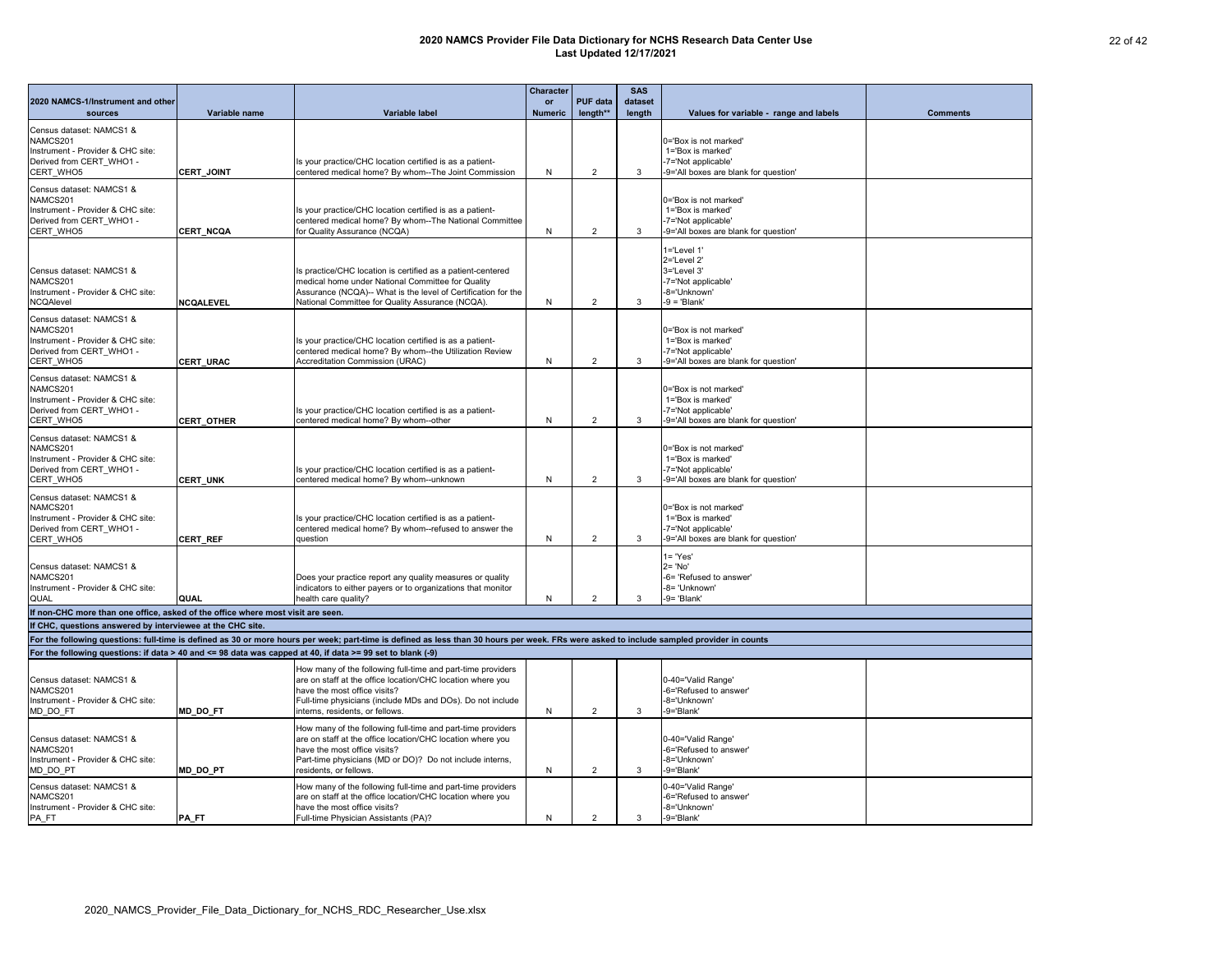| 2020 NAMCS-1/Instrument and other<br>sources                                        | Variable name | <b>Variable label</b>                                                                                                                                                                                                 | <b>Character</b><br><b>or</b><br><b>Numeric</b> | <b>PUF</b> data<br>length** | <b>SAS</b><br>dataset<br>length | Values for variable - range and labels                                     | <b>Comments</b> |
|-------------------------------------------------------------------------------------|---------------|-----------------------------------------------------------------------------------------------------------------------------------------------------------------------------------------------------------------------|-------------------------------------------------|-----------------------------|---------------------------------|----------------------------------------------------------------------------|-----------------|
| Census dataset: NAMCS1 &<br>NAMCS201<br>Instrument - Provider & CHC site:<br>PA_PT  | PA_PT         | How many of the following full-time and part-time providers<br>are on staff at the office location/CHC location where you<br>have the most office visits?<br>Part-time Physician Assistants (PA)?                     | N                                               | $\overline{2}$              | 3                               | 0-40='Valid Range'<br>-6='Refused to answer'<br>-8='Unknown'<br>-9='Blank' |                 |
| Census dataset: NAMCS1 &<br>NAMCS201<br>Instrument - Provider & CHC site:<br>NP_FT  | NP_FT         | How many of the following full-time and part-time providers<br>are on staff at the office location/CHC location where you<br>have the most office visits?<br>Full-time Nurse Practitioners (NP)?                      | N                                               | $\overline{2}$              | 3                               | 0-40='Valid Range'<br>-6='Refused to answer'<br>-8='Unknown'<br>-9='Blank' |                 |
| Census dataset: NAMCS1 &<br>NAMCS201<br>Instrument - Provider & CHC site:<br>NP_PT  | NP_PT         | How many of the following full-time and part-time providers<br>are on staff at the office location/CHC location where you<br>have the most office visits?<br>Part-time Nurse Practitioners (NP)?                      | $\mathsf{N}$                                    | $\overline{2}$              | 3                               | 0-40='Valid Range'<br>-6='Refused to answer'<br>-8='Unknown'<br>-9='Blank' |                 |
| Census dataset: NAMCS1 &<br>NAMCS201<br>Instrument - Provider & CHC site:<br>CNM FT | CNM_FT        | How many of the following full-time and part-time providers<br>are on staff at the office location/CHC location where you<br>have the most office visits?<br>Full-time Certified Nurse Midwives(CNM)?                 | N                                               | $\overline{2}$              | 3                               | 0-40='Valid Range'<br>-6='Refused to answer'<br>-8='Unknown'<br>-9='Blank' |                 |
| Census dataset: NAMCS1 &<br>NAMCS201<br>Instrument - Provider & CHC site:<br>CNM PT | CNM_PT        | How many of the following full-time and part-time providers<br>are on staff at the office location/CHC location where you<br>have the most office visits?<br>Part-time Certified Nurse Midwives(CNM)?                 | N                                               | $\overline{2}$              | 3                               | 0-40='Valid Range'<br>-6='Refused to answer'<br>-8='Unknown'<br>-9='Blank' |                 |
| Census dataset: NAMCS1 &<br>NAMCS201<br>Instrument - Provider & CHC site:<br>CNS_FT | CNS_FT        | How many of the following full-time and part-time providers<br>are on staff at the office location/CHC location where you<br>have the most office visits?<br>Full-time Clinical Nurse Specialists (CNS)?              | N                                               | $\overline{2}$              | 3                               | 0-40='Valid Range'<br>-6='Refused to answer'<br>-8='Unknown'<br>-9='Blank' |                 |
| Census dataset: NAMCS1 &<br>NAMCS201<br>Instrument - Provider & CHC site:<br>CNS_PT | CNS_PT        | How many of the following full-time and part-time providers<br>are on staff at the office location/CHC location where you<br>have the most office visits?<br>Part-time Clinical Nurse Specialists (CNS)?              | N                                               | $\overline{2}$              | 3                               | 0-40='Valid Range'<br>-6='Refused to answer'<br>-8='Unknown'<br>-9='Blank' |                 |
| Census dataset: NAMCS1 &<br>NAMCS201<br>Instrument - Provider & CHC site:<br>NA_FT  | NA_FT         | How many of the following full-time and part-time providers<br>are on staff at the office location/CHC location where you<br>have the most office visits?<br>Full-time Certified Registered Nurse Anesthetists(CRNA)? | N                                               | $\overline{2}$              | 3                               | 0-40='Valid Range'<br>-6='Refused to answer'<br>-8='Unknown'<br>-9='Blank' |                 |
| Census dataset: NAMCS1 &<br>NAMCS201<br>Instrument - Provider & CHC site:<br>NA_PT  | NA_PT         | How many of the following full-time and part-time providers<br>are on staff at the office location/CHC location where you<br>have the most office visits?<br>Part-time Certified Registered Nurse Anesthetists(CRNA)? | N                                               | 2                           | 3                               | 0-40='Valid Range'<br>-6='Refused to answer'<br>-8='Unknown'<br>-9='Blank' |                 |
| Census dataset: NAMCS1 &<br>NAMCS201<br>Instrument - Provider & CHC site:<br>RN_FT  | RN_FT         | How many of the following full-time and part-time providers<br>are on staff at the office location/CHC location where you<br>have the most office visits?<br>Full-time Registered Nurses (RN) (not an NP or CNM)?     | N                                               | $\overline{2}$              | 3                               | 0-40='Valid Range'<br>-6='Refused to answer'<br>-8='Unknown'<br>-9='Blank' |                 |
| Census dataset: NAMCS1 &<br>NAMCS201<br>Instrument - Provider & CHC site:<br>RN_PT  | RN_PT         | How many of the following full-time and part-time providers<br>are on staff at the office location/CHC location where you<br>have the most office visits?<br>Part-time Registered Nurses (RN) (not an NP or CNM)?     | N                                               | $\overline{2}$              | 3                               | 0-40='Valid Range'<br>-6='Refused to answer'<br>-8='Unknown'<br>-9='Blank' |                 |
| Census dataset: NAMCS1 &<br>NAMCS201<br>Instrument - Provider & CHC site:<br>LPN FT | LPN_FT        | How many of the following full-time providers are on staff at<br>the office location/CHC location where you have the most<br>office visits?<br>Full-time Licensed Practical Nurses (LPN)?                             | N                                               | $\overline{2}$              | 3                               | 0-40='Valid Range'<br>-6='Refused to answer'<br>-8='Unknown'<br>-9='Blank' |                 |
| Census dataset: NAMCS1 &<br>NAMCS201<br>Instrument - Provider & CHC site:<br>LPN_PT | LPN_PT        | How many of the following full-time providers are on staff at<br>the office location/CHC location where you have the most<br>office visits?<br>Part-time Licensed Practical Nurses (LPN)?                             | N                                               | $\overline{2}$              | 3                               | 0-40='Valid Range'<br>-6='Refused to answer'<br>-8='Unknown'<br>-9='Blank' |                 |
| Census dataset: NAMCS1 &<br>NAMCS201<br>Instrument - Provider & CHC site:<br>CNA_FT | CNA_FT        | How many of the following full-time providers are on staff at<br>the office location/CHC location where you have the most<br>office visits?<br>Full-time Certified Nursing Assistant/Aides (CNA)?                     | N                                               | $\overline{2}$              | 3                               | 0-40='Valid Range'<br>-6='Refused to answer'<br>-8='Unknown'<br>-9='Blank' |                 |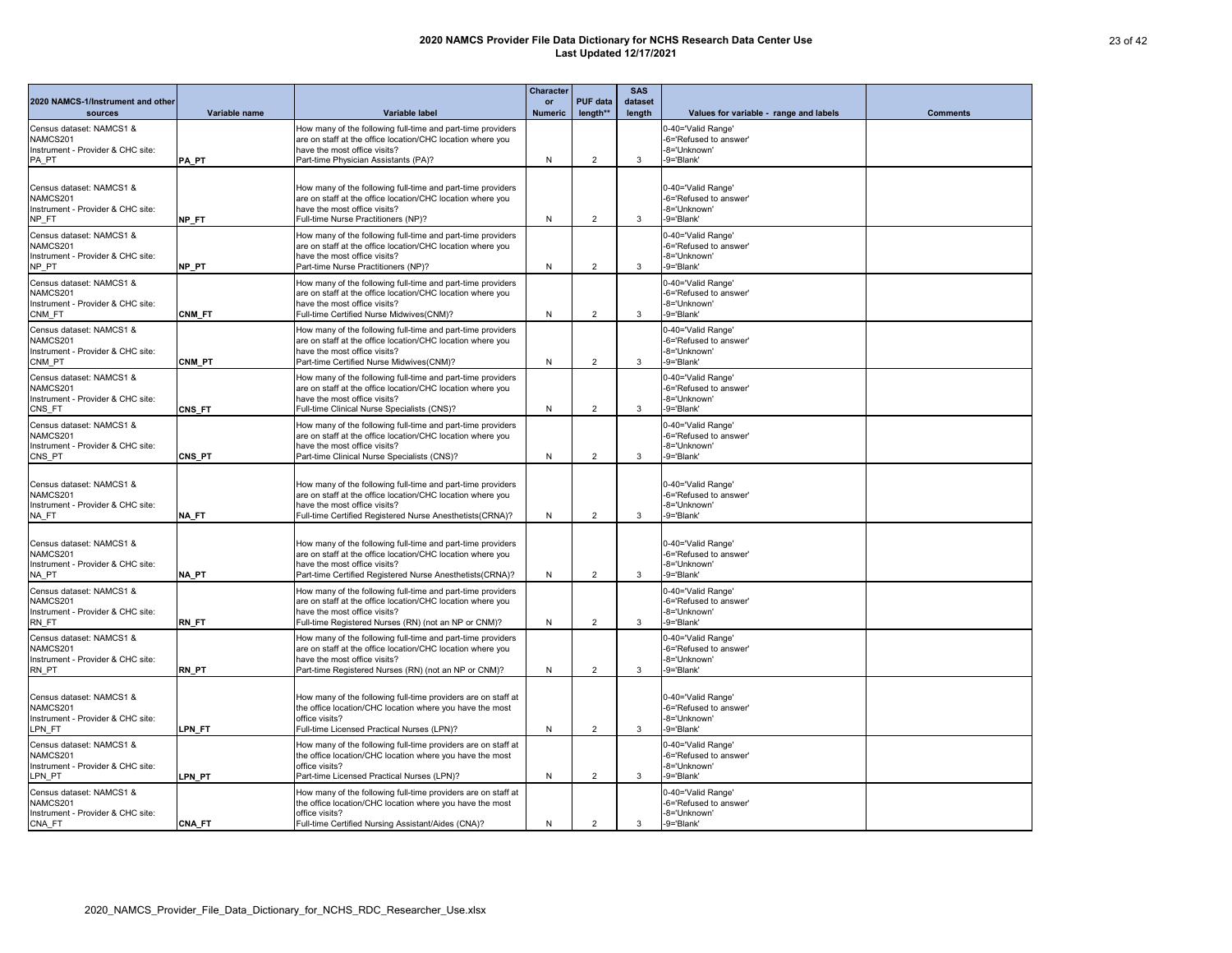| 2020 NAMCS-1/Instrument and other                                                   |               |                                                                                                                                                                                                   | <b>Character</b><br><b>or</b> | <b>PUF data</b> | <b>SAS</b><br>dataset |                                                                            |                 |
|-------------------------------------------------------------------------------------|---------------|---------------------------------------------------------------------------------------------------------------------------------------------------------------------------------------------------|-------------------------------|-----------------|-----------------------|----------------------------------------------------------------------------|-----------------|
| sources                                                                             | Variable name | <b>Variable label</b>                                                                                                                                                                             | <b>Numeric</b>                | length**        | length                | Values for variable - range and labels                                     | <b>Comments</b> |
| Census dataset: NAMCS1 &<br>NAMCS201<br>Instrument - Provider & CHC site:<br>CNA PT | <b>CNA PT</b> | How many of the following full-time providers are on staff at<br>the office location/CHC location where you have the most<br>office visits?<br>Part-time Certified Nursing Assistant/Aides (CNA)? | N                             | $\overline{2}$  | 3                     | 0-40='Valid Range'<br>-6='Refused to answer'<br>-8='Unknown'<br>-9='Blank' |                 |
| Census dataset: NAMCS1 &<br>NAMCS201<br>Instrument - Provider & CHC site:           |               | How many of the following full-time providers are on staff at<br>the office location/CHC location where you have the most<br>office visits?                                                       |                               |                 |                       | 0-40='Valid Range'<br>-6='Refused to answer'<br>-8='Unknown'               |                 |
| MA_FT                                                                               | <b>MA_FT</b>  | Full-time Medical Assistants (MA)?                                                                                                                                                                | N                             | $\overline{2}$  | 3                     | -9='Blank'                                                                 |                 |
| Census dataset: NAMCS1 &<br>NAMCS201<br>Instrument - Provider & CHC site:<br>MA_PT  | <b>MA_PT</b>  | How many of the following full-time providers are on staff at<br>the office location/CHC location where you have the most<br>office visits?<br>Part-time Medical Assistants (MA)?                 | N                             | $\overline{2}$  | 3                     | 0-40='Valid Range'<br>-6='Refused to answer'<br>-8='Unknown'<br>-9='Blank' |                 |
| Census dataset: NAMCS1 &<br>NAMCS201<br>Instrument - Provider & CHC site:           |               | How many of the following full-time providers are on staff at<br>the office location/CHC location where you have the most<br>office visits?                                                       |                               |                 |                       | 0-40='Valid Range'<br>-6='Refused to answer'<br>-8='Unknown'               |                 |
| RT_FT                                                                               | RT_FT         | Full-time Radiology Technicians (RT)?                                                                                                                                                             | N                             | $\overline{2}$  | 3                     | -9='Blank'                                                                 |                 |
| Census dataset: NAMCS1 &<br>NAMCS201<br>Instrument - Provider & CHC site:<br>RT_PT  | RT_PT         | How many of the following full-time providers are on staff at<br>the office location/CHC location where you have the most<br>office visits?<br>Part-time Radiology Technicians (RT)?              | N                             | $\overline{2}$  | 3                     | 0-40='Valid Range'<br>-6='Refused to answer'<br>-8='Unknown'<br>-9='Blank' |                 |
| Census dataset: NAMCS1 &<br>NAMCS201<br>Instrument - Provider & CHC site:           |               | How many of the following full-time providers are on staff at<br>the office location/CHC location where you have the most<br>office visits?                                                       |                               |                 |                       | 0-40='Valid Range'<br>-6='Refused to answer'<br>-8='Unknown'               |                 |
| LT_FT                                                                               | LT_FT         | Full-time Laboratory Technicians (LT)?                                                                                                                                                            | N                             | $\overline{2}$  | 3                     | -9='Blank'                                                                 |                 |
| Census dataset: NAMCS1 &<br>NAMCS201<br>Instrument - Provider & CHC site:<br>LT_PT  | LT_PT         | How many of the following full-time providers are on staff at<br>the office location/CHC location where you have the most<br>office visits?<br>Part-time Laboratory Technicians (LT)?             | N                             | $\mathcal{P}$   | 3                     | 0-40='Valid Range'<br>-6='Refused to answer'<br>-8='Unknown'<br>-9='Blank' |                 |
| Census dataset: NAMCS1 &<br>NAMCS201<br>Instrument - Provider & CHC site:           |               | How many of the following full-time providers are on staff at<br>the office location/CHC location where you have the most<br>office visits?                                                       |                               |                 |                       | 0-40='Valid Range'<br>-6='Refused to answer'<br>-8='Unknown'               |                 |
| PT_FT<br>Census dataset: NAMCS1 &<br>NAMCS201<br>Instrument - Provider & CHC site:  | PT_FT         | Full-time Physical Therapists (PT)?<br>How many of the following full-time providers are on staff at<br>the office location/CHC location where you have the most<br>office visits?                | N                             | $\overline{2}$  | 3                     | -9='Blank'<br>0-40='Valid Range'<br>-6='Refused to answer'<br>-8='Unknown' |                 |
| PT_PT                                                                               | PT_PT         | Part-time Physical Therapists (PT)?                                                                                                                                                               | N                             | $\overline{2}$  | 3                     | -9='Blank'                                                                 |                 |
| Census dataset: NAMCS1 &<br>NAMCS201<br>Instrument - Provider & CHC site:<br>PH_FT  | PH_FT         | How many of the following full-time providers are on staff at<br>the office location/CHC location where you have the most<br>office visits?<br>Full-time Pharmacists (PH)?                        | N                             | $\overline{2}$  | 3                     | 0-40='Valid Range'<br>-6='Refused to answer'<br>-8='Unknown'<br>-9='Blank' |                 |
| Census dataset: NAMCS1 &<br>NAMCS201<br>Instrument - Provider & CHC site:<br>PH_PT  | PH_PT         | How many of the following full-time providers are on staff at<br>the office location/CHC location where you have the most<br>office visits?<br>Part-time Pharmacists (PH)?                        | N                             | $\overline{2}$  | 3                     | 0-40='Valid Range'<br>-6='Refused to answer'<br>-8='Unknown'<br>-9='Blank' |                 |
| Census dataset: NAMCS1 &<br>NAMCS201<br>Instrument - Provider & CHC site:           |               | How many of the following full-time providers are on staff at<br>the office location/CHC location where you have the most<br>office visits?                                                       |                               |                 |                       | 0-40='Valid Range'<br>-6='Refused to answer'<br>-8='Unknown'               |                 |
| DN_FT                                                                               | DN_FT         | Full-time Dietitian/Nutritionists?                                                                                                                                                                | N                             | $\overline{2}$  | 3                     | -9='Blank'                                                                 |                 |
| Census dataset: NAMCS1 &<br>NAMCS201<br>Instrument - Provider & CHC site:           |               | How many of the following full-time providers are on staff at<br>the office location/CHC location where you have the most<br>office visits?                                                       |                               |                 |                       | 0-40='Valid Range'<br>-6='Refused to answer'<br>-8='Unknown'               |                 |
| DN_PT                                                                               | DN_PT         | Part-time Dietitian/Nutritionists?                                                                                                                                                                | N                             | $\overline{2}$  | 3                     | -9='Blank'                                                                 |                 |
| Census dataset: NAMCS1 &<br>NAMCS201<br>Instrument - Provider & CHC site:<br>MH_FT  | MH_FT         | How many of the following full-time providers are on staff at<br>the office location/CHC location where you have the most<br>office visits?<br>Full-time Mental Health Providers?                 | N                             | $\overline{2}$  | 3                     | 0-40='Valid Range'<br>-6='Refused to answer'<br>-8='Unknown'<br>-9='Blank' |                 |
| Census dataset: NAMCS1 &                                                            |               | How many of the following full-time providers are on staff at                                                                                                                                     |                               |                 |                       | 0-40='Valid Range'                                                         |                 |
| NAMCS201<br>Instrument - Provider & CHC site:<br>MH_FT                              | MH_PT         | the office location/CHC location where you have the most<br>office visits?<br>Part-time Mental Health Providers?                                                                                  | N                             | $\overline{2}$  | 3                     | -6='Refused to answer'<br>-8='Unknown'<br>-9='Blank'                       |                 |
|                                                                                     |               |                                                                                                                                                                                                   |                               |                 |                       |                                                                            |                 |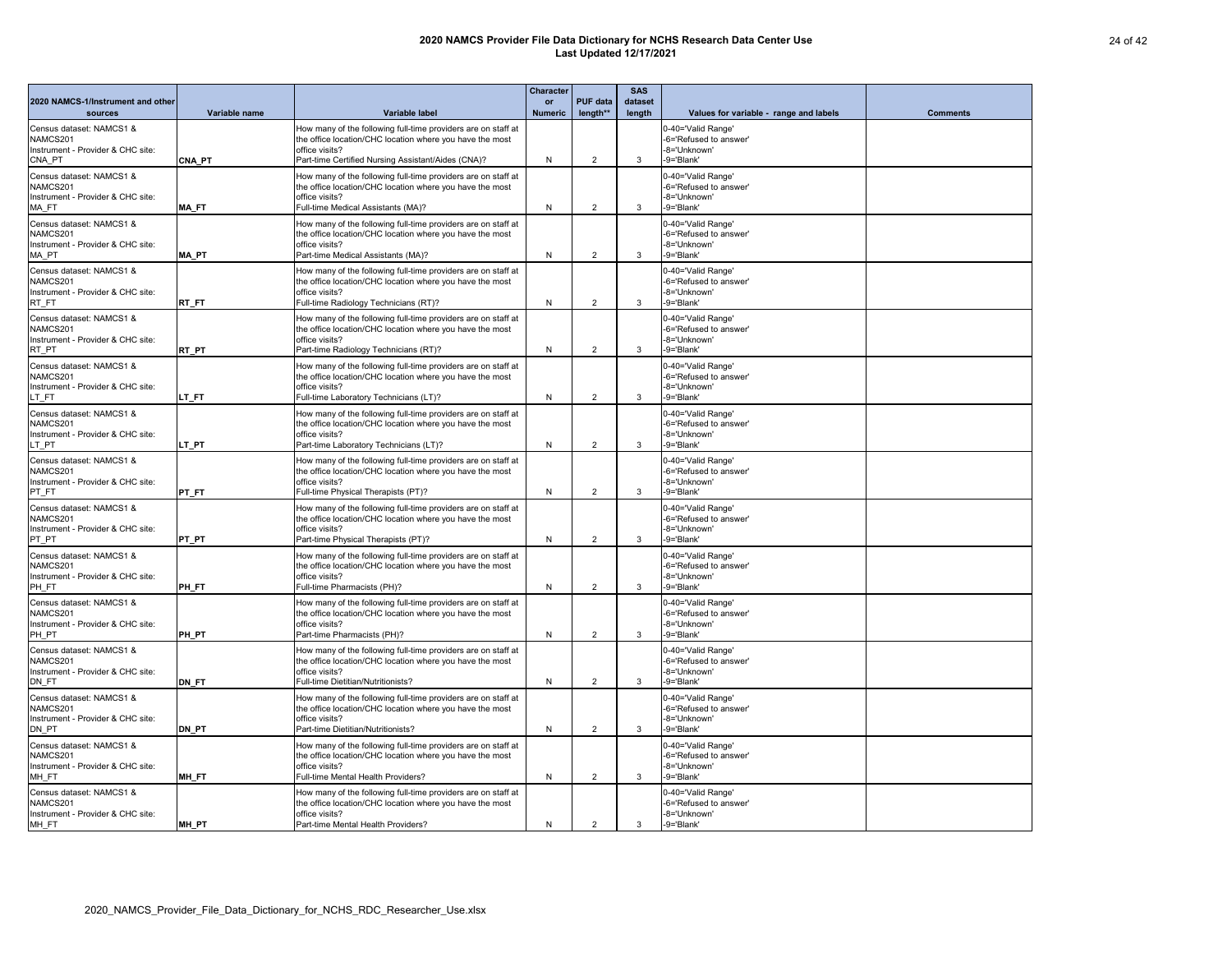| 2020 NAMCS-1/Instrument and other                                                     |                 |                                                                                                                                                                                                                      | Character<br><b>or</b> | <b>PUF data</b> | <b>SAS</b><br>dataset |                                                                                                                                    |                 |
|---------------------------------------------------------------------------------------|-----------------|----------------------------------------------------------------------------------------------------------------------------------------------------------------------------------------------------------------------|------------------------|-----------------|-----------------------|------------------------------------------------------------------------------------------------------------------------------------|-----------------|
| sources                                                                               | Variable name   | Variable label                                                                                                                                                                                                       | <b>Numeric</b>         | length**        | length                | Values for variable - range and labels                                                                                             | <b>Comments</b> |
| Census dataset: NAMCS1 &<br>NAMCS201<br>Instrument - Provider & CHC site:             |                 | How many of the following full-time providers are on staff at<br>the office location/CHC location where you have the most<br>office visits?                                                                          |                        |                 |                       | 0-40='Valid Range'<br>-6='Refused to answer'<br>-8='Unknown'                                                                       |                 |
| HEC_FT<br>Census dataset: NAMCS1 &                                                    | HEC_FT          | Full-time Health Educator/ Counselors?<br>How many of the following full-time providers are on staff at                                                                                                              | N                      | $\overline{2}$  | 3                     | -9='Blank'<br>0-40='Valid Range'                                                                                                   |                 |
| NAMCS201                                                                              |                 | the office location/CHC location where you have the most                                                                                                                                                             |                        |                 |                       | -6='Refused to answer'                                                                                                             |                 |
| Instrument - Provider & CHC site:<br>HEC_PT                                           | HEC_PT          | office visits?<br>Part-time Health Educator/ Counselors?                                                                                                                                                             | N                      | 2               | 3                     | -8='Unknown'<br>-9='Blank'                                                                                                         |                 |
| Census dataset: NAMCS1 &<br>NAMCS201<br>Instrument - Provider & CHC site:             |                 | How many of the following full-time providers are on staff at<br>the office location/CHC location where you have the most<br>office visits?<br>Full-time Case Manager (not an RN)/Certified Social                   |                        |                 |                       | 0-40='Valid Range'<br>-6='Refused to answer'<br>-8='Unknown'                                                                       |                 |
| CSW FT                                                                                | <b>CSW_FT</b>   | Workers (CSW)?                                                                                                                                                                                                       | N                      | $\overline{2}$  | 3                     | -9='Blank'                                                                                                                         |                 |
| Census dataset: NAMCS1 &<br>NAMCS201<br>Instrument - Provider & CHC site:<br>CSW PT   | <b>CSW_PT</b>   | How many of the following full-time providers are on staff at<br>the office location/CHC location where you have the most<br>office visits?<br>Part-time Case Manager (not an RN)/Certified Social<br>Workers (CSW)? | N                      | 2               | 3                     | 0-40='Valid Range'<br>-6='Refused to answer'<br>-8='Unknown'<br>-9='Blank'                                                         |                 |
| Census dataset: NAMCS1 &<br>NAMCS201<br>Instrument - Provider & CHC site:<br>CHW_FT   | CHW_FT          | How many of the following full-time providers are on staff at<br>the office location/CHC location where you have the most<br>office visits?<br>Full-time Community Health Workers?                                   | N                      | 2               | 3                     | 0-40='Valid Range'<br>-6='Refused to answer'<br>-8='Unknown'<br>-9='Blank'                                                         |                 |
| Census dataset: NAMCS1 &                                                              |                 | How many of the following full-time providers are on staff at                                                                                                                                                        |                        |                 |                       | 0-40='Valid Range'                                                                                                                 |                 |
| NAMCS201<br>Instrument - Provider & CHC site:<br>CHW_PT                               | CHW_PT          | the office location/CHC location where you have the most<br>office visits?<br>Part-time Community Health Workers?                                                                                                    | N                      | $\overline{2}$  | 3                     | -6='Refused to answer'<br>-8='Unknown'<br>-9='Blank'                                                                               |                 |
| Census dataset: NAMCS1 &<br>NAMCS201<br>Instrument - Provider & CHC site:<br>PA_LOG   | <b>PA_LOG</b>   | Do the PA's patients have a separate log from your patients?                                                                                                                                                         | N                      | $\overline{2}$  | 3                     | 1= 'Yes, always'<br>2= 'Yes, sometimes'<br>$3 = 'No'$<br>4= 'Unknown/ Not applicable'<br>-6= 'Refused to answer'<br>$-9$ = 'Blank' |                 |
| Census dataset: NAMCS1 &<br>NAMCS201<br>Instrument - Provider & CHC site:<br>PA_BILL  | PA_BILL         | Do/does the PA(s) bill for services using their own NPI<br>number?                                                                                                                                                   | N                      | $\overline{2}$  | 3                     | 1= 'Yes, always'<br>2= 'Yes, sometimes'<br>$3 = 'No'$<br>4= 'Unknown/ Not applicable'<br>-6= 'Refused to answer'<br>-9= 'Blank'    |                 |
| Census dataset: NAMCS1 &<br>NAMCS201<br>Instrument - Provider & CHC site:<br>NP_LOG   | <b>NP_LOG</b>   | Do the NP's patients have a separate log from your<br>patients?                                                                                                                                                      | N                      | $\overline{2}$  | 3                     | 1= 'Yes, always'<br>2= 'Yes, sometimes'<br>$3 = 'No'$<br>4= 'Unknown/ Not applicable'<br>-6= 'Refused to answer'<br>-9= 'Blank'    |                 |
| Census dataset: NAMCS1 &<br>NAMCS201<br>Instrument - Provider & CHC site:<br>NP_BILL  | NP_BILL         | Do/does the NP(s) bill for services using their own NPI<br>number?                                                                                                                                                   | N                      | $\overline{2}$  | 3                     | 1= 'Yes, always'<br>2= 'Yes, sometimes'<br>$3 = 'No'$<br>4= 'Unknown/ Not applicable'<br>-6= 'Refused to answer'<br>$-9$ = 'Blank' |                 |
| Census dataset: NAMCS1 &<br>NAMCS201<br>Instrument - Provider & CHC site:<br>CNM_LOG  | <b>CNM_LOG</b>  | Do the CNM's patients have a separate log from your<br>patients?                                                                                                                                                     | N                      | $\overline{2}$  | 3                     | 1= 'Yes, always'<br>2= 'Yes, sometimes'<br>$3 = 'No'$<br>4= 'Unknown/ Not applicable'<br>-6= 'Refused to answer'<br>-9= 'Blank'    |                 |
| Census dataset: NAMCS1 &<br>NAMCS201<br>Instrument - Provider & CHC site:<br>CNM_BILL | <b>CNM_BILL</b> | Do/does the CNM(s) bill for services using their own NPI<br>number?                                                                                                                                                  | N                      | $\overline{2}$  | 3                     | 1= 'Yes, always'<br>2= 'Yes, sometimes'<br>$3 = 'No'$<br>4= 'Unknown/ Not applicable'<br>-6= 'Refused to answer'<br>-9= 'Blank'    |                 |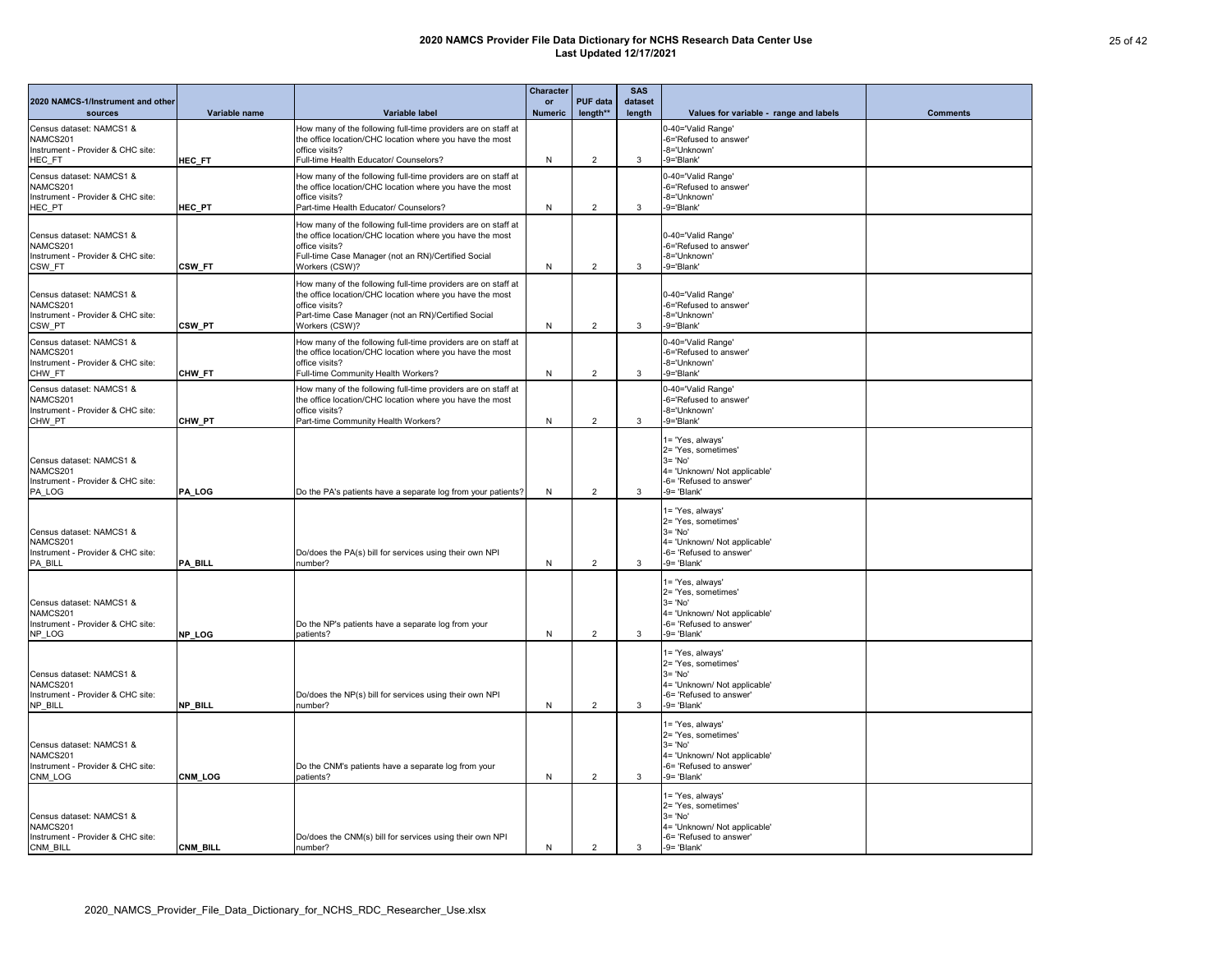|                                                                                              |                 |                                                                                                                                        | Character      |                 | <b>SAS</b> |                                                                                                                                          |                 |
|----------------------------------------------------------------------------------------------|-----------------|----------------------------------------------------------------------------------------------------------------------------------------|----------------|-----------------|------------|------------------------------------------------------------------------------------------------------------------------------------------|-----------------|
| 2020 NAMCS-1/Instrument and other                                                            |                 |                                                                                                                                        | <b>or</b>      | <b>PUF data</b> | dataset    |                                                                                                                                          |                 |
| sources                                                                                      | Variable name   | Variable label                                                                                                                         | <b>Numeric</b> | length**        | length     | Values for variable - range and labels                                                                                                   | <b>Comments</b> |
| Census dataset: NAMCS1 &<br>NAMCS201<br>Instrument - Provider & CHC site:<br>CNS LOG         | <b>CNS_LOG</b>  | Do the CNS' patients have a separate log from your<br>patients?                                                                        | N              | $\overline{2}$  | 3          | 1= 'Yes, always'<br>2= 'Yes, sometimes'<br>$3 = 'No'$<br>4= 'Unknown/ Not applicable'<br>-6= 'Refused to answer'<br>-9= 'Blank'          |                 |
|                                                                                              |                 |                                                                                                                                        |                |                 |            |                                                                                                                                          |                 |
| Census dataset: NAMCS1 &<br>NAMCS201<br>Instrument - Provider & CHC site:<br>CNS_BILL        | <b>CNS_BILL</b> | Do/does the CNS(s) bill for services using their own NPI<br>number?                                                                    | N              | $\overline{2}$  | 3          | 1= 'Yes, always'<br>2= 'Yes, sometimes'<br>$3 = 'No'$<br>4= 'Unknown/ Not applicable'<br>-6= 'Refused to answer'<br>-9= 'Blank'          |                 |
| Census dataset: NAMCS1 &<br>NAMCS201<br>Instrument - Provider & CHC site:<br>NA_LOG          | NA_LOG          | Do the CRNA's patients have a separate log from your<br>patients?                                                                      | N              | $\overline{2}$  | 3          | 1= 'Yes, always'<br>2= 'Yes, sometimes'<br>$3 = 'No'$<br>4= 'Unknown/ Not applicable'<br>-6= 'Refused to answer'<br>-9= 'Blank'          |                 |
| Census dataset: NAMCS1 &<br>NAMCS201<br>Instrument - Provider & CHC site:<br>NA_BILL         | <b>NA_BILL</b>  | Do/does the CRNA(s) bill for services using their own NPI<br>number?                                                                   | N              | $\overline{2}$  | 3          | 1= 'Yes, always'<br>2= 'Yes, sometimes'<br>$3 = 'No'$<br>4= 'Unknown/ Not applicable'<br>-6= 'Refused to answer'<br>-9= 'Blank'          |                 |
| If non-CHC more than one office, asked of the office where most visit are seen.              |                 |                                                                                                                                        |                |                 |            |                                                                                                                                          |                 |
| If CHC, questions answered by interviewee at the CHC site.                                   |                 |                                                                                                                                        |                |                 |            |                                                                                                                                          |                 |
| Census dataset: NAMCS1 &<br>NAMCS201<br>Instrument - Provider & CHC site:<br><b>EMEDREC</b>  | <b>EMEDREC</b>  | Does the reporting location/CHC reporting location use an<br>electronic health record (EHR)? Do not include billing record<br>systems. | N              | $\overline{2}$  | 3          | 1='Yes, all electronic'<br>2='Yes, part paper and part electronic'<br>$3 = 'No'$<br>-6='Refused to answer'<br>-8='Unknown'<br>-9='Blank' |                 |
| Census dataset: NAMCS1 &<br>NAMCS201<br>Instrument - Provider & CHC site:<br><b>EHRINSYR</b> | <b>EHRINSYR</b> | In which year did you/the CHC install the EMR/EHR system?                                                                              | N              | 4               | 4          | 1970-2021='Valid range'<br>-6='Refused to answer'<br>-7='Not applicable'<br>-8='Unknown'<br>-9='Blank'                                   |                 |
| Census dataset: NAMCS1 &<br>NAMCS201<br>Instrument - Provider & CHC site:<br><b>HHSMU</b>    | <b>HHSMU</b>    | Does your/CHC's current system meet meaningful use<br>criteria as defined by the Department of Health and Human<br>Services?           | N              | 2               | 3          | $1 = 'Yes'$<br>$2 = 'No'$<br>-6='Refused to answer'<br>-7='Not applicable'<br>-8='Unknown'<br>-9='Blank'                                 |                 |
| Census dataset: NAMCS1 &<br>NAMCS201<br>Instrument - Provider & CHC site:<br><b>EMRINS</b>   | <b>EMRINS</b>   | At the reporting location, are there plans for installing a new<br>EHR system within the next 18 months?                               | N              | $\overline{2}$  | 3          | $1 = 'Yes'$<br>$2 = 'No'$<br>3='Maybe'<br>-6='Refused to answer'<br>-8='Unknown'<br>-9='Blank'                                           |                 |
| If non-CHC questions refer to all offices.                                                   |                 |                                                                                                                                        |                |                 |            |                                                                                                                                          |                 |
| If CHC, these questions were not asked of the provider                                       |                 |                                                                                                                                        |                |                 |            |                                                                                                                                          |                 |
| Census dataset: NAMCS1<br>Instrument- Provider: PRMCARE                                      | <b>PRMCARE</b>  | Percent of practice/CHC revenue from Medicare. (Instrument<br>range 0 to 100) - edited                                                 | N              | 3               | 3          | 0-100='Valid range'<br>-6='Refused to answer'<br>-7='Not applicable, CHC provider'<br>-8='Unknown'<br>-9='Blank'                         |                 |
| Census dataset: NAMCS1<br>Instrument- Provider: PRMAID                                       | <b>PRMAID</b>   | Percent of practice/CHC revenue from Medicaid/CHIP.<br>(Instrument range 0 to 100) - edited                                            | N              | 3               | 3          | 0-100='Valid range'<br>-6='Refused to answer'<br>-7='Not applicable, CHC provider'<br>-8='Unknown'<br>-9='Blank'                         |                 |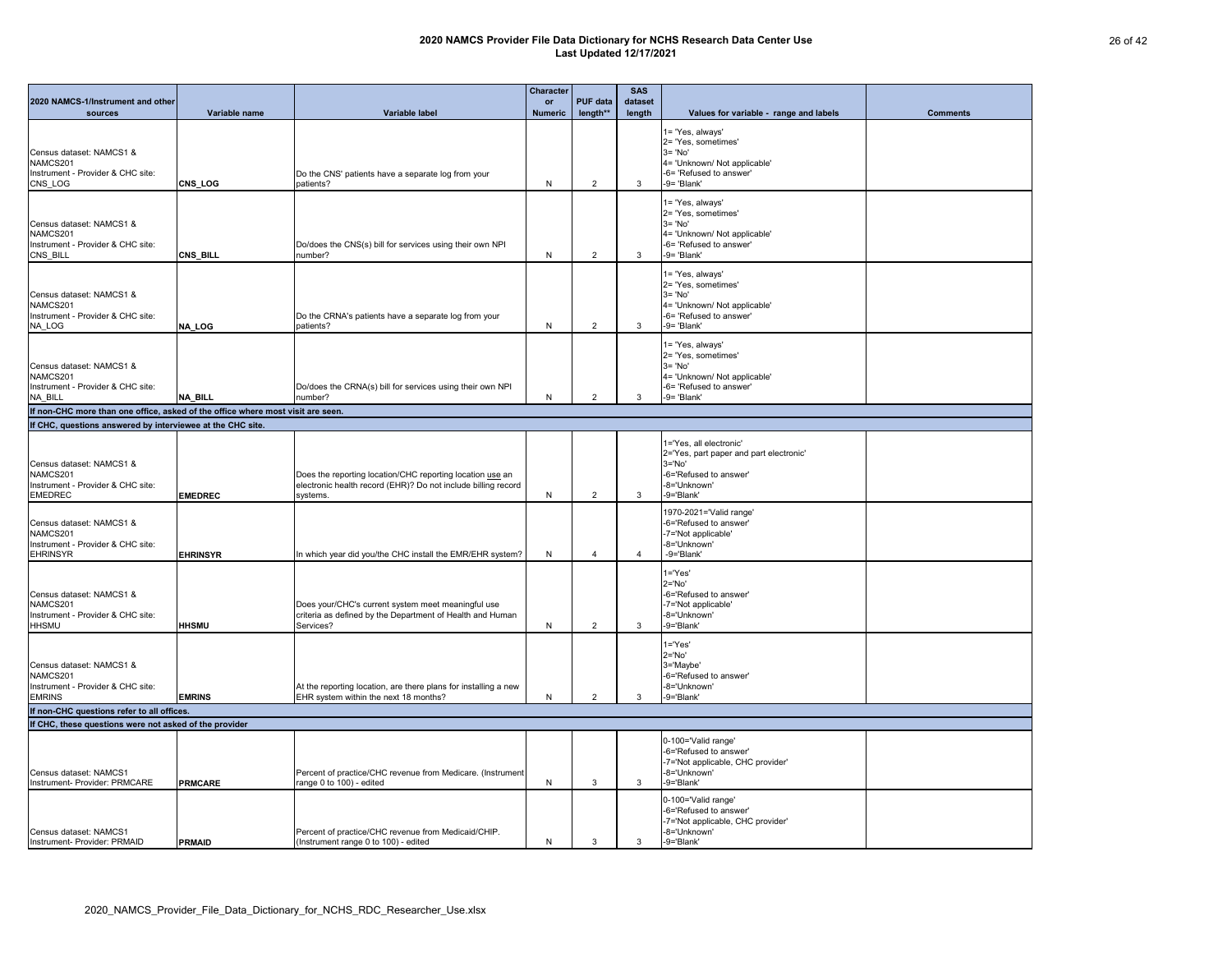|                                                                                                           |                 |                                                                                                                                                                                                                     | <b>Character</b>     |                             | <b>SAS</b>        |                                                                                                                                     |                 |
|-----------------------------------------------------------------------------------------------------------|-----------------|---------------------------------------------------------------------------------------------------------------------------------------------------------------------------------------------------------------------|----------------------|-----------------------------|-------------------|-------------------------------------------------------------------------------------------------------------------------------------|-----------------|
| 2020 NAMCS-1/Instrument and other<br><b>sources</b>                                                       | Variable name   | <b>Variable label</b>                                                                                                                                                                                               | or<br><b>Numeric</b> | <b>PUF data</b><br>length** | dataset<br>length | Values for variable - range and labels                                                                                              | <b>Comments</b> |
| Census dataset: NAMCS1<br>Instrument- Provider: PRPRVT                                                    | <b>PRPRVT</b>   | Percent of practice/CHC revenue from private insurance.<br>(Instrument range 0 to 100) - edited                                                                                                                     | N                    | 3                           | -3                | 0-100='Valid range'<br>-6='Refused to answer'<br>-7='Not applicable, CHC provider'<br>-8='Unknown'<br>-9='Blank'                    |                 |
| Census dataset: NAMCS1<br>Instrument- Provider: PRPATPAY                                                  | <b>PRPATPAY</b> | Percent of practice/CHC revenue from patient payments.<br>(Instrument range 0 to 100) - edited                                                                                                                      | N                    | 3                           | 3                 | 0-100='Valid range'<br>-6='Refused to answer'<br>-7='Not applicable, CHC provider'<br>-8='Unknown'<br>-9='Blank'                    |                 |
| Census dataset: NAMCS1<br>Instrument- Provider: PROTH                                                     | <b>PROTH</b>    | Percent of practice/CHC revenue from other (including<br>charity, research, Tricare, VA, etc.).<br>(Instrument range 0 to 100) - edited                                                                             | N                    | 3                           | 3                 | 0-100='Valid range'<br>-6='Refused to answer'<br>-7='Not applicable, CHC provider'<br>-8='Unknown'<br>-9='Blank'                    |                 |
| If non-CHC questions refer to all offices.                                                                |                 |                                                                                                                                                                                                                     |                      |                             |                   |                                                                                                                                     |                 |
| If CHC, questions answered by interviewee at the CHC site.                                                |                 |                                                                                                                                                                                                                     |                      |                             |                   |                                                                                                                                     |                 |
| Census dataset: NAMCS1 &<br>NAMCS201<br>Instrument- Provider & CHC site:<br><b>PCTRVMAN</b>               | <b>PCTRVMAN</b> | Roughly, what percentage of patient care revenue received<br>by this practice/CHC comes from managed care contracts.<br>(Instrument range 0 to 100) - edited                                                        | N                    | 3                           | 3                 | 0-100='valid range'<br>-6='Refused to answer'<br>-8='Unknown'<br>-9='Blank'                                                         |                 |
| Census dataset: NAMCS1 &<br>NAMCS201<br>Instrument- Provider & CHC site:<br><b>REVFFS</b>                 | <b>REVFFS</b>   | Roughly, what percent of your/this CHC patient care revenue<br>comes from each of the following methods of payment -- fee-<br>for-service? (Instrument range 0 to 100) - edited                                     | N                    | 3                           | 3                 | 0-100='valid range'<br>-6='Refused to answer'<br>-8='Unknown'<br>-9='Blank'                                                         |                 |
| Census dataset: NAMCS1 &<br>NAMCS201<br>Instrument- Provider & CHC site:<br><b>REVCAP</b>                 | <b>REVCAP</b>   | Roughly, what percent of your/this CHC patient care revenue<br>comes from each of the following methods of payment -<br>capitation? (Instrument range 0 to 100) - edited                                            | N                    | 3                           | 3                 | 0-100='valid range'<br>-6='Refused to answer'<br>-8='Unknown'<br>-9='Blank'                                                         |                 |
| Census dataset: NAMCS1 &<br>NAMCS201<br>Instrument- Provider & CHC site:<br><b>REVCASE</b>                | <b>REVCASE</b>  | Roughly, what percent of your/this CHC patient care revenue<br>comes from each of the following methods of payment -<br>case rates (e.g., package pricing/episode of care)?<br>(Instrument range 0 to 100) - edited | N                    | 3                           | 3                 | 0-100='valid range'<br>-6='Refused to answer'<br>-8='Unknown'<br>-9='Blank'                                                         |                 |
| Census dataset: NAMCS1 &<br>NAMCS201<br>Instrument- Provider & CHC site:<br><b>REVOTHER</b>               | <b>REVOTHER</b> | Roughly, what percent of your/this CHC patient care revenue<br>comes from each of the following methods of payment -<br>other? (Instrument range 0 to 100) - edited                                                 | N                    | 3                           | 3                 | 0-100='valid range'<br>-6='Refused to answer'<br>-8='Unknown'<br>-9='Blank'                                                         |                 |
| Census dataset: NAMCS1 &<br>NAMCS201<br>Instrument- Provider & CHC site:<br><b>ACEPTNEW</b>               | <b>ACEPTNEW</b> | Are you currently accepting new patients in your<br>practice(s)/CHC?                                                                                                                                                | N                    | $\overline{2}$              | 3                 | $1 = 'Yes'$<br>$2 = 'No'$<br>-6='Refused to answer'<br>-8="Don't Know"<br>-9='Blank'                                                |                 |
| Census dataset: NAMCS1 &<br>NAMCS201<br>Instrument- Provider & CHC site:<br><b>CAPITATE</b>               | <b>CAPITATE</b> | From those new patients, which types of payment accepted?<br>Capitated Private Insurance                                                                                                                            | N                    | $\overline{2}$              | $\mathbf{3}$      | $1 = 'Yes'$<br>$2 = 'No'$<br>-6='Refused to answer'<br>-7='Not applicable'<br>-8="Don't Know"<br>-9='Blank'                         |                 |
| Census dataset: NAMCS1 &<br>NAMCS201<br>Instrument- Provider & CHC site:<br><b>NOCAP</b>                  | <b>NOCAP</b>    | From those new patients, which types of payment accepted?<br>-Non-capitated private insurance                                                                                                                       | N                    | 2                           | 3                 | $1 = Yes'$<br>$2 = 'No'$<br>-6='Refused to answer'<br>-7='Not applicable'<br>-8="Don't Know"<br>-9='Blank'                          |                 |
| Census dataset: NAMCS1 &<br>NAMCS201<br>Instrument- Provider & CHC site:<br>derived from CAPITATE & NOCAP | <b>PRIVATE</b>  | From those new patients, which types of payment accepted?<br>- Private insurance                                                                                                                                    | N                    | $\overline{2}$              | 3                 | 1='Private insurance'<br>2='No private insurance'<br>-6='Refused to answer'<br>-7='Not applicable'<br>-8="Don't Know"<br>-9='Blank' |                 |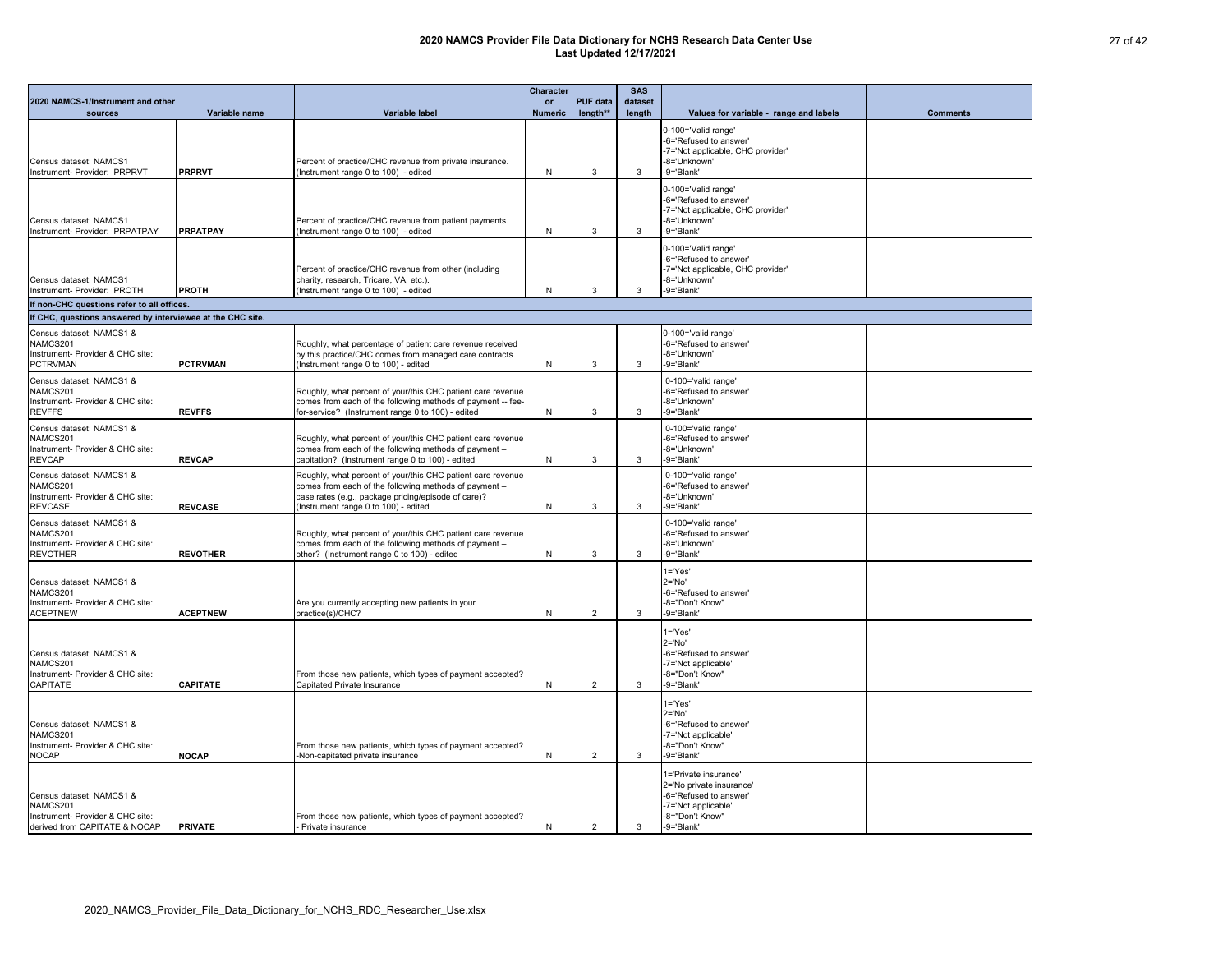| 2020 NAMCS-1/Instrument and other                                                                    |                  |                                                                                                                                                                                                                           | <b>Character</b><br><b>or</b> | <b>PUF data</b> | <b>SAS</b><br>dataset |                                                                                                                                                                                                                                                                                                                                                                             |                 |
|------------------------------------------------------------------------------------------------------|------------------|---------------------------------------------------------------------------------------------------------------------------------------------------------------------------------------------------------------------------|-------------------------------|-----------------|-----------------------|-----------------------------------------------------------------------------------------------------------------------------------------------------------------------------------------------------------------------------------------------------------------------------------------------------------------------------------------------------------------------------|-----------------|
| sources                                                                                              | Variable name    | Variable label                                                                                                                                                                                                            | <b>Numeric</b>                | length**        | length                | Values for variable - range and labels                                                                                                                                                                                                                                                                                                                                      | <b>Comments</b> |
| Census dataset: NAMCS1 &<br>NAMCS201<br>Instrument- Provider & CHC site:<br><b>NMEDICARE</b>         | <b>NMEDCARE</b>  | From those new patients, which types of payment accepted?<br>-Medicare                                                                                                                                                    | N                             | $\overline{2}$  | -3                    | $1 = 'Yes'$<br>$2 = 'No'$<br>-6='Refused to answer'<br>-7='Not applicable'<br>-8="Don't Know"<br>-9='Blank'                                                                                                                                                                                                                                                                 |                 |
| Census dataset: NAMCS1 &<br>NAMCS201<br>Instrument- Provider & CHC site:<br><b>NMEDICAID</b>         | <b>NMEDCAID</b>  | From those new patients, which types of payment accepted?<br>-Medicaid/CHIP                                                                                                                                               | N                             | $\overline{2}$  | 3                     | $1 = 'Yes'$<br>$2 = 'No'$<br>-6='Refused to answer'<br>-7='Not applicable'<br>-8="Don't Know"<br>-9='Blank'                                                                                                                                                                                                                                                                 |                 |
| Census dataset: NAMCS1 &<br>NAMCS201<br>Instrument- Provider & CHC site:<br><b>NWORKCMP</b>          | <b>INWORKCMP</b> | From those new patients, which types of payment accepted?<br>-Workers compensation                                                                                                                                        | N                             | $\overline{2}$  | 3                     | 1='Yes'<br>$2 = 'No'$<br>-6='Refused to answer'<br>-7='Not applicable'<br>-8="Don't Know"<br>-9='Blank'                                                                                                                                                                                                                                                                     |                 |
| Census dataset: NAMCS1 &<br>NAMCS201<br>Instrument- Provider & CHC site:<br><b>NSELFPAY</b>          | <b>NSELFPAY</b>  | From those new patients, which types of payment accepted?<br>-Self-pay                                                                                                                                                    | N                             | $\overline{2}$  | 3                     | $1 = 'Yes'$<br>$2 = 'No'$<br>-6='Refused to answer'<br>-7='Not applicable'<br>-8="Don't Know"<br>-9='Blank'                                                                                                                                                                                                                                                                 |                 |
| Census dataset: NAMCS1 &<br>NAMCS201<br>Instrument- Provider & CHC site:<br><b>NNOCHARGE</b>         | <b>NNOCHRGE</b>  | From those new patients, which types of payment accepted?<br>-No charge                                                                                                                                                   | N                             | $\overline{2}$  | 3                     | $1 = 'Yes'$<br>$2 = 'No'$<br>-6='Refused to answer'<br>-7='Not applicable'<br>-8="Don't Know"<br>-9='Blank'                                                                                                                                                                                                                                                                 |                 |
| Census dataset: NAMCS1 &<br>NAMCS201<br>Instrument- Provider & CHC site:<br>PHYSCOMP                 | <b>IPHYSCOMP</b> | Which of the following methods best describes<br>physicians'/providers' basic compensation?                                                                                                                               | N                             | $\overline{2}$  | 3                     | 1='Fixed salary'<br>2='Share of practice billings or workload'<br>3='Mix of salary and share of billings or other<br>measures of performance(e.g., your own billings,<br>practice financial performance, quality measures,<br>practice profiling)'<br>4='Shift, hourly or other time-based payment'<br>5='Other'<br>-6='Refused to answer'<br>-8="Don't Know"<br>-9='Blank' |                 |
| Census dataset: NAMCS1 &<br>NAMCS201<br>Instrument- Provider & CHC site:<br>derived from COMP1:COMP5 | <b>COMPPROD</b>  | Factor explicitly considered in determining provider<br>compensation: factors that reflect your<br>physician's/provider's productivity                                                                                    | N                             | $\overline{2}$  | 3                     | 0='Box is not marked'<br>1='Box is marked'<br>-9='Entire item blank for question'                                                                                                                                                                                                                                                                                           |                 |
| Census dataset: NAMCS1 &<br>NAMCS201<br>Instrument- Provider & CHC site:<br>derived from COMP1:COMP5 | <b>COMPSAT</b>   | Factor explicitly considered in determining provider<br>compensation: results of satisfaction surveys from<br>physician's/provider's own patients                                                                         | N                             | $\overline{2}$  | -3                    | 0='Box is not marked'<br>1='Box is marked'<br>-9='Entire item blank for question'                                                                                                                                                                                                                                                                                           |                 |
| Census dataset: NAMCS1 &<br>NAMCS201<br>Instrument- Provider & CHC site:<br>derived from COMP1:COMP5 | <b>COMPQUAL</b>  | Factor explicitly considered in determining provider<br>compensation: specific measures of quality, such as rates of<br>preventive services for physician's/provider's patients                                           | N                             | $\overline{2}$  | 3                     | 0='Box is not marked'<br>1='Box is marked'<br>-9='Entire item blank for question'                                                                                                                                                                                                                                                                                           |                 |
| Census dataset: NAMCS1 &<br>NAMCS201<br>Instrument- Provider & CHC site:<br>derived from COMP1:COMP5 | <b>COMPDROF</b>  | Factor explicitly considered in determining provider<br>compensation: results of practice/CHC profiling, that is,<br>comparing physician's/provider's pattern of using medical<br>resources with that of other physicians | N                             | $\overline{2}$  | 3                     | 0='Box is not marked'<br>1='Box is marked'<br>-9='Entire item blank for question'                                                                                                                                                                                                                                                                                           |                 |
| Census dataset: NAMCS1 &<br>NAMCS201<br>Instrument- Provider & CHC site:<br>derived from COMP1:COMP5 | <b>COMPFIN</b>   | Factor explicitly considered in determining provider<br>compensation: the overall financial performance of the<br>practice/CHC                                                                                            | N                             | $\overline{2}$  | 3                     | 0='Box is not marked'<br>1='Box is marked'<br>-9='Entire item blank for question'                                                                                                                                                                                                                                                                                           |                 |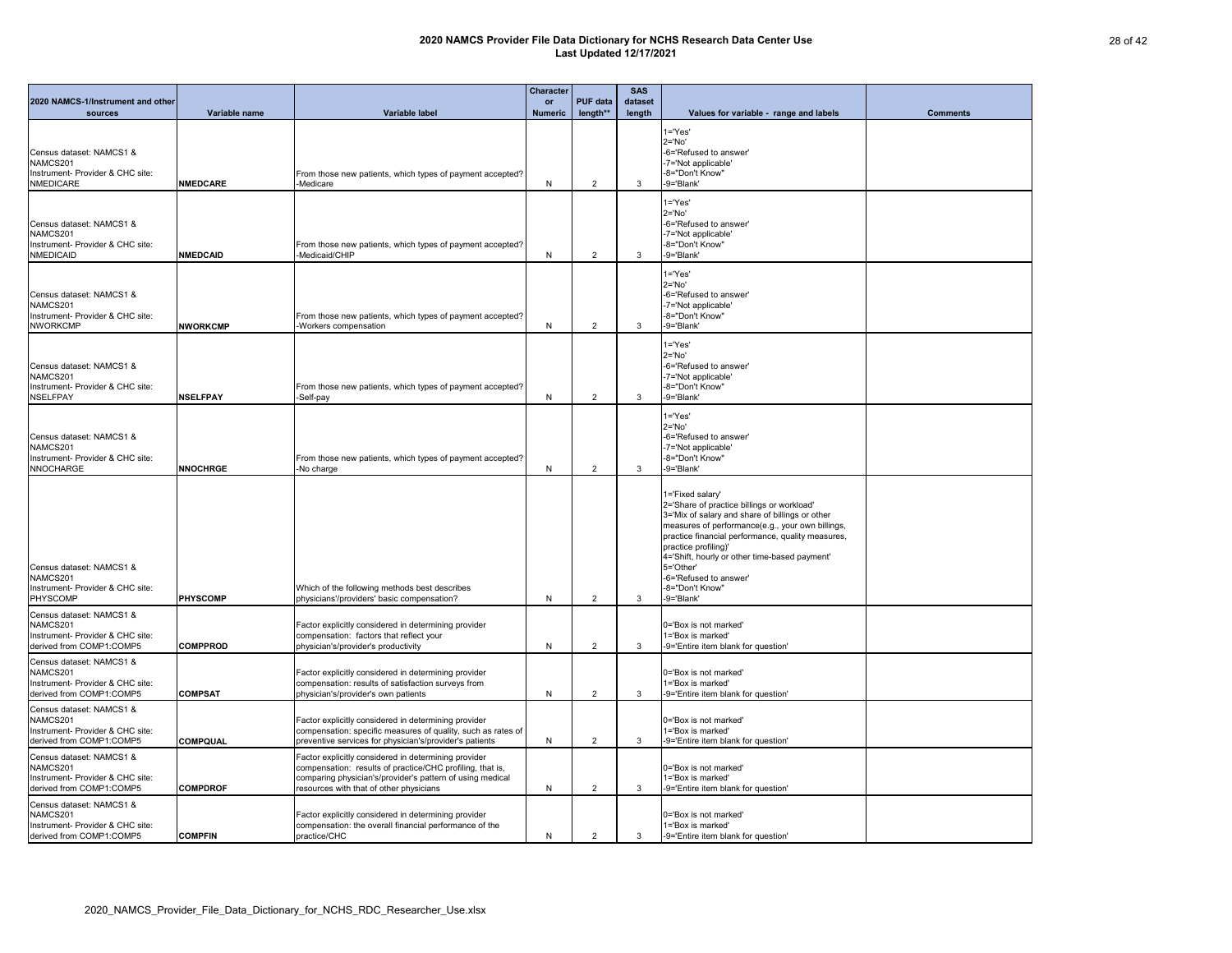| 2020 NAMCS-1/Instrument and other<br>sources                                                | Variable name    | Variable label                                                                                                                                              | Character<br>or<br><b>Numeric</b> | <b>PUF data</b><br>length** | <b>SAS</b><br>dataset<br>length | Values for variable - range and labels                                                                                                                                                                                                                     | <b>Comments</b> |
|---------------------------------------------------------------------------------------------|------------------|-------------------------------------------------------------------------------------------------------------------------------------------------------------|-----------------------------------|-----------------------------|---------------------------------|------------------------------------------------------------------------------------------------------------------------------------------------------------------------------------------------------------------------------------------------------------|-----------------|
| Instrument- Provider & CHC site:                                                            |                  | Factor explicitly considered in determining provider                                                                                                        |                                   |                             |                                 | 0='Box is not marked'<br>1='Box is marked'                                                                                                                                                                                                                 |                 |
| Derived COMP1:COMP5                                                                         | <b>COMPUNK</b>   | compensation: unknown                                                                                                                                       | N                                 | $\overline{2}$              | $\mathbf{3}$                    | -9='Entire item blank for question'                                                                                                                                                                                                                        |                 |
| Census dataset: NAMCS1 &<br>NAMCS201                                                        |                  |                                                                                                                                                             |                                   |                             |                                 | 0='Box is not marked'                                                                                                                                                                                                                                      |                 |
| Instrument- Provider & CHC site:                                                            |                  | Factor explicitly considered in determining provider                                                                                                        |                                   |                             |                                 | 1='Box is marked'                                                                                                                                                                                                                                          |                 |
| Derived COMP1:COMP5                                                                         | <b>COMPREF</b>   | compensation: refused to answer question                                                                                                                    | N                                 | $\overline{2}$              | 3                               | -9='Entire item blank for question'                                                                                                                                                                                                                        |                 |
| Census dataset: NAMCS1 &                                                                    |                  |                                                                                                                                                             |                                   |                             |                                 | $1 = 'Yes'$<br>$2 = 'No'$                                                                                                                                                                                                                                  |                 |
| NAMCS201<br>Instrument- Provider & CHC site:                                                |                  | Does your practice/CHC location set time aside for same                                                                                                     |                                   |                             |                                 | -6='Refused to answer'<br>-8="Don't Know"                                                                                                                                                                                                                  |                 |
| <b>SASDAPPT</b>                                                                             | <b>SASDAPPT</b>  | day appointments?                                                                                                                                           | N                                 | $\overline{2}$              | 3                               | -9='Blank'                                                                                                                                                                                                                                                 |                 |
| Census dataset: NAMCS1                                                                      |                  | Roughly, what percent of your daily visits are same day<br>appointments? (Instrument range 0 to 100)<br>If a CHC provider, this question is answered by the |                                   |                             |                                 | 0-100='Valid range'<br>-6='Refused to answer'                                                                                                                                                                                                              |                 |
| Instrument: SDAPPT                                                                          | <b>SDAPPTPCT</b> | provider                                                                                                                                                    | N                                 | 3                           | -3                              | -9='Blank'                                                                                                                                                                                                                                                 |                 |
| Census dataset: NAMCS1 &<br>NAMCS201<br>Instrument- Provider & CHC site:<br><b>APPTTIME</b> | <b>APPTTIME</b>  | On average, about how long does it take to get an<br>appointment for a routine medical exam at your<br>practice/CHC location?                               | N                                 | $\overline{2}$              | 3                               | 1='Within 1 week'<br>2='1-2 weeks'<br>3='3-4 weeks'<br>$4=1-2$ months'<br>5='3 or more months'<br>6='Do not provide routine exams'<br>-6='Refused to answer'<br>-8="Don't Know"<br>-9='Blank'                                                              |                 |
|                                                                                             |                  |                                                                                                                                                             |                                   |                             |                                 |                                                                                                                                                                                                                                                            |                 |
| Census dataset: NAMCS1<br>Instrument: PRVBYEAR                                              | <b>PRVBYEAR</b>  | Provider demographics - Year of birth (only asked of CHC<br>providers) (instrument range 1910 to 3000) - not edited                                         | N                                 | 4                           | $\overline{4}$                  | 1910-1929='1910-1929'<br>1930-1949='1930-1949'<br>1950-1969='1950-1969'<br>1970-1989='1970-1989'<br>1990-1997='1990-1997'<br>1998-2018='1998-2018'<br>-6='Refused to answer'<br>-7='Not applicable, traditional provider'<br>-8="Don't Know"<br>-9='Blank' |                 |
| Census dataset: NAMCS1<br>Instrument: PRVSEX                                                | <b>PRVSEX</b>    | Provider demographics - Sex (only asked of CHC providers).<br>Different from what shows on instrument, recoded at NCHS<br>to match previous year data.      | N                                 | $\overline{2}$              | $\mathbf{3}$                    | 1='Male'<br>2='Female'<br>-7='Not applicable, traditional provider'<br>-9='Blank'                                                                                                                                                                          |                 |
| Census dataset: NAMCS1<br>Instrument: PRVDEGR                                               | <b>PRVDEGR</b>   | What is the provider's highest medical degree (only asked of<br>CHC providers)?                                                                             | N                                 | $\overline{2}$              | 3                               | $1 = 'MD'$<br>$2 = 'DO'$<br>3='Nurse practitioner'<br>4='Physician assistant'<br>5='Nurse midwife'<br>6='Other'<br>-7='Not applicable, traditional provider'<br>-9='Blank'                                                                                 |                 |
| Census dataset: NAMCS1<br>Instrument: PRVYRGRD                                              | <b>PRVYRGRD</b>  | What year did the provider graduate medical school (only<br>asked of CHC doctors)? (Instrument range 1945 to 3000, not<br>edited)                           | N                                 | $\overline{4}$              | 4                               | 1945-2020='Valid range'<br>-7='Not applicable, traditional provider or midlevel<br>provider'<br>-8="Don't know"<br>-9='Blank'                                                                                                                              |                 |
| Census dataset: NAMCS1<br>Instrument: PRVFMS                                                | <b>PRVFMS</b>    | Did the provider graduate from a foreign medical school<br>(only asked of CHC doctors)?                                                                     | N                                 | $\overline{2}$              | 3                               | $1 = 'Yes'$<br>$2 = 'No'$<br>-7='Not applicable, traditional provider or midlevel<br>provider'<br>-8="Don't know"<br>-9='Blank'                                                                                                                            |                 |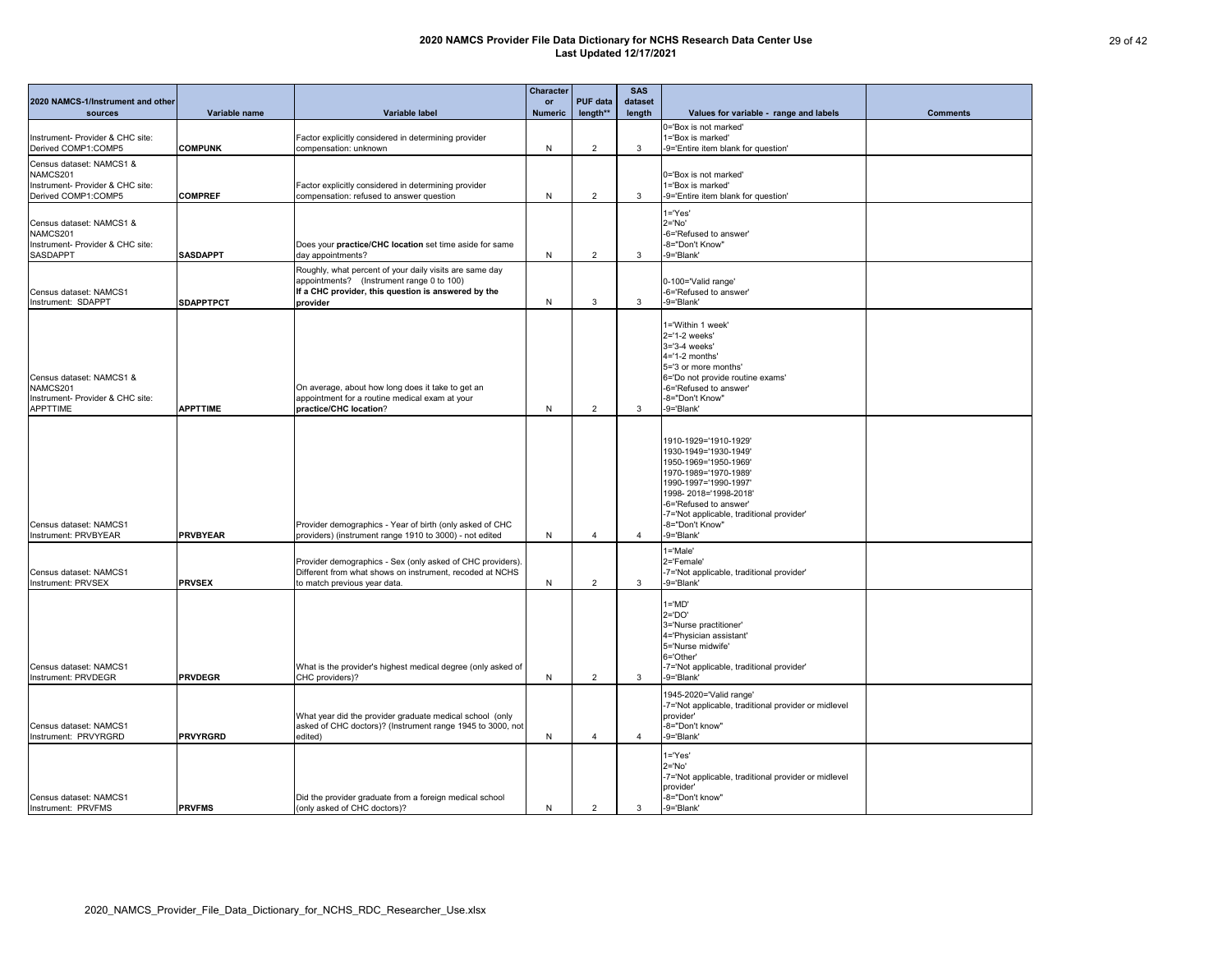| 30. | ΩТ | 4 |
|-----|----|---|
|     |    |   |

|                                                                     |                 |                                                                                             | <b>Character</b>            |                             | <b>SAS</b>        |                                                                                   |                 |
|---------------------------------------------------------------------|-----------------|---------------------------------------------------------------------------------------------|-----------------------------|-----------------------------|-------------------|-----------------------------------------------------------------------------------|-----------------|
| 2020 NAMCS-1/Instrument and other<br>sources                        | Variable name   | Variable label                                                                              | <b>or</b><br><b>Numeric</b> | <b>PUF data</b><br>length** | dataset<br>length | Values for variable - range and labels                                            | <b>Comments</b> |
|                                                                     |                 |                                                                                             |                             |                             |                   |                                                                                   |                 |
|                                                                     |                 |                                                                                             |                             |                             |                   | 1='Refused/Breakoff'                                                              |                 |
|                                                                     |                 |                                                                                             |                             |                             |                   | 2='Non-office based'                                                              |                 |
|                                                                     |                 |                                                                                             |                             |                             |                   | 3='Sees no ambulatory patients'                                                   |                 |
|                                                                     |                 |                                                                                             |                             |                             |                   | 4='Retired'                                                                       |                 |
|                                                                     |                 |                                                                                             |                             |                             |                   | 5='Deceased'                                                                      |                 |
|                                                                     |                 |                                                                                             |                             |                             |                   | 6='Temporarily not practicing'<br>7="Can't locate"                                |                 |
|                                                                     |                 |                                                                                             |                             |                             |                   | 8='Not licensed'                                                                  |                 |
|                                                                     |                 |                                                                                             |                             |                             |                   | 9='Moved out of U.S.A'                                                            |                 |
|                                                                     |                 |                                                                                             |                             |                             |                   | 10='Other out-of-scope'                                                           |                 |
|                                                                     |                 |                                                                                             |                             |                             |                   | 11='Unavailable during reporting period'<br>12='Moved within US unable to locate' |                 |
| Derived from: OUTCOME at NCHS                                       | <b>REASON</b>   | Reason for not participating                                                                | N                           | $\overline{2}$              | 3                 | -9='Blank'                                                                        |                 |
|                                                                     |                 |                                                                                             |                             |                             |                   |                                                                                   |                 |
|                                                                     |                 |                                                                                             |                             |                             |                   |                                                                                   |                 |
| Derived from: OUTCOME and                                           |                 |                                                                                             |                             |                             |                   | 0='Box is not marked'                                                             |                 |
| WHY_OOS1 to WHY_OOS9 at NCHS FEDEMP                                 |                 | Reason ineligible or out of scope-- Federally employed.                                     | N                           | $\overline{1}$              | 3                 | 1='Box is marked'                                                                 |                 |
|                                                                     |                 |                                                                                             |                             |                             |                   |                                                                                   |                 |
|                                                                     |                 |                                                                                             |                             |                             |                   |                                                                                   |                 |
| Derived from: OUTCOME and                                           |                 | Reason ineligible or out of scope-- Radiology,                                              |                             |                             |                   | 0='Box is not marked'                                                             |                 |
| WHY OOS1 to WHY OOS9 at NCHS RADANPAT                               |                 | anesthesiology or pathology specialist.                                                     | N                           |                             | 3                 | 1='Box is marked'                                                                 |                 |
|                                                                     |                 |                                                                                             |                             |                             |                   |                                                                                   |                 |
| Derived from: OUTCOME and                                           |                 |                                                                                             |                             |                             |                   | 0='Box is not marked'                                                             |                 |
| WHY_OOS1 to WHY_OOS9 at NCHS ADMIN                                  |                 | Reason ineligible or out of scope-- Administrator.                                          | N                           | -1                          | 3                 | 1='Box is marked'                                                                 |                 |
|                                                                     |                 |                                                                                             |                             |                             |                   |                                                                                   |                 |
|                                                                     |                 |                                                                                             |                             |                             |                   |                                                                                   |                 |
| Derived from: OUTCOME and                                           |                 | Reason ineligible or out of scope-- Work in institutional                                   |                             |                             |                   | 0='Box is not marked'                                                             |                 |
| WHY_OOS1 to WHY_OOS9 at NCHS  INSTITUT                              |                 | setting.                                                                                    | N                           | -1                          | 3                 | 1='Box is marked'                                                                 |                 |
|                                                                     |                 |                                                                                             |                             |                             |                   |                                                                                   |                 |
|                                                                     |                 |                                                                                             |                             |                             |                   |                                                                                   |                 |
| Derived from: OUTCOME and<br>WHY_OOS1 to WHY_OOS9 at NCHS  HOSPEMER |                 | Reason ineligible or out of scope-- Work in hospital ED,<br>OPD or community health center. | N                           | -1                          | 3                 | 0='Box is not marked'<br>1='Box is marked'                                        |                 |
|                                                                     |                 |                                                                                             |                             |                             |                   |                                                                                   |                 |
|                                                                     |                 |                                                                                             |                             |                             |                   |                                                                                   |                 |
| Derived from: OUTCOME and                                           |                 |                                                                                             |                             |                             |                   | 0='Box is not marked'                                                             |                 |
| WHY_OOS1 to WHY_OOS9 at NCHS INDUSTRY                               |                 | Reason ineligible or out of scope-- Work in industrial setting.                             | N                           |                             | 3                 | 1='Box is marked'                                                                 |                 |
|                                                                     |                 |                                                                                             |                             |                             |                   |                                                                                   |                 |
|                                                                     |                 |                                                                                             |                             |                             |                   |                                                                                   |                 |
| Derived from: OUTCOME and                                           |                 | Reason ineligible or out of scope-- Work ambulatory                                         |                             |                             |                   | 0='Box is not marked'                                                             |                 |
| WHY_OOS1 to WHY_OOS9 at NCHS SURGICNTR                              |                 | surgicenter.                                                                                | N                           | $\overline{1}$              | 3                 | 1='Box is marked'                                                                 |                 |
|                                                                     |                 |                                                                                             |                             |                             |                   |                                                                                   |                 |
| Derived from: OUTCOME and                                           |                 | Reason ineligible or out of scope-- Work in laser vision                                    |                             |                             |                   | 0='Box is not marked'                                                             |                 |
| WHY_OOS1 to WHY_OOS9 at NCHS LASERVIS                               |                 | surgery.                                                                                    | N                           |                             | 3                 | 1='Box is marked'                                                                 |                 |
|                                                                     |                 |                                                                                             |                             |                             |                   |                                                                                   |                 |
|                                                                     |                 |                                                                                             |                             |                             |                   |                                                                                   |                 |
| Derived from: OUTCOME and                                           |                 |                                                                                             |                             |                             |                   | 0='Box is not marked'                                                             |                 |
| WHY_OOS1 to WHY_OOS9 at NCHS OTHRINEL                               |                 | Reason ineligible or out of scope-- Other.                                                  | N                           |                             | 3                 | 1='Box is marked'                                                                 |                 |
|                                                                     |                 |                                                                                             |                             |                             |                   |                                                                                   |                 |
|                                                                     |                 |                                                                                             |                             |                             |                   | 1='During telephone screening'                                                    |                 |
|                                                                     |                 |                                                                                             |                             |                             |                   | 2='During induction interview'                                                    |                 |
|                                                                     |                 |                                                                                             |                             |                             |                   | 3='After induction but prior to assigned reporting                                |                 |
|                                                                     |                 |                                                                                             |                             |                             |                   | days'                                                                             |                 |
|                                                                     |                 |                                                                                             |                             |                             |                   | 4='At reminder call'<br>5='During assigned reporting days or mid-week calls'      |                 |
| Census file: NAMCS1                                                 |                 |                                                                                             |                             |                             |                   | 6='At follow-up contact'                                                          |                 |
| Instrument: REFPOINT                                                | <b>REFPOINT</b> | At what point in the interview did the refusal/break-off occur?                             | N                           | 2                           | 3                 | -9='Blank'                                                                        |                 |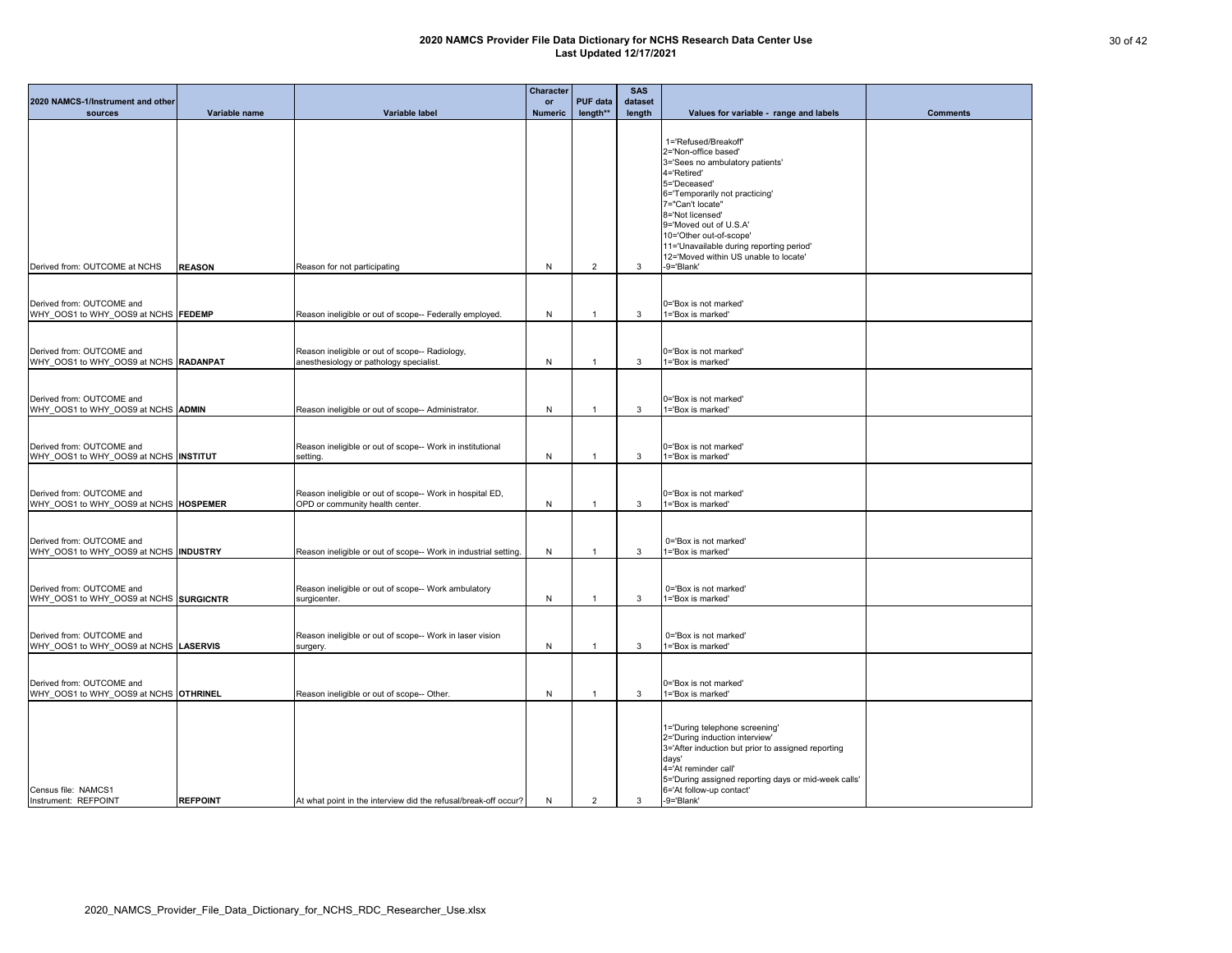| 2020 NAMCS-1/Instrument and other<br>sources                                                  | Variable name                  | Variable label                                                                                                                                                                                                                                                                                                          | <b>Character</b><br>or<br><b>Numeric</b> | <b>PUF data</b><br>length**      | <b>SAS</b><br>dataset<br>length | Values for variable - range and labels                                                                                                                                                                                                                                                                                                                                                                                                                                                                                                                                                                                                                                                                                                                               | <b>Comments</b> |
|-----------------------------------------------------------------------------------------------|--------------------------------|-------------------------------------------------------------------------------------------------------------------------------------------------------------------------------------------------------------------------------------------------------------------------------------------------------------------------|------------------------------------------|----------------------------------|---------------------------------|----------------------------------------------------------------------------------------------------------------------------------------------------------------------------------------------------------------------------------------------------------------------------------------------------------------------------------------------------------------------------------------------------------------------------------------------------------------------------------------------------------------------------------------------------------------------------------------------------------------------------------------------------------------------------------------------------------------------------------------------------------------------|-----------------|
| Census file: NAMCS1<br>Instrument: WHOREFUS                                                   | <b>WHOREFUS</b>                | Who refused?                                                                                                                                                                                                                                                                                                            | N                                        | $\overline{2}$                   | 3                               | 1='Sampled provider'<br>2='Sampled provider through nurse'<br>3='Nurse/Secretary'<br>4='Receptionist'<br>5='Office Manager/Administrator'<br>6='Other office staff - specify'<br>-9='Blank'                                                                                                                                                                                                                                                                                                                                                                                                                                                                                                                                                                          |                 |
| Census file: NAMCS1                                                                           |                                |                                                                                                                                                                                                                                                                                                                         |                                          |                                  |                                 | 1='No conversion attempt'<br>2='Sampled provider refused'<br>3='Sampled provider agreed to see Field<br>Representative'                                                                                                                                                                                                                                                                                                                                                                                                                                                                                                                                                                                                                                              |                 |
| Instrument: CONVERS<br>Derived from OUTCOME updated by<br>editing                             | <b>CONVERS</b><br><b>FINAL</b> | Conversion attempt result.<br>Final Disposition. Conversion from OUTCOME, updated by<br>editing. Used in creation of estimates and response rates.<br>Reflects out-of-scope offices for traditional physicians with<br>CHC offices.                                                                                     | N<br>N                                   | $\overline{2}$<br>$\overline{2}$ | 3<br>3                          | -9='Blank'<br>0 = 'Inscope / NAMCS-1 (induction interview)<br>respondent / PRF refusal'<br>1 = 'Inscope / NAMCS-1 (induction interview)<br>respondent / Completed PRFs'<br>2 = 'Out-of-scope'<br>3 = 'Inscope / NAMCS-1 (induction interview) refusal,<br>non respondent /did not submit PRFs'<br>4 = 'Inscope / NAMCS-1 (induction interview)<br>respondent / Unavailable in reporting week'<br>6 = "Out-of-scope / Can't locate"<br>8 = 'Inscope / NAMCS-1 (induction interview)<br>respondent /not asked to submit PRFs'<br>10='Out-of-scope/Traditional physician in only CHC<br>office(s)'<br>12='Out-of-scope/CHC provider only in non-CHC<br>office(s)'<br>14='Inscope CHC provider treat as unavailable,<br>submitted PRFs but do not know PRF site address' |                 |
| Derived from: COVID-19 Related Case<br><b>Notes</b>                                           | <b>COVID OUTCOME</b>           | Provider did not participate it may have been related to<br>COVID-19 reason(s) reported in case notes. Excel<br>workbooks received from Census, indicating records where<br>case notes mentioned: CORONA, VIRUS, CORONAVIRUS,<br>PANDEMIC, COVID, COVID-19                                                              | N.                                       |                                  | 3                               | 0='Responding/weighted participant to NAMCS-1'<br>1='A non-respondent to NAMCS-1 reported COVID<br>issues'<br>2='A non-respondent to NAMCS-1 did not report<br>COVID issues'                                                                                                                                                                                                                                                                                                                                                                                                                                                                                                                                                                                         |                 |
| Derived from: COVID-19 Related Case<br>Notes                                                  | <b>COVID_MENTION</b>           | Did provider mention COVID-19 reason(s) in case notes?<br>Excel workbooks received from Census, indicating records<br>where case notes mentioned: CORONA, VIRUS,<br>CORONAVIRUS, PANDEMIC, COVID, COVID-19                                                                                                              | N                                        |                                  | 3                               | 1= 'Yes, words related to CORONA, VIRUS,<br>CORONAVIRUS, PANDEMIC, COVID, COVID-19<br>were mentioned in case notes'<br>2= 'No, words related to CORONA, VIRUS,<br>CORONAVIRUS, PANDEMIC, COVID, COVID-19<br>were not mentioned in case notes'                                                                                                                                                                                                                                                                                                                                                                                                                                                                                                                        |                 |
| Derived from: NUMVIS1 updated by<br>editing.                                                  | <b>NUMVIS</b>                  | Number of patient visits during reporting week -edited. If<br>data was missing, derived from hierarchy (started in 2012)<br>using NUMPRFS, LNDOT, ESTTOTVS AND TE, for details<br>see Technical Services Branch staff. For 2020 traditional<br>(non-CHC) records, this adjustment is only done for Period 1<br>records. | N                                        | 3                                | 3                               | 0-998='valid range'<br>-9='Blank'                                                                                                                                                                                                                                                                                                                                                                                                                                                                                                                                                                                                                                                                                                                                    |                 |
| Derived from NUMDAYS1 updated by<br>editing at NCHS                                           | <b>NUMDAYS</b>                 | Actual number of days patients seen - edited. Started in<br>2012, much of NUMDAYS was blank. If blank derived from<br>ESTDAYS.                                                                                                                                                                                          | N                                        | $\overline{2}$                   | 3                               | 0-7='valid range'<br>-9='Blank'                                                                                                                                                                                                                                                                                                                                                                                                                                                                                                                                                                                                                                                                                                                                      |                 |
| Census file: NAMCS1<br>Instrument: NUMPRFS1<br><b>RECODED AND CREATED VARIABLES, STEP ONE</b> | <b>NUMPRFS</b>                 | Number of PRF's completed.<br>For 2020 this variable only available for CHC data and period<br>1 for traditional records.                                                                                                                                                                                               | N                                        | 3                                | 3                               | 0-999='valid range'<br>-9='Blank'<br>-7 = 'Not applicable, traditional provider, PRFs were<br>not collected for Period 2, Period 3 and Period 4 for<br>traditional providers'                                                                                                                                                                                                                                                                                                                                                                                                                                                                                                                                                                                        |                 |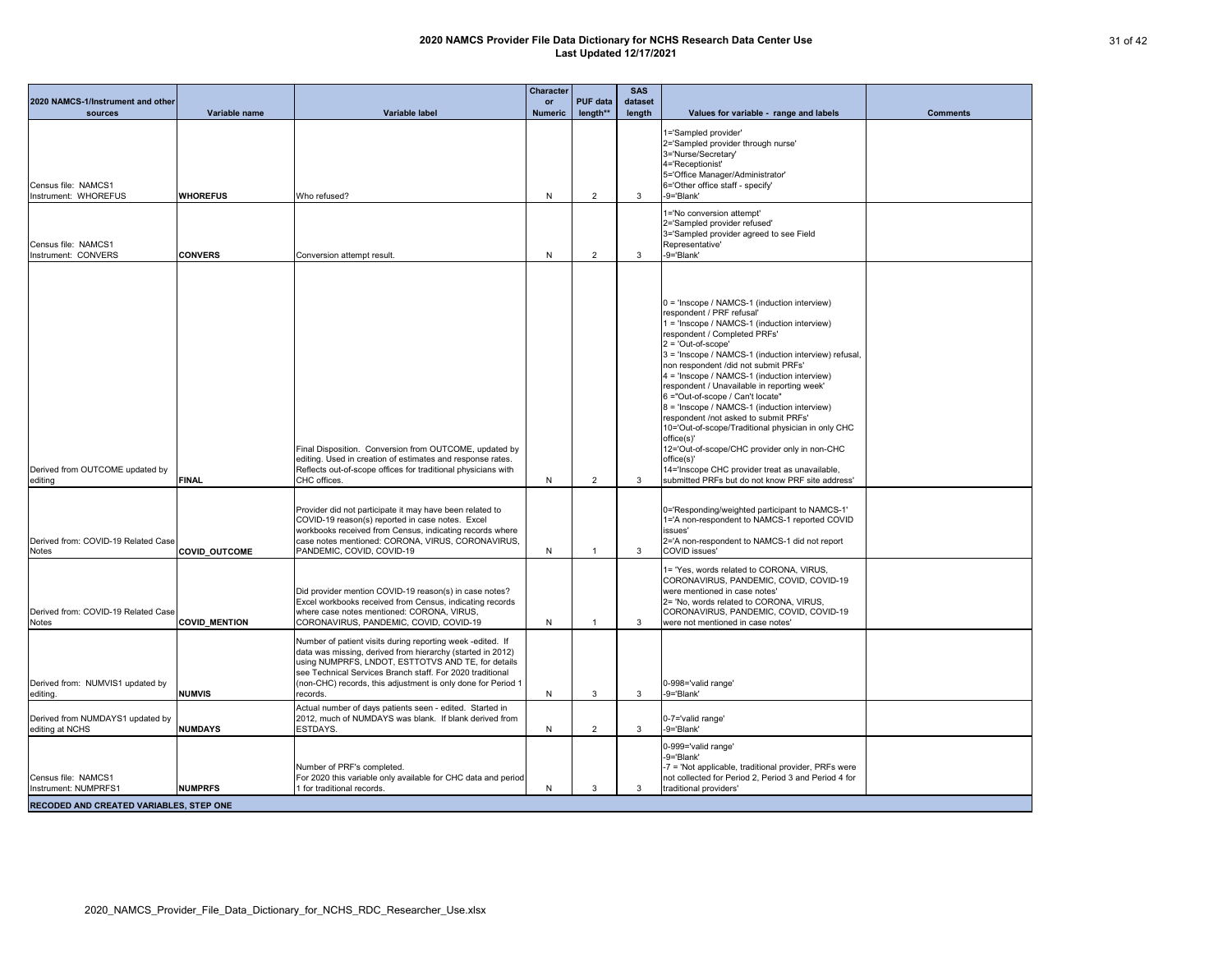| 2020 NAMCS-1/Instrument and other<br>sources                                  | Variable name                      | Variable label                                                                                                                                                                     | <b>Character</b><br><b>or</b><br><b>Numeric</b> | <b>PUF data</b><br>length**      | <b>SAS</b><br>dataset<br>length | Values for variable - range and labels                                                                                                                                                                                                                                                                                                                                                                                                                                                                                                                                                                                                                                                                                                                                                                                                                                                                  | <b>Comments</b> |
|-------------------------------------------------------------------------------|------------------------------------|------------------------------------------------------------------------------------------------------------------------------------------------------------------------------------|-------------------------------------------------|----------------------------------|---------------------------------|---------------------------------------------------------------------------------------------------------------------------------------------------------------------------------------------------------------------------------------------------------------------------------------------------------------------------------------------------------------------------------------------------------------------------------------------------------------------------------------------------------------------------------------------------------------------------------------------------------------------------------------------------------------------------------------------------------------------------------------------------------------------------------------------------------------------------------------------------------------------------------------------------------|-----------------|
| Derived from reporting week                                                   | PERIOD_CHC                         | Period of year when CHC provider sampled. For 2020<br>COVID questions only asked in periods 3 and 4, the second<br>panel.                                                          | N                                               | $\overline{2}$                   | 3                               | 1='Period1, weeks 1 to 13'<br>2='Period 2, weeks 14 to 26'<br>3='Period 3, weeks 27 to 39'<br>4='Period 4, weeks 40 to 52'<br>-7= 'Not applicable, traditional provider'                                                                                                                                                                                                                                                                                                                                                                                                                                                                                                                                                                                                                                                                                                                                |                 |
|                                                                               |                                    | period of year when traditional provider sampled. For 2020                                                                                                                         |                                                 |                                  |                                 | 1='Period1, weeks 1 to 14'<br>2='Period 2, weeks 15 to 27'<br>3='Period 3, weeks 28 to 40'<br>4='Period 4, weeks 41 to 52'                                                                                                                                                                                                                                                                                                                                                                                                                                                                                                                                                                                                                                                                                                                                                                              |                 |
| Derived from reporting week                                                   | PERIOD_TRAD                        | COVID questions only asked for periods 3 and 4.                                                                                                                                    | N                                               | 2                                | 3                               | -7= 'Not applicable, CHC provider'                                                                                                                                                                                                                                                                                                                                                                                                                                                                                                                                                                                                                                                                                                                                                                                                                                                                      |                 |
| Created: SCOPE1 to SCOPE10                                                    | <b>NUMOFF</b>                      | Total number of offices listed in the instrument table where<br>physicians expected to see patients during the sample week.<br>This includes both in-scope & out-of-scope offices. | N                                               | $\overline{2}$                   | 3                               | 1-10='valid range'<br>-9='No offices reported'                                                                                                                                                                                                                                                                                                                                                                                                                                                                                                                                                                                                                                                                                                                                                                                                                                                          |                 |
| Created: SCOPE1 to SCOPE10                                                    | <b>NUMOFFIN</b>                    | Total number of offices listed in the instrument table where<br>physicians expected to see patients during the sample week.<br>This only includes in-scope offices.                | N                                               | $\overline{2}$                   | 3                               | 1-10='valid range'<br>-9='No offices in-scope'                                                                                                                                                                                                                                                                                                                                                                                                                                                                                                                                                                                                                                                                                                                                                                                                                                                          |                 |
| Derived from Visit file                                                       | <b>LNDOT</b>                       | Count of PRFs per doctor in visit file after reconciliation. For<br>2020 this variable only available for CHC data.                                                                | N                                               | 3                                | 3                               | 001-998='valid range'<br>$-9 = 'Blank'$<br>-7 = 'Not applicable, traditional provider, PRFs were<br>not collected for Period 2, Period 3 and Period 4 for<br>traditional providers'                                                                                                                                                                                                                                                                                                                                                                                                                                                                                                                                                                                                                                                                                                                     |                 |
| Instrument: Derived from OFFTYP1A,<br>OFFTYP1B, OFFTYP1C                      | <b>TYPEOFF1</b>                    | One type of office specified (office #1)                                                                                                                                           | N                                               | $\overline{2}$                   | 3                               | 1='Private solo or group practice'<br>2='Hospital emergency department'<br>3='Freestanding clinic/urgicenter'<br>4='Hospital outpatient department'<br>5='CHC (e.g. FQHC or look alikes)'<br>6='Ambulatory surgicenter'<br>7='Mental health center'<br>8='Institutional setting'<br>9='Non-federal Government clinic'<br>10='Industrial outpatient facility'<br>11='Family planning clinic'<br>12='Federal Government operated clinic'<br>13='Health maintenance organization or other prepaid<br>practice'<br>14='Laser vision surgery'<br>15='Faculty practice plan'<br>-9='No number is circled'<br>1='Private solo or group practice'<br>2='Free-standing clinics / urgicenter'<br>3='CHC (e.g. FQHC or look alikes)'<br>4='Mental health center'<br>5='Non-federal government clinic'<br>6='Family planning clinic'<br>7='HMO or other prepaid practice'<br>8='Faculty Practice Plan'<br>9='other' |                 |
| Recoded: TYPEOFF1                                                             | <b>RETYOFF1</b>                    | Recoded office type #1                                                                                                                                                             | N                                               | $\overline{2}$                   | 3                               | -9='No number is circled'                                                                                                                                                                                                                                                                                                                                                                                                                                                                                                                                                                                                                                                                                                                                                                                                                                                                               |                 |
| Instrument: Derived from OFFTYP2A,<br>OFFTYP2B, OFFTYP2C<br>Recoded: TYPEOFF2 | <b>TYPEOFF2</b><br><b>RETYOFF2</b> | One type of office specified (office #2)<br>Recoded office type #2                                                                                                                 | N<br>N                                          | $\overline{2}$<br>$\overline{2}$ | 3<br>3                          | SEE FORMAT FOR TYPEOFF1<br>SEE FORMAT FOR RETYOFF1                                                                                                                                                                                                                                                                                                                                                                                                                                                                                                                                                                                                                                                                                                                                                                                                                                                      |                 |
| Instrument: Derived from OFFTYP3A,                                            |                                    |                                                                                                                                                                                    |                                                 |                                  |                                 |                                                                                                                                                                                                                                                                                                                                                                                                                                                                                                                                                                                                                                                                                                                                                                                                                                                                                                         |                 |
| OFFTYP3B, OFFTYP3C<br>Recoded: TYPEOFF3                                       | TYPEOFF3<br><b>RETYOFF3</b>        | One type of office specified (office #3)<br>Recoded office type #3                                                                                                                 | N<br>N                                          | $\overline{2}$<br>2              | 3<br>3                          | SEE FORMAT FOR TYPEOFF1<br>SEE FORMAT FOR RETYOFF1                                                                                                                                                                                                                                                                                                                                                                                                                                                                                                                                                                                                                                                                                                                                                                                                                                                      |                 |
|                                                                               |                                    |                                                                                                                                                                                    |                                                 |                                  |                                 |                                                                                                                                                                                                                                                                                                                                                                                                                                                                                                                                                                                                                                                                                                                                                                                                                                                                                                         |                 |
| Instrument: Derived from OFFTYP4A,<br>OFFTYP4B, OFFTYP4C                      | <b>TYPEOFF4</b>                    | One type of office specified (office #4)                                                                                                                                           | N                                               | $\overline{2}$                   | 3                               | SEE FORMAT FOR TYPEOFF1                                                                                                                                                                                                                                                                                                                                                                                                                                                                                                                                                                                                                                                                                                                                                                                                                                                                                 |                 |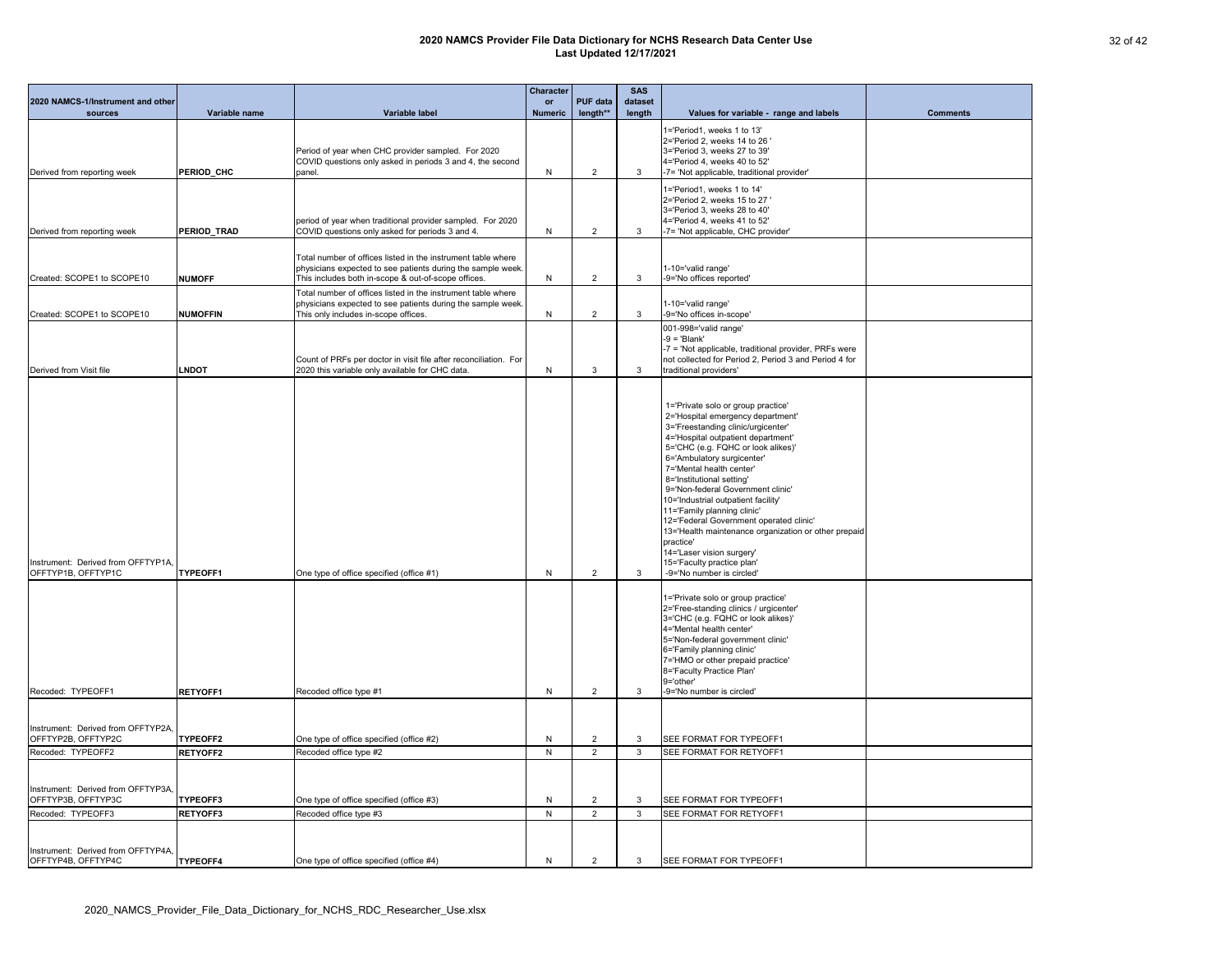|                                                                               |                             |                                                                    | <b>Character</b>            | <b>PUF data</b>     | <b>SAS</b>        |                                                                                                                                                                                                                                                                                                                                                                                                                                                                                                                                          |                 |
|-------------------------------------------------------------------------------|-----------------------------|--------------------------------------------------------------------|-----------------------------|---------------------|-------------------|------------------------------------------------------------------------------------------------------------------------------------------------------------------------------------------------------------------------------------------------------------------------------------------------------------------------------------------------------------------------------------------------------------------------------------------------------------------------------------------------------------------------------------------|-----------------|
| 2020 NAMCS-1/Instrument and other<br>sources                                  | Variable name               | Variable label                                                     | <b>or</b><br><b>Numeric</b> | length**            | dataset<br>length | Values for variable - range and labels                                                                                                                                                                                                                                                                                                                                                                                                                                                                                                   | <b>Comments</b> |
| Recoded: TYPEOFF4                                                             | <b>RETYOFF4</b>             | Recoded office type                                                | N                           | $\overline{2}$      | 3                 | SEE FORMAT FOR RETYOFF1                                                                                                                                                                                                                                                                                                                                                                                                                                                                                                                  |                 |
|                                                                               |                             |                                                                    |                             |                     |                   |                                                                                                                                                                                                                                                                                                                                                                                                                                                                                                                                          |                 |
| Instrument: Derived from OFFTYP5A,                                            |                             |                                                                    |                             |                     |                   |                                                                                                                                                                                                                                                                                                                                                                                                                                                                                                                                          |                 |
| OFFTYP5B, OFFTYP5C                                                            | <b>TYPEOFF5</b>             | One type of office specified (office #5)                           | N                           | $\overline{2}$      | 3                 | <b>SEE FORMAT FOR TYPEOFF1</b>                                                                                                                                                                                                                                                                                                                                                                                                                                                                                                           |                 |
| Recoded: TYPEOFF4                                                             | <b>RETYOFF5</b>             | Recoded office type                                                | N                           | $\overline{2}$      | 3                 | SEE FORMAT FOR RETYOFF1                                                                                                                                                                                                                                                                                                                                                                                                                                                                                                                  |                 |
|                                                                               |                             |                                                                    |                             |                     |                   | 1='Private solo or group practice'<br>2='Hospital emergency department'<br>3='Freestanding clinic/urgicenter'<br>4='Hospital outpatient department'<br>5='CHC (e.g. FQHC or look alikes)'<br>6='Ambulatory surgicenter'<br>7='Mental health center'<br>8='Institutional setting'<br>9='Non-federal Government clinic'<br>10='Industrial outpatient facility'<br>11='Family planning clinic'<br>12='Federal Government operated clinic'<br>13='Health maintenance organization or other prepaid<br>practice'<br>14='Laser vision surgery' |                 |
| Instrument: Derived from OFFTYP6A.<br>OFFTYP6B, OFFTYP6C                      | <b>TYPEOFF6</b>             | One type of office specified (office #6)                           | N                           | $\overline{2}$      | 3                 | 15='Faculty practice plan'<br>-9='No number is circled'                                                                                                                                                                                                                                                                                                                                                                                                                                                                                  |                 |
|                                                                               |                             |                                                                    |                             |                     |                   | 1='Private solo or group practice'<br>2='Free-standing clinics / urgicenter'<br>3='CHC (e.g. FQHC or look alikes)'<br>4='Mental health center'<br>5='Non-federal government clinic'<br>6='Family planning clinic'<br>7='HMO or other prepaid practice'<br>8='Faculty Practice Plan'<br>9='other'                                                                                                                                                                                                                                         |                 |
| Recoded: TYPEOFF6                                                             | <b>RETYOFF6</b>             | Recoded office type #6                                             | N                           | $\overline{2}$      | 3                 | -9='No number is circled'                                                                                                                                                                                                                                                                                                                                                                                                                                                                                                                |                 |
| Instrument: Derived from OFFTYP7A,<br>OFFTYP7B, OFFTYP7C                      | <b>TYPEOFF7</b>             | One type of office specified (office #7)                           | N                           | $\overline{2}$      | 3                 | SEE FORMAT FOR TYPEOFF1                                                                                                                                                                                                                                                                                                                                                                                                                                                                                                                  |                 |
| Recoded: TYPEOFF7                                                             | <b>RETYOFF7</b>             | Recoded office type #7                                             | N                           | $\overline{2}$      | 3                 | SEE FORMAT FOR RETYOFF1                                                                                                                                                                                                                                                                                                                                                                                                                                                                                                                  |                 |
| Instrument: Derived from OFFTYP8A,<br>OFFTYP8B, OFFTYP8C<br>Recoded: TYPEOFF8 | TYPEOFF8<br><b>RETYOFF8</b> | One type of office specified (office #8)<br>Recoded office type #8 | N<br>N                      | $\overline{2}$<br>2 | 3<br>3            | SEE FORMAT FOR TYPEOFF1<br>SEE FORMAT FOR RETYOFF1                                                                                                                                                                                                                                                                                                                                                                                                                                                                                       |                 |
|                                                                               |                             |                                                                    |                             |                     |                   |                                                                                                                                                                                                                                                                                                                                                                                                                                                                                                                                          |                 |
| Instrument: Derived from OFFTYP9A,<br>OFFTYP9B, OFFTYP9C                      | <b>TYPEOFF9</b>             | One type of office specified (office #9)                           | N                           | $\overline{2}$      | 3                 | <b>SEE FORMAT FOR TYPEOFF1</b>                                                                                                                                                                                                                                                                                                                                                                                                                                                                                                           |                 |
| Recoded: TYPEOFF9                                                             | <b>RETYOFF9</b>             | Recoded office type#9                                              | N                           | 2                   | 3                 | SEE FORMAT FOR RETYOFF1                                                                                                                                                                                                                                                                                                                                                                                                                                                                                                                  |                 |
| Instrument: Derived from<br>OFFTYP10A, OFFTYP10B,<br>OFFTYP10C                | TYPEOFF10                   | One type of office specified (office #10)                          | N                           | $\overline{2}$      | 3                 | SEE FORMAT FOR TYPEOFF1                                                                                                                                                                                                                                                                                                                                                                                                                                                                                                                  |                 |
| Recoded: TYPEOFF10                                                            | <b>RETYOFF10</b>            | Recoded office type #10                                            | N                           | $\overline{2}$      | 3                 | SEE FORMAT FOR RETYOFF1                                                                                                                                                                                                                                                                                                                                                                                                                                                                                                                  |                 |
| Recoded: SOLO1-MULTI1                                                         | <b>MULTIR1</b>              | Recoded Solo and Multi variables                                   | N                           | $\overline{c}$      | 3                 | 1 ='Single-specialty practice'<br>2 ='Multi-specialty practice'<br>3 ='Solo practice'<br>-8='Unknown'                                                                                                                                                                                                                                                                                                                                                                                                                                    |                 |
| Recoded: SOLO2-MULTI2                                                         | <b>MULTIR2</b>              | Recoded Solo and Multi variables                                   | N                           | $\overline{2}$      | 3                 | I ='Single-specialty practice'<br>2 ='Multi-specialty practice'<br>3 ='Solo practice'<br>-8='Unknown'                                                                                                                                                                                                                                                                                                                                                                                                                                    |                 |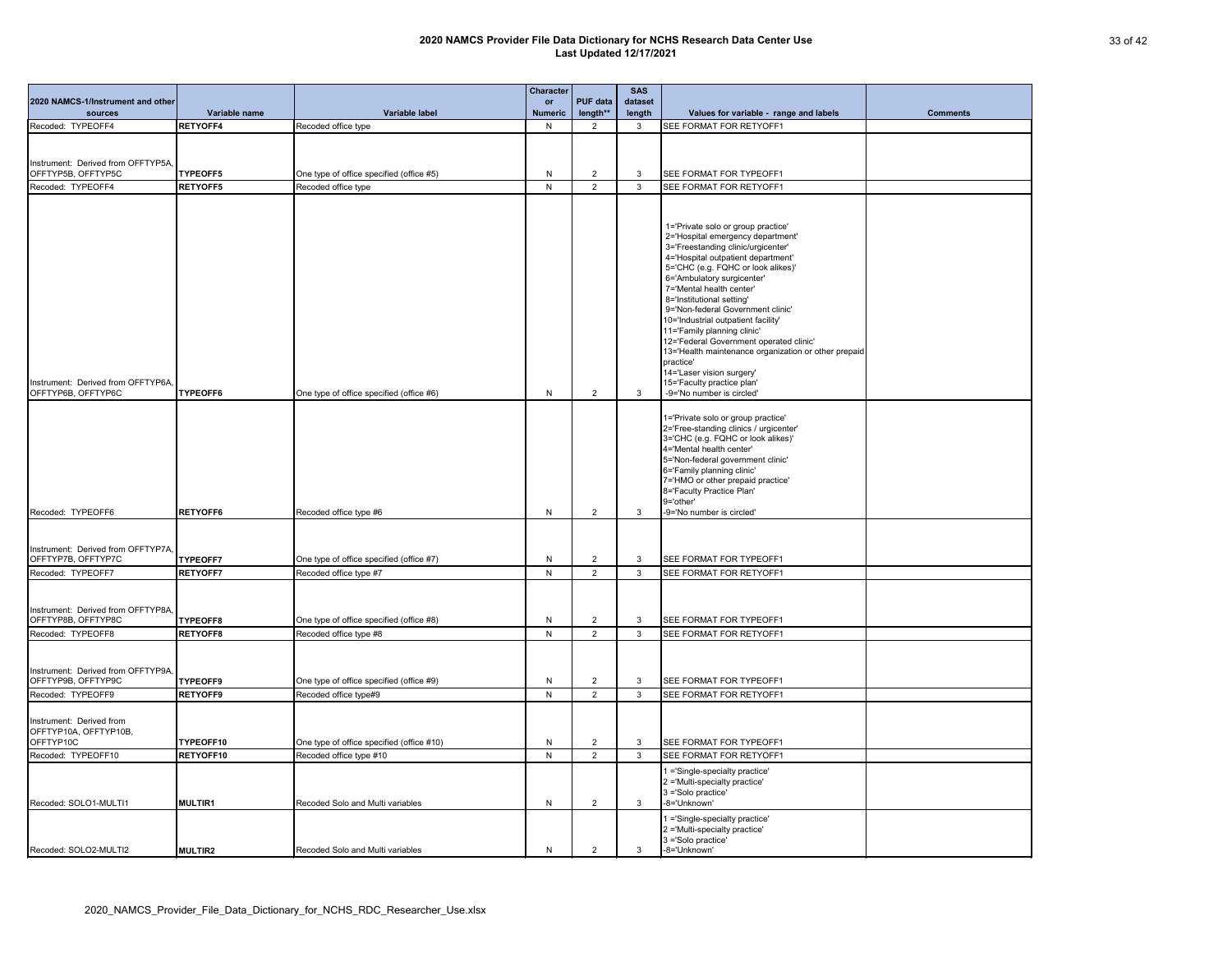|                                         |                 |                                                                                               | <b>Character</b> |                 | <b>SAS</b>   |                                                                                                                                                                                                                                                                                                                                                                                                                                   |                                                                                                                                                                                               |
|-----------------------------------------|-----------------|-----------------------------------------------------------------------------------------------|------------------|-----------------|--------------|-----------------------------------------------------------------------------------------------------------------------------------------------------------------------------------------------------------------------------------------------------------------------------------------------------------------------------------------------------------------------------------------------------------------------------------|-----------------------------------------------------------------------------------------------------------------------------------------------------------------------------------------------|
| 2020 NAMCS-1/Instrument and other       |                 |                                                                                               | <b>or</b>        | <b>PUF data</b> | dataset      |                                                                                                                                                                                                                                                                                                                                                                                                                                   |                                                                                                                                                                                               |
| <b>sources</b>                          | Variable name   | Variable label                                                                                | <b>Numeric</b>   | length**        | length       | Values for variable - range and labels                                                                                                                                                                                                                                                                                                                                                                                            | <b>Comments</b>                                                                                                                                                                               |
| Recoded: SOLO3-MULTI3                   | <b>MULTIR3</b>  | Recoded Solo and Multi variables                                                              | <b>N</b>         | $\overline{2}$  | 3            | 1 ='Single-specialty practice'<br>2 ='Multi-specialty practice'<br>3 ='Solo practice'<br>-8='Unknown'                                                                                                                                                                                                                                                                                                                             |                                                                                                                                                                                               |
| Recoded: SOLO4-MULTI4                   | <b>MULTIR4</b>  | Recoded Solo and Multi variables                                                              | N                | $\overline{2}$  | $\mathbf{3}$ | 1 ='Single-specialty practice'<br>2 ='Multi-specialty practice'<br>3 ='Solo practice'<br>-8='Unknown'                                                                                                                                                                                                                                                                                                                             |                                                                                                                                                                                               |
| Recoded: SOLO5-MULTI5                   | <b>MULTIR5</b>  | Recoded Solo and Multi variables                                                              | N                | $\overline{2}$  | 3            | 1 ='Single-specialty practice'<br>2 ='Multi-specialty practice'<br>3 ='Solo practice'<br>-8='Unknown'                                                                                                                                                                                                                                                                                                                             |                                                                                                                                                                                               |
| Recoded: SOLO6-MULTI6                   | <b>MULTIR6</b>  | Recoded Solo and Multi variables                                                              | N                | 2               | 3            | 1 ='Single-specialty practice'<br>2 ='Multi-specialty practice'<br>3 ='Solo practice'<br>-8='Unknown'                                                                                                                                                                                                                                                                                                                             |                                                                                                                                                                                               |
| Recoded: SOLO7-MULTI7                   | <b>MULTIR7</b>  | Recoded Solo and Multi variables                                                              | N                | $\overline{2}$  | 3            | 1 ='Single-specialty practice'<br>2 ='Multi-specialty practice'<br>3 ='Solo practice'<br>-8='Unknown'                                                                                                                                                                                                                                                                                                                             |                                                                                                                                                                                               |
| Recoded: SOLO8-MULTI8                   | <b>MULTIR8</b>  | Recoded Solo and Multi variables                                                              | N                | 2               | 3            | 1 ='Single-specialty practice'<br>2 ='Multi-specialty practice'<br>3 ='Solo practice'<br>-8='Unknown'                                                                                                                                                                                                                                                                                                                             |                                                                                                                                                                                               |
| Recoded: SOLO9-MULTI9                   | <b>MULTIR9</b>  | Recoded Solo and Multi variables                                                              | N                | $\overline{2}$  | $\mathbf{3}$ | 1 ='Single-specialty practice'<br>2 ='Multi-specialty practice'<br>3 ='Solo practice'<br>-8='Unknown'                                                                                                                                                                                                                                                                                                                             |                                                                                                                                                                                               |
| Recoded: SOLO10-MULTI10                 | MULTIR10        | Recoded Solo and Multi variables                                                              | N                | $\overline{2}$  | 3            | 1 ='Single-specialty practice'<br>2 ='Multi-specialty practice'<br>3 ='Solo practice'<br>-8='Unknown'                                                                                                                                                                                                                                                                                                                             |                                                                                                                                                                                               |
|                                         |                 |                                                                                               |                  |                 |              |                                                                                                                                                                                                                                                                                                                                                                                                                                   |                                                                                                                                                                                               |
| RECODED AND CREATED VARIABLES, STEP TWO |                 |                                                                                               |                  |                 |              |                                                                                                                                                                                                                                                                                                                                                                                                                                   |                                                                                                                                                                                               |
| Recoded from SPEC                       | <b>PROSTRUP</b> | Numeric specialty updated at time of interview for inscope<br>providers (DOs in own stratum). | N                | $\overline{2}$  | $\mathbf{3}$ | 1='General/Family practice'<br>$2 = 'DO'$<br>3='Internal Medicine'<br>4='Pediatrics'<br>5='General Surgery'<br>6='Obstetrics & Gynecology'<br>7='Orthopedic Surgery'<br>8='Cardiovascular Diseases'<br>9='Dermatology'<br>10='Urology'<br>11='Psychiatry'<br>12='Neurology'<br>13='Ophthalmology'<br>14='Otolaryngology'<br>15='Other specialties'<br>17='Indian Health Service CHC-Urban'<br>18='CHC'<br>99='Mid-level provider' | If using Community Health Center file, this<br>variable may need to be recoded by RDC<br>staff prior to use, to prevent any potential<br>disclosure risk for Indian Health Service<br>Centers |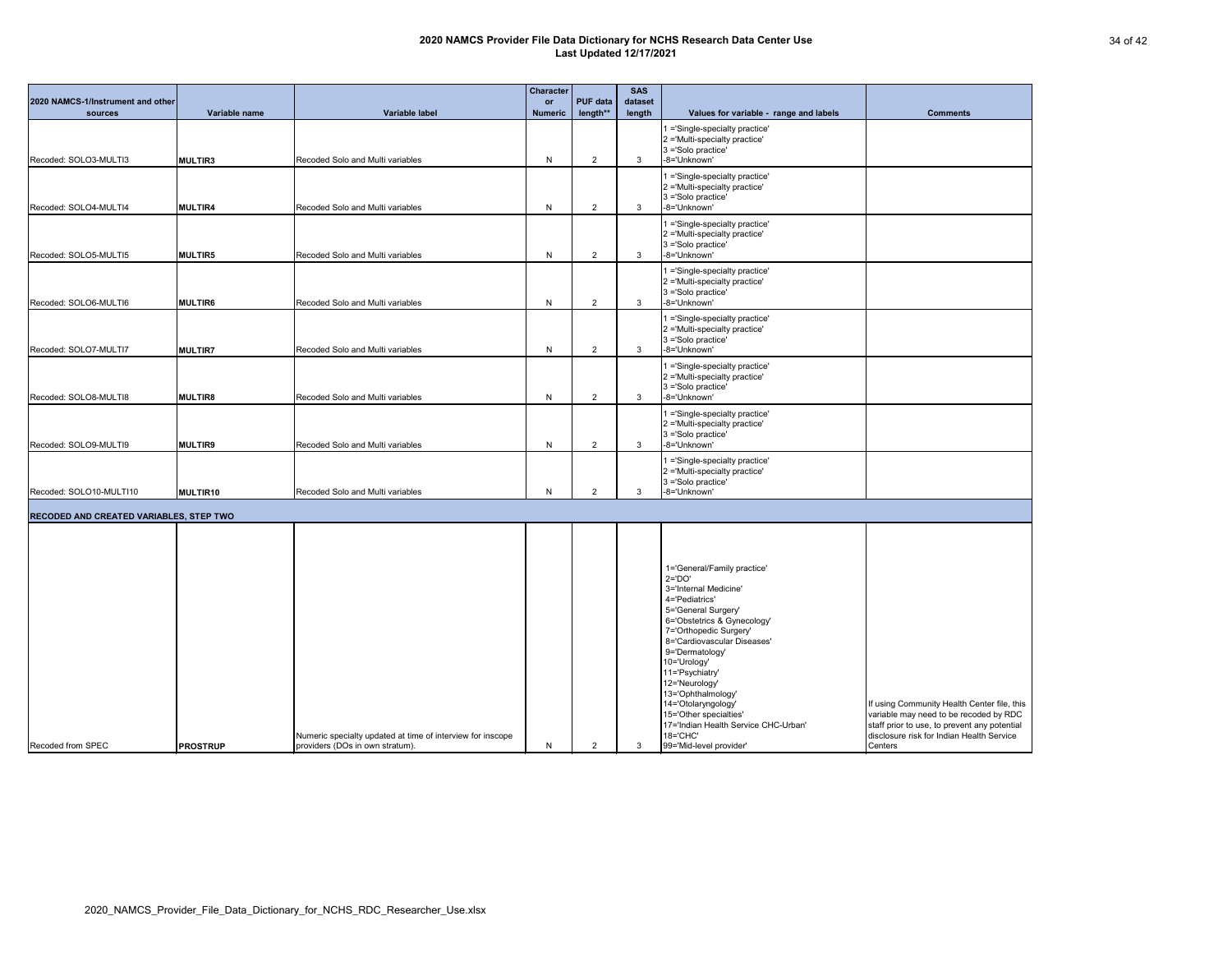|                                                              |                 |                                                                                                                                                                                                                                                                              | <b>Character</b> |                 | <b>SAS</b>   |                                                                                                                                                                                                                                                                                                                                                                                                                                                                                                                                                                                                                                                 |                 |
|--------------------------------------------------------------|-----------------|------------------------------------------------------------------------------------------------------------------------------------------------------------------------------------------------------------------------------------------------------------------------------|------------------|-----------------|--------------|-------------------------------------------------------------------------------------------------------------------------------------------------------------------------------------------------------------------------------------------------------------------------------------------------------------------------------------------------------------------------------------------------------------------------------------------------------------------------------------------------------------------------------------------------------------------------------------------------------------------------------------------------|-----------------|
| 2020 NAMCS-1/Instrument and other                            |                 |                                                                                                                                                                                                                                                                              | <b>or</b>        | <b>PUF data</b> | dataset      |                                                                                                                                                                                                                                                                                                                                                                                                                                                                                                                                                                                                                                                 |                 |
| sources                                                      | Variable name   | Variable label                                                                                                                                                                                                                                                               | <b>Numeric</b>   | length**        | length       | Values for variable - range and labels                                                                                                                                                                                                                                                                                                                                                                                                                                                                                                                                                                                                          | <b>Comments</b> |
| Recoded from SPEC                                            | <b>SPECRDET</b> | Numeric specialty updated at time of interview for inscope<br>providers (DOs dispersed) with one decimal place. Integer<br>represents the specialty group, decimal represents the<br>speccat category. The allocation of specialties into numeric<br>groups changed in 2012. | N                | 2.1             | 8            | 1.1='General/Family practice-primary care'<br>3.1='Internal medicine-primary care'<br>4.1='Pediatrics-primary care'<br>4.3='Pediatrics-medical'<br>5.2='General surgery-surgical'<br>6.1='Obstetrics & Gynecology-primary care'<br>6.2='Obstetrics & Gynecology-surgical'<br>7.2='Orthopedic Surgery-surgical'<br>8.3='Cardiovascular Diseases-medical'<br>9.3='Dermatology-medical'<br>10.2='Urology-surgical'<br>11.3='Psychiatry-medical'<br>12.3='Neurology-medical'<br>13.2='Ophthalmology-surgical'<br>14.2='Otolaryngology-surgical'<br>15.2='Other specialties-surgical'<br>15.3='Other specialties-medical'<br>99='Mid-level provider' |                 |
| Recoded from SPEC                                            | <b>SPECR</b>    | Numeric specialty updated at time of interview for inscope<br>providers (DOs dispersed) (integer value of SPECRDET).                                                                                                                                                         | N                | $\overline{2}$  | 3            | 1='General/Family practice'<br>3='Internal Medicine'<br>4='Pediatrics'<br>5='General Surgery'<br>6='Obstetrics & Gynecology'<br>7='Orthopedic Surgery'<br>8='Cardiovascular Diseases'<br>9='Dermatology'<br>10='Urology'<br>11='Psychiatry'<br>12='Neurology'<br>13='Ophthalmology'<br>14='Otolaryngology'<br>15='Other specialties'<br>99='Mid-level provider'                                                                                                                                                                                                                                                                                 |                 |
| Recoded from SPECRDET                                        | <b>SPECCAT</b>  | Physician/provider specialty type at time of interview, this is<br>derived from SPECRDET and changed in 2012.                                                                                                                                                                | N                | $\overline{1}$  | 3            | 1='Primary care specialty'<br>2='Surgical specialty'<br>3='Medical specialty'<br>4='Mid level provider'                                                                                                                                                                                                                                                                                                                                                                                                                                                                                                                                         |                 |
| Created: from sample file; for CHC<br>providers from PRVDEGR | <b>MDDO</b>     | Type of doctor (MD/DO) as sampled, updated at interview<br>for CHC providers                                                                                                                                                                                                 | N                | $\overline{1}$  | 3            | $1 = 'MD'$<br>$2 = 'DO'$<br>3='Midlevel provider'                                                                                                                                                                                                                                                                                                                                                                                                                                                                                                                                                                                               |                 |
| Derived from MAX(ESTVIS) &<br>OTHPHY1 to OTHPHY10            | <b>SIZE</b>     | Size of practice based on office with MAX ESTVIS                                                                                                                                                                                                                             | N                | $\sqrt{2}$      | $\mathbf{3}$ | 1='Solo based practice'<br>2-98='Number of physicians in practice'<br>-9='Blank'                                                                                                                                                                                                                                                                                                                                                                                                                                                                                                                                                                |                 |
| Derived from imputation                                      | <b>SIZEFL</b>   | Was SIZE imputed?                                                                                                                                                                                                                                                            | N                | $\mathbf{1}$    | 3            | 0=' Not imputed'<br>1=' Imputed'                                                                                                                                                                                                                                                                                                                                                                                                                                                                                                                                                                                                                |                 |
| Recoded from SIZE                                            | <b>PRACTSIZ</b> | Size of practice grouped based on SIZE                                                                                                                                                                                                                                       | N                | $\overline{2}$  | $\mathbf{3}$ | 1='Solo practice'<br>2='Two physicians'<br>3='3 to 5 physicians'<br>4='6-10 physicians'<br>5='11+ physicians'<br>-9='Blank'                                                                                                                                                                                                                                                                                                                                                                                                                                                                                                                     |                 |
| Recoded from SIZE and<br>MULTI1 to MULTI10                   | <b>TYPE</b>     | Type of practice                                                                                                                                                                                                                                                             | N                |                 | 3            | 1='Solo and single specialty office'<br>2='Multi-specialty'<br>3='Missing'                                                                                                                                                                                                                                                                                                                                                                                                                                                                                                                                                                      |                 |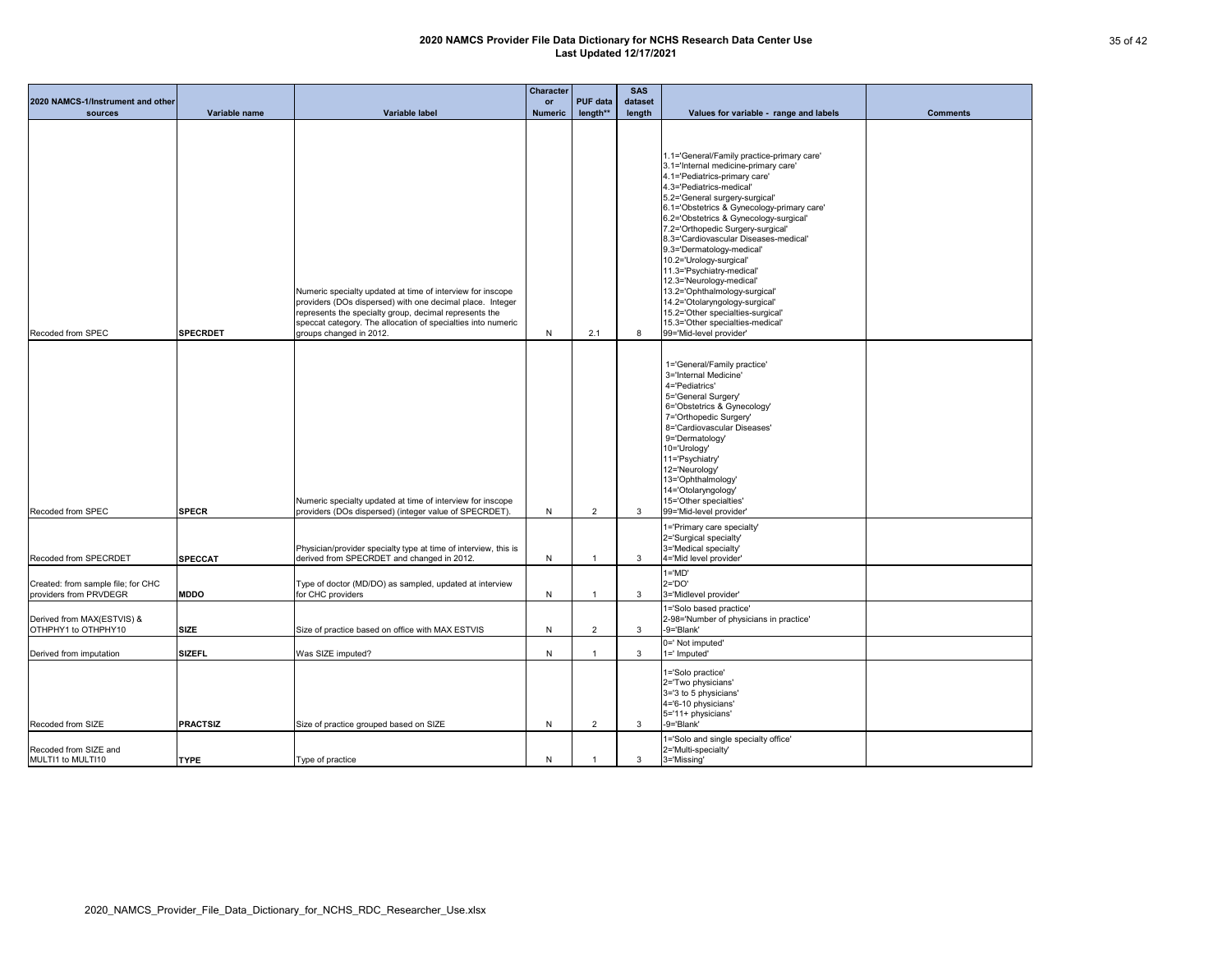|                                                                            |                   |                                                                                                                                                                                                   | <b>Character</b>            |                             | <b>SAS</b>        |                                                                                                                                                                                                                                        |                 |
|----------------------------------------------------------------------------|-------------------|---------------------------------------------------------------------------------------------------------------------------------------------------------------------------------------------------|-----------------------------|-----------------------------|-------------------|----------------------------------------------------------------------------------------------------------------------------------------------------------------------------------------------------------------------------------------|-----------------|
| 2020 NAMCS-1/Instrument and other<br>sources                               | Variable name     | <b>Variable label</b>                                                                                                                                                                             | <b>or</b><br><b>Numeric</b> | <b>PUF data</b><br>length** | dataset<br>length | Values for variable - range and labels                                                                                                                                                                                                 | <b>Comments</b> |
| Derived from MAX(ESTVIS) and                                               |                   |                                                                                                                                                                                                   |                             |                             |                   | 1='Physician or physician group'<br>$2 = 'HMO'$<br>3='Community Health Center'<br>4='Medical academic Health center'<br>5='Other hospital'<br>6='Other health care corporation'<br>7='Other'<br>-6='Refused to answer'<br>-8='Unknown' |                 |
| OWNS1 to OWNS10                                                            | <b>OWNS</b>       | Ownership of practice, based on office with MAX ESTVIS                                                                                                                                            | N                           | $\overline{2}$              | 3                 | -9='No box is marked'                                                                                                                                                                                                                  |                 |
| Derived from MAX(ESTVIS) and<br>MIDLEVP1 to MIDLEVP10                      | <b>MDLVL_SIZE</b> | Number of midlevels (midlevp1-midlevp10), based on office<br>with MAX ESTVIS                                                                                                                      | N                           | $\overline{2}$              | 3                 | 0-40='valid range'<br>-6='Refused to answer'<br>-8='Unknown'<br>-9='Blank'                                                                                                                                                             |                 |
| Derived from: SIZE, MD DO FT,<br>MD DO PT                                  | MD_DO_FTR         | How many of the following full-time and part-time providers<br>are on staff at the office location where you have the most<br>office visits?<br>Full-time physicians (include MDs and Dos) Edited | N                           | $\overline{2}$              | 3                 | 0-41='Valid Range'<br>-6='Refused to answer'<br>-8='Unknown'<br>-9='Blank'                                                                                                                                                             |                 |
| Derived from: SIZE, MD_DO_FT,<br>MD DO PT                                  | <b>MD DO PTR</b>  | How many of the following full-time and part-time providers<br>are on staff at the office location where you have the most<br>office visits? Part-time physicians (include MDs and Dos)<br>Edited | N                           | $\overline{2}$              | 3                 | 0-41='Valid Range'<br>-6='Refused to answer'<br>-8='Unknown'<br>-9='Blank'                                                                                                                                                             |                 |
| Derived from: MDLVL_SIZE, PA_FT,<br>PA_PT, NP_FT, NP_PT, CNM_FT,<br>CNM PT | <b>PA_FTR</b>     | How many of the following full-time and part-time providers<br>are on staff at the office location where you have the most<br>office visits?<br>Full-time Physician Assistants (PA)? Edited       | N                           | $\overline{2}$              | 3                 | 0-40='Valid Range'<br>-6='Refused to answer'<br>-8='Unknown'<br>-9='Blank'                                                                                                                                                             |                 |
| Derived from: MDLVL_SIZE, PA_FT,<br>PA_PT, NP_FT, NP_PT, CNM_FT,<br>CNM_PT | PA_PTR            | How many of the following full-time and part-time providers<br>are on staff at the office location where you have the most<br>office visits?<br>Part-time Physician Assistants (PA)? Edited       | $\mathsf{N}$                | $\overline{2}$              | 3                 | 0-40='Valid Range'<br>-6='Refused to answer'<br>-8='Unknown'<br>-9='Blank'                                                                                                                                                             |                 |
| Derived from: MDLVL SIZE, PA FT,<br>PA_PT, NP_FT, NP_PT, CNM_FT,<br>CNM_PT | NP_FTR            | How many of the following full-time and part-time providers<br>are on staff at the office location where you have the most<br>office visits?<br>Full-time Nurse Practitioner (NP)? Edited         | $\mathsf{N}$                | $\overline{2}$              | 3                 | 0-40='Valid Range'<br>-6='Refused to answer'<br>-8='Unknown'<br>-9='Blank'                                                                                                                                                             |                 |
| Derived from: MDLVL SIZE, PA FT.<br>PA_PT, NP_FT, NP_PT, CNM_FT,<br>CNM PT | NP_PTR            | How many of the following full-time and part-time providers<br>are on staff at the office location where you have the most<br>office visits?<br>Part-time Nurse Practitioner (NP)? Edited         | N                           | $\overline{2}$              | 3                 | 0-40='Valid Range'<br>-6='Refused to answer'<br>-8='Unknown'<br>-9='Blank'                                                                                                                                                             |                 |
| Derived from: MDLVL SIZE, PA FT,<br>PA_PT, NP_FT, NP_PT, CNM_FT,<br>CNM_PT | CNM_FTR           | How many of the following full-time and part-time providers<br>are on staff at the office location where you have the most<br>office visits?<br>Full-time Certified Nurse Midwife(CNM)? Edited    | $\mathsf{N}$                | $\overline{2}$              | 3                 | 0-40='Valid Range'<br>-6='Refused to answer'<br>-8='Unknown'<br>-9='Blank'                                                                                                                                                             |                 |
| Derived from: MDLVL SIZE, PA FT,<br>PA_PT, NP_FT, NP_PT, CNM_FT,<br>CNM PT | CNM_PTR           | How many of the following full-time and part-time providers<br>are on staff at the office location where you have the most<br>office visits?<br>Part-time Certified Nurse Midwife(CNM)? Edited    | N                           | $\overline{2}$              | 3                 | 0-40='Valid Range'<br>-6='Refused to answer'<br>-8='Unknown'<br>-9='Blank'                                                                                                                                                             |                 |
| Derived from: SIZE, MD DO FT,<br>MD DO PT                                  | <b>SUMPHYS</b>    | Sum of MD DO FTR and MD DO PTR                                                                                                                                                                    | N                           | $\overline{2}$              | 3                 | 0-44='Valid Range'<br>-6='Refused to answer'<br>-8='Unknown'<br>-9='Blank'                                                                                                                                                             |                 |
| Derived from: MDLVL SIZE, PA FT,<br>PA_PT, NP_FT, NP_PT, CNM_FT,<br>CNM_PT | <b>SUMMDLVL</b>   | Sum of PA_FTR, PA_PTR, NP_FTR, NP_PTR, CNM_FTR,<br>CNM PTR                                                                                                                                        | N                           | $\overline{2}$              | 3                 | 0-40='Valid Range'<br>-6='Refused to answer'<br>-8='Unknown'<br>-9='Blank'                                                                                                                                                             |                 |
| Derived from: MDLVL SIZE, PA FT,<br>PA_PT, NP_FT, NP_PT, CNM_FT,<br>CNM PT | <b>SUMPA</b>      | Sum PA FTR, PA PTR                                                                                                                                                                                | N                           | $\overline{2}$              | 3                 | 0-40='Valid Range'<br>-6='Refused to answer'<br>-8='Unknown'<br>-9='Blank'                                                                                                                                                             |                 |
| Derived from: MDLVL SIZE, PA FT,<br>PA_PT, NP_FT, NP_PT, CNM_FT,<br>CNM_PT | <b>SUMNP</b>      | Sum of NP FTR, NP PTR                                                                                                                                                                             | N                           | $\overline{2}$              | 3                 | 0-40='Valid Range'<br>-6='Refused to answer'<br>-8='Unknown'<br>-9='Blank'                                                                                                                                                             |                 |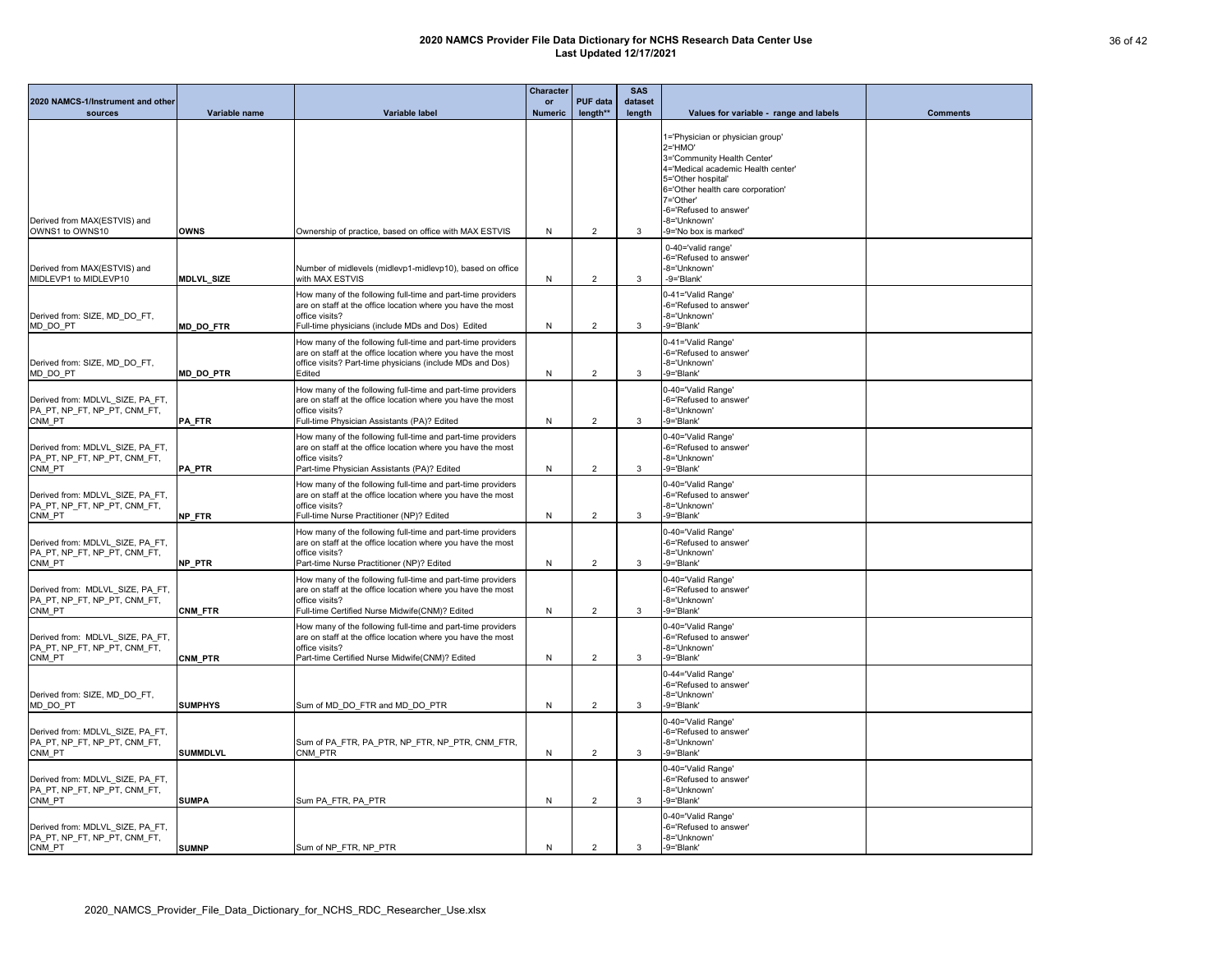| 2020 NAMCS-1/Instrument and other<br>sources                                                                      | Variable name                 | Variable label                                                                                                                                                                                                                         | Character<br><b>or</b><br><b>Numeric</b> | <b>PUF data</b><br>length** | <b>SAS</b><br>dataset<br>length | Values for variable - range and labels                                                                                                                                                                   | <b>Comments</b>                                                                                                                                      |
|-------------------------------------------------------------------------------------------------------------------|-------------------------------|----------------------------------------------------------------------------------------------------------------------------------------------------------------------------------------------------------------------------------------|------------------------------------------|-----------------------------|---------------------------------|----------------------------------------------------------------------------------------------------------------------------------------------------------------------------------------------------------|------------------------------------------------------------------------------------------------------------------------------------------------------|
| Derived from: MDLVL SIZE, PA FT,<br>PA_PT, NP_FT, NP_PT, CNM_FT,<br>CNM PT                                        | <b>SUMCNM</b>                 | Sum of CNM_FTR, CNM_PTR                                                                                                                                                                                                                | N                                        | $\overline{2}$              | 3                               | 0-40='Valid Range'<br>-6='Refused to answer'<br>-8='Unknown'<br>-9='Blank'                                                                                                                               |                                                                                                                                                      |
| Derived from OFFZIP1 and<br><b>CHCOFFZIP</b>                                                                      | <b>PIIZIP</b>                 | Corrected office i#1 interview zip code (edited). From<br>question what is the (correct) address of your office for<br>traditional physicians. From question at what office location<br>will you be seeing patients for CHC providers. | C                                        | 5                           | 5                               | '01001'-'99950'='Valid range'<br>-9'='Blank'                                                                                                                                                             | This information can be requested but is<br>typically not given directly to researchers.<br>It can be used by RDC staff on behalf of<br>researchers. |
| Created: PIIZIP and ZIPPHYS                                                                                       | <b>ZIPPHY</b>                 | Physician's zip code updated, interview. If (PIIZIP) is not<br>blank then use. Otherwise, use (ZIPPHYS)                                                                                                                                | C                                        | 5                           | 5                               | '01001'-'99950'='valid range'                                                                                                                                                                            | This information can be requested but is<br>typically not given directly to researchers.<br>It can be used by RDC staff on behalf of<br>researchers. |
| Census Dataset:<br>NAMCSOFFICESFLAT<br>VARNAME: OFFZIP1<br>Instrument: OFFICE ZIP                                 | <b>CHCOFFZIP</b>              | Corrected office zip code (edited) that matches CHC site<br>information. From question at what office location will you be<br>seeing patients?                                                                                         | C                                        | 5                           | 5                               | '01001'-'99950'='Valid range'<br>-9'='Blank'<br>-7='N/A Traditional physician'                                                                                                                           | This information can be requested but is<br>typically not given directly to researchers.<br>It can be used by RDC staff on behalf of<br>researchers. |
| <b>GEOGRAPHIC INFORMATION</b>                                                                                     |                               |                                                                                                                                                                                                                                        |                                          |                             |                                 |                                                                                                                                                                                                          |                                                                                                                                                      |
| Created: ZIPPHY                                                                                                   | <b>FIPSST</b>                 | Interview State FIPS code, not to be used for state level<br>analysis. On file as reference only.                                                                                                                                      | C                                        | $\overline{2}$              | $\overline{2}$                  | '01'-'56'='valid range'                                                                                                                                                                                  |                                                                                                                                                      |
| Created: ZIPPHY                                                                                                   | <b>FIPSCNY</b>                | Interview County FIPS code, coincides with FIPSST, not to<br>be used in state level analysis. For reference only.                                                                                                                      | C                                        | 3                           | 3                               | '001'-'999'='valid range'                                                                                                                                                                                |                                                                                                                                                      |
| Sample File; updated by zip if<br>physician moved                                                                 | <b>REGION</b>                 | Region of the Physicians Interview office                                                                                                                                                                                              | N                                        |                             | 3                               | $1 = 'NE'$<br>$2 = 'M W'$<br>$3 = 'S'$<br>$4 = 'W'$                                                                                                                                                      |                                                                                                                                                      |
| Created from fips state code of office<br>where most PRFs were taken where<br>final = 1, otherwise same as REGION | <b>REGIONOFF</b>              | Region of where most of the PRFs were taken.<br>For 2020 this variable only available for CHC data.                                                                                                                                    | N                                        |                             | 3                               | $1 = 'NE'$<br>$2 = 'MW'$<br>$3 = 'S'$<br>$4 = 'W'$<br>-7 = 'Not applicable, traditional provider, PRFs were<br>not collected for Period 2, Period 3 and Period 4 for<br>traditional (non-CHC) providers' |                                                                                                                                                      |
| Recoded from Physician sample file,<br>updated to interview                                                       |                               | Interview metropolitan Status (2 categories) for provider zip<br>code - based on 2010 Census data                                                                                                                                      | N                                        |                             | 3                               | 1='MSA'<br>2='non-MSA'                                                                                                                                                                                   |                                                                                                                                                      |
| Recoded from Physician sample file,<br>updated to interview                                                       | <b>MSA</b><br><b>METRSTAT</b> | Interview metropolitan Status (3 categories) for provider zip<br>code-based on 2010 Census data                                                                                                                                        | N                                        |                             | 3                               | 1='Metropolitan'<br>2='Micropolitan'<br>3='Non-metropolitan (neither)'                                                                                                                                   |                                                                                                                                                      |
| <b>SAMPLE FILE</b>                                                                                                |                               |                                                                                                                                                                                                                                        |                                          |                             |                                 |                                                                                                                                                                                                          |                                                                                                                                                      |
| Sample File                                                                                                       | <b>WEEK</b>                   | Survey week: survey started Monday, January 6, 2020<br>ended Sunday, January 3, 2021                                                                                                                                                   | N                                        | $\overline{2}$              | 3                               | 01-52='valid range'                                                                                                                                                                                      |                                                                                                                                                      |
| Recoded: Physician Sample File; for<br>CHC provider updated from PRVFMS                                           | FGRAD                         | Did physician graduate from a medical school in the US or<br>Foreign?                                                                                                                                                                  | N                                        | $\overline{2}$              | 3                               | 1='Foreign school'<br>2='United States'<br>-7='Mid level provider'<br>-8 ='Unknown'<br>-9='Blank'                                                                                                        |                                                                                                                                                      |
| Physician Sample File and updated<br>from PRVSEX for CHC providers                                                | <b>PHYSEX</b>                 | Sex of Physician                                                                                                                                                                                                                       | N                                        | $\overline{2}$              | 3                               | 1='Female'<br>2='Male'<br>-9='Blank'                                                                                                                                                                     |                                                                                                                                                      |
| From Physician Sample File and<br>updated from PRVBYEAR for CHC<br>providers                                      | <b>PYOB</b>                   | Physician year of birth                                                                                                                                                                                                                | N                                        | $\boldsymbol{\Delta}$       | $\overline{4}$                  | 1900-2003='valid range'<br>-6 = 'Refusal to question'<br>$-8 = 'Unknown'$<br>-9='Blank'                                                                                                                  |                                                                                                                                                      |
| Recode from PYOB<br><b>CHC NAMCS-201</b>                                                                          | <b>MDAGE</b>                  | Physician age; grouped                                                                                                                                                                                                                 | N                                        | $\overline{2}$              | 3                               | 1='Under 35 years'<br>2='35-44 years'<br>3='45-54 years'<br>4='55-64 years'<br>5='65 years and over'<br>-9='Blank'                                                                                       |                                                                                                                                                      |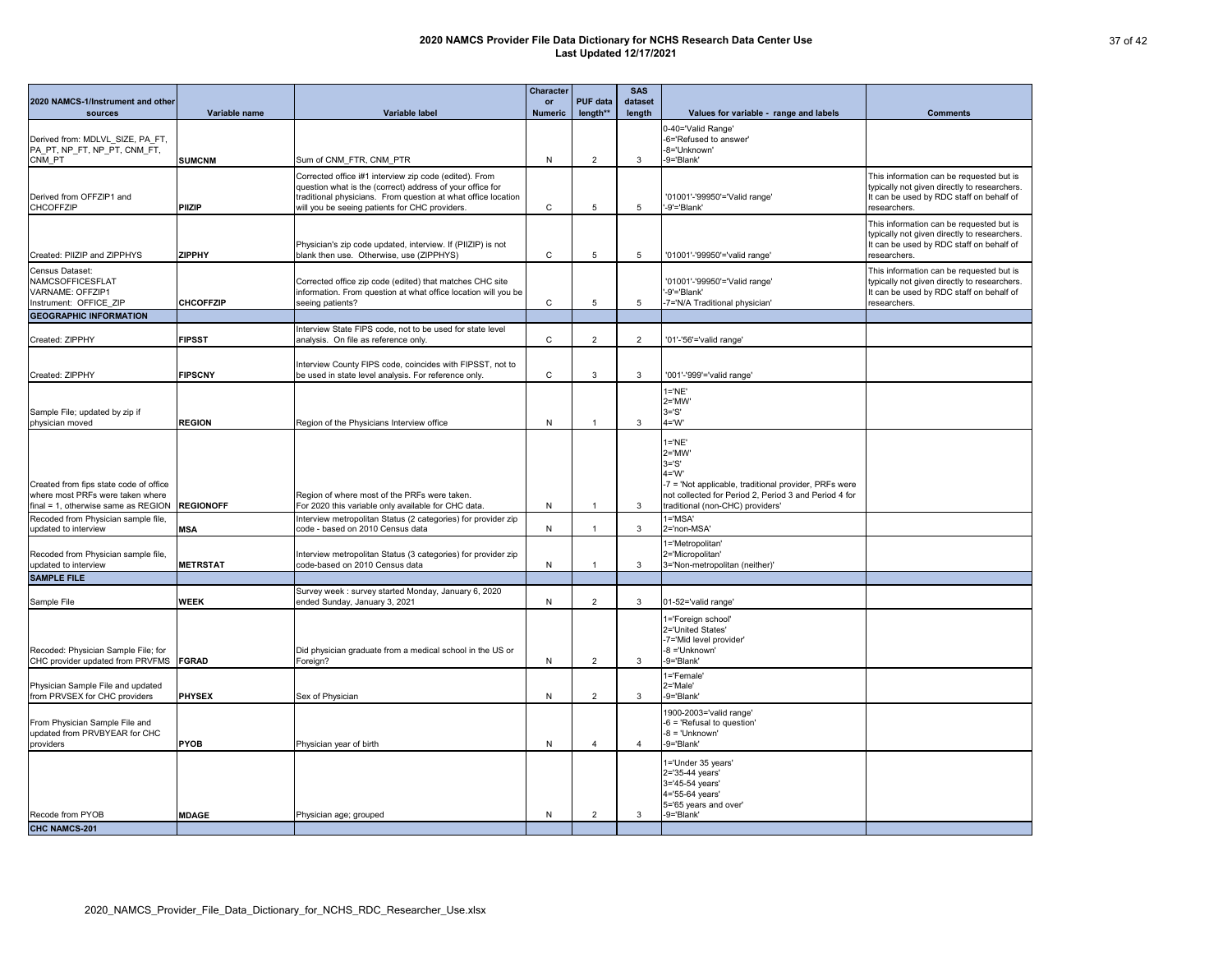| 2020 NAMCS-1/Instrument and other<br>sources  | Variable name       | Variable label                                                                                                                                                                                                                                                                                                                                                                                                                                                                                                                                                                                                                                                                                                                                                           | <b>Character</b><br>or<br><b>Numeric</b> | <b>PUF data</b><br>length** | <b>SAS</b><br>dataset<br>length | Values for variable - range and labels                                                                                                                                                 | Comments |
|-----------------------------------------------|---------------------|--------------------------------------------------------------------------------------------------------------------------------------------------------------------------------------------------------------------------------------------------------------------------------------------------------------------------------------------------------------------------------------------------------------------------------------------------------------------------------------------------------------------------------------------------------------------------------------------------------------------------------------------------------------------------------------------------------------------------------------------------------------------------|------------------------------------------|-----------------------------|---------------------------------|----------------------------------------------------------------------------------------------------------------------------------------------------------------------------------------|----------|
| Census file: NAMCS201<br>Instrument: TOTALEVV | <b>EVISVOL</b>      | Expected visit volume for CHC site only                                                                                                                                                                                                                                                                                                                                                                                                                                                                                                                                                                                                                                                                                                                                  | N                                        | 4                           | 3                               | 2-4492='Valid range'<br>-7='Not applicable, traditional provider'<br>-9='Blank'                                                                                                        |          |
| <b>NCHS URBAN-RURAL FILE</b>                  |                     |                                                                                                                                                                                                                                                                                                                                                                                                                                                                                                                                                                                                                                                                                                                                                                          |                                          |                             |                                 |                                                                                                                                                                                        |          |
| <b>URBAN-RURAL FILE</b>                       | <b>URBANRU PROV</b> | 2013 NCHS urban-rural classification from 2010 Census,<br>based on provider zip code. May not match MSA since MSA<br>is zip code based, URBANRU is county based                                                                                                                                                                                                                                                                                                                                                                                                                                                                                                                                                                                                          | N                                        | $\overline{2}$              | 3                               | 1='Large central metro'<br>2='Large fringe metro'<br>3='Medium metro'<br>4='Small metro'<br>5='Micropolitan (nonmetro)'<br>6='Noncore (nonmetro)'<br>-9='Missing data'                 |          |
| <b>VISIT VOLUME CALCULATION</b>               |                     |                                                                                                                                                                                                                                                                                                                                                                                                                                                                                                                                                                                                                                                                                                                                                                          |                                          |                             |                                 |                                                                                                                                                                                        |          |
| Derived: LSTWKVIS & TJ                        | <b>PHYSVV</b>       | Annual physician visit volume for inscope traditional/core<br>physicians. Not rounded                                                                                                                                                                                                                                                                                                                                                                                                                                                                                                                                                                                                                                                                                    | N                                        | $\overline{\phantom{a}}$    | 8                               | 1-99999999='Valid range'<br>-7='Not applicable, CHC provider'<br>-9='Blank/ or physician is out of scope'                                                                              |          |
| Derived: LSTWKVISUN & NOPATSEN VVQI           |                     | Visit volume quality indicator for inscope traditional/core<br>physicians.                                                                                                                                                                                                                                                                                                                                                                                                                                                                                                                                                                                                                                                                                               | N                                        | $\overline{2}$              | 3                               | 1='Not imputed'<br>2='Partial impute'<br>3='All imputed'<br>-7='Not applicable, CHC provider'<br>-9='Physician visit volume not calculated or physician<br>is out of scope'            |          |
| <b>SUDAAN VARIABLES</b>                       |                     |                                                                                                                                                                                                                                                                                                                                                                                                                                                                                                                                                                                                                                                                                                                                                                          |                                          |                             |                                 |                                                                                                                                                                                        |          |
| Sample=PHYID                                  | <b>PROVIDE</b>      | Provider code                                                                                                                                                                                                                                                                                                                                                                                                                                                                                                                                                                                                                                                                                                                                                            | N                                        | 6                           | 5                               | 1 - 3000 ='Trad physician'<br>600011 - 601031 = 'CHC providers'                                                                                                                        |          |
| SUDAAN:Derived                                | <b>YEAR</b>         | Survey year                                                                                                                                                                                                                                                                                                                                                                                                                                                                                                                                                                                                                                                                                                                                                              | N                                        | $\overline{4}$              | $\overline{4}$                  | 2020 = 'Year: 2020'                                                                                                                                                                    |          |
| SUDAAN: Derived                               | <b>SUBFILE</b>      | Survey identifier                                                                                                                                                                                                                                                                                                                                                                                                                                                                                                                                                                                                                                                                                                                                                        | N                                        |                             | 3                               | 1='NAMCS'<br>3='CHC'                                                                                                                                                                   |          |
| SUDAAN:Derived                                | <b>DEPT</b>         | Department                                                                                                                                                                                                                                                                                                                                                                                                                                                                                                                                                                                                                                                                                                                                                               | N                                        | -1                          | 3                               | 1='Department'                                                                                                                                                                         |          |
| SUDAAN: Derived                               | <b>SU</b>           | Sample unit                                                                                                                                                                                                                                                                                                                                                                                                                                                                                                                                                                                                                                                                                                                                                              | N                                        | 1                           | 3                               | 1='Sample unit'<br>1='Clinic'                                                                                                                                                          |          |
| SUDAAN: Derived                               | <b>CLINIC</b>       | Hospital clinic code                                                                                                                                                                                                                                                                                                                                                                                                                                                                                                                                                                                                                                                                                                                                                     | N                                        |                             | 3                               | 10118101 - 10420120='Sampled in core NAMCS                                                                                                                                             |          |
| SUDAAN: Derived                               | <b>CSTRAT</b>       | Sampling stratum from which provider was selected                                                                                                                                                                                                                                                                                                                                                                                                                                                                                                                                                                                                                                                                                                                        | N                                        | 8                           | 8                               | sample'                                                                                                                                                                                |          |
| SUDAAN: Derived                               | <b>CPSU</b>         | Primary sampling unit (Provide + 100,000)                                                                                                                                                                                                                                                                                                                                                                                                                                                                                                                                                                                                                                                                                                                                | N                                        | 6                           | 8                               | 100001 -103000 = 'Valid range-traditional sample'                                                                                                                                      |          |
| SUDAAN: Derived                               | <b>POPCPSU</b>      | Estimated number of inscope physicians in the population for<br>the sample and sampling stratum.                                                                                                                                                                                                                                                                                                                                                                                                                                                                                                                                                                                                                                                                         | N                                        | 5                           | 8                               | 196 - 33243= 'Valid range-traditional sample'                                                                                                                                          |          |
| SUDAAN: Derived                               | <b>POPCPROV</b>     | Marker for provider (for use when combining NAMCS and<br>NHAMCS and running SUDAAN)                                                                                                                                                                                                                                                                                                                                                                                                                                                                                                                                                                                                                                                                                      | N                                        |                             | 8                               | 1='Valid value'                                                                                                                                                                        |          |
| SUDAAN: Derived                               | <b>PHYSWT</b>       | Physician weight for FINAL = 1.<br>For 2020 this variable only available for CHC data.                                                                                                                                                                                                                                                                                                                                                                                                                                                                                                                                                                                                                                                                                   | N                                        | 4.5                         | 8                               | 0='Final ne 1'<br>1-3991.99999 = 'Final=1'<br>-7 = 'Not applicable, traditional provider, PRFs were<br>not collected for Period 2, Period 3 and Period 4 for<br>traditional providers' |          |
| SUDAAN: Derived                               | <b>PHYZWT</b>       | Final Physician annual weight for responding doctors.<br>For traditional data only, data were weighted using a novel<br>statistical weight-adjusting procedure called Multipurpose<br>IPF (Iterative Proportional Fitting).<br>For traditional data only, to adjust annual estimate to use as<br>a period estimate:<br>Period 3 calculated adjusted PHYZWT as<br>PHYZWT*52/13, if physician is in period 3<br>$PHYZWT = 0$ (zero) if physician is not in period 3<br>Period 4 calculate adjusted PHYZWT as<br>PHYZWT*52/12, if physician is in period 4<br>PHYZWT = $0$ (zero) if physician is not in period 4<br>Period 3 & 4 calculate adjusted PHYZWT as<br>PHYZWT*52/25, if physician is in period 3 & 4<br>PHYZWT = $0$ (zero) if physician is not in Period 3 or 4 | N                                        | 4.5                         | 8                               | 0 = 'Out of scope or refused doctors'<br>1-1553.99999 = 'All responding doctors regardless of<br>PRFs given'<br>-7 = 'Period file, does not have a value'                              |          |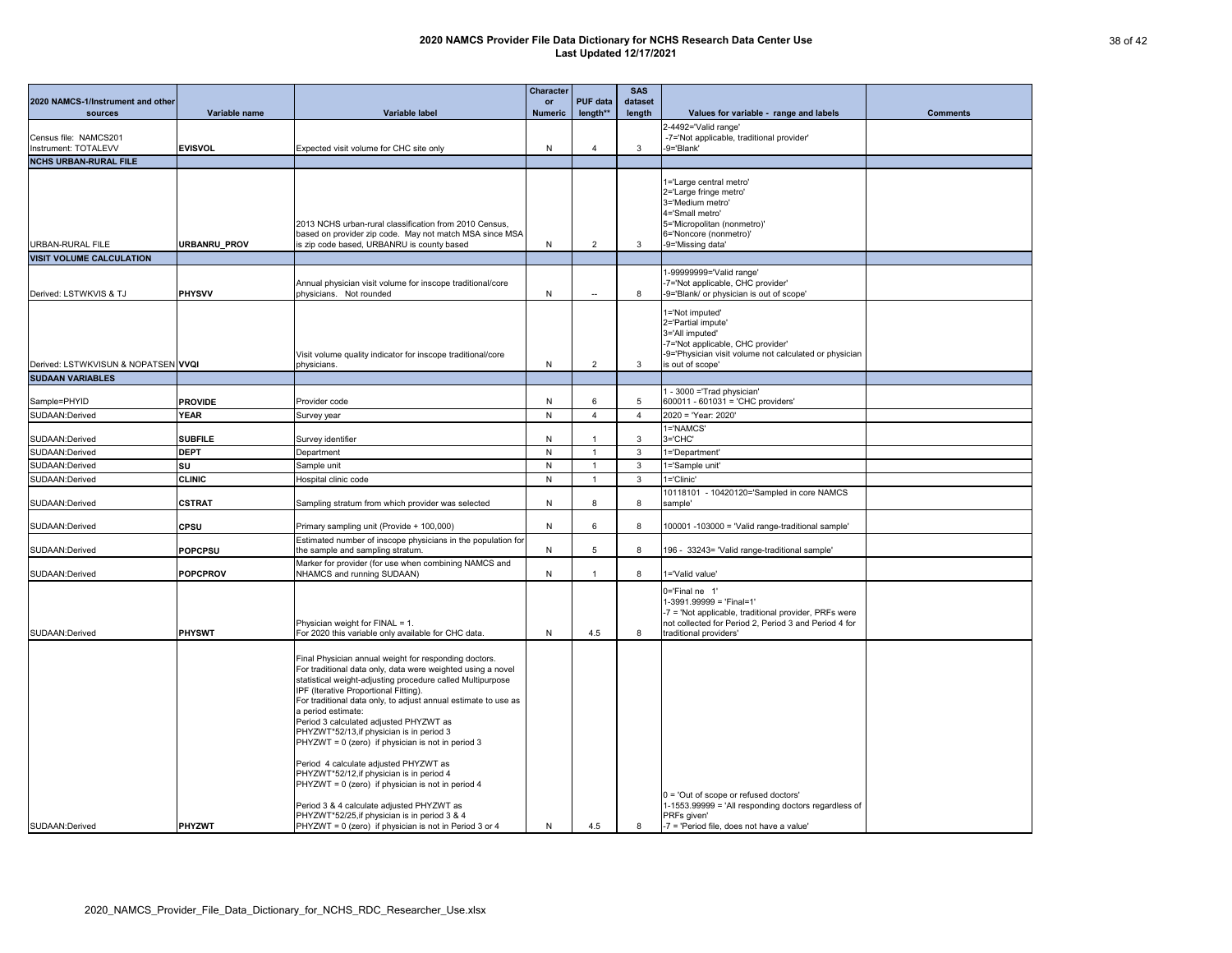39 of 42



| 2020 NAMCS-1/Instrument and other<br>sources | Variable name       | Variable label                                                                                                                                                            | <b>Character</b><br><b>or</b><br><b>Numeric</b> | <b>PUF data</b><br>length** | <b>SAS</b><br>dataset<br>length | Values for variable - range and labels                                                                                                                                       | <b>Comments</b> |
|----------------------------------------------|---------------------|---------------------------------------------------------------------------------------------------------------------------------------------------------------------------|-------------------------------------------------|-----------------------------|---------------------------------|------------------------------------------------------------------------------------------------------------------------------------------------------------------------------|-----------------|
| SUDAAN: Derived                              | <b>RASAMWGT</b>     | Ratio adjusted sample weight for all values of FINAL for<br>traditional records only for full year.<br>For CHCs this is the sample weight of the facility.<br>Not rounded | N                                               |                             | 8                               | 1-1218.99999999='Valid range'<br>-7 = 'Period file, does not have a value'                                                                                                   |                 |
| SUDAAN:Derived                               | <b>PRE RASAMWGT</b> | Physician sample weight for all values of FINAL for<br>traditional records only for full year [SAMPWGT].                                                                  | N                                               |                             | 8                               | 1-1155.99999999='Valid range'<br>$-7$ = 'Record is a CHC provider or period file does not<br>have a value'                                                                   |                 |
| Derived: LNDOT & FINAL                       | <b>RESPOND TRAD</b> | Is physician a responder/non-responder/out of scope.<br>PRFs not collected from traditional physician in 2020                                                             | N                                               |                             | 3                               | 1='Inscope, Final = 0,1,4, 8 responder'<br>2='Inscope, Final = 3 non-responder'<br>3='Out of scope'<br>-7 = 'Record is a CHC provider'                                       |                 |
| Derived: LNDOT & FINAL                       | RESPOND CHC         | Is provider a responder/not fully responder/out of scope                                                                                                                  | N                                               |                             |                                 | 1='Inscope, Final = 4, 14 or 1 and fully responding'<br>2='Inscope, Final = 3, 0 or 1 and non-fully responding'<br>3='Out of scope'<br>-7 = 'Record is a traditional record' |                 |

NOTE: Several additional variables such as National Provider Identifier for each office location, Federal Tax Identification Number for each office location, and geography such as longitude and latitude may also be available, but are not given directly to researchers. Please consult RDC staff for more information.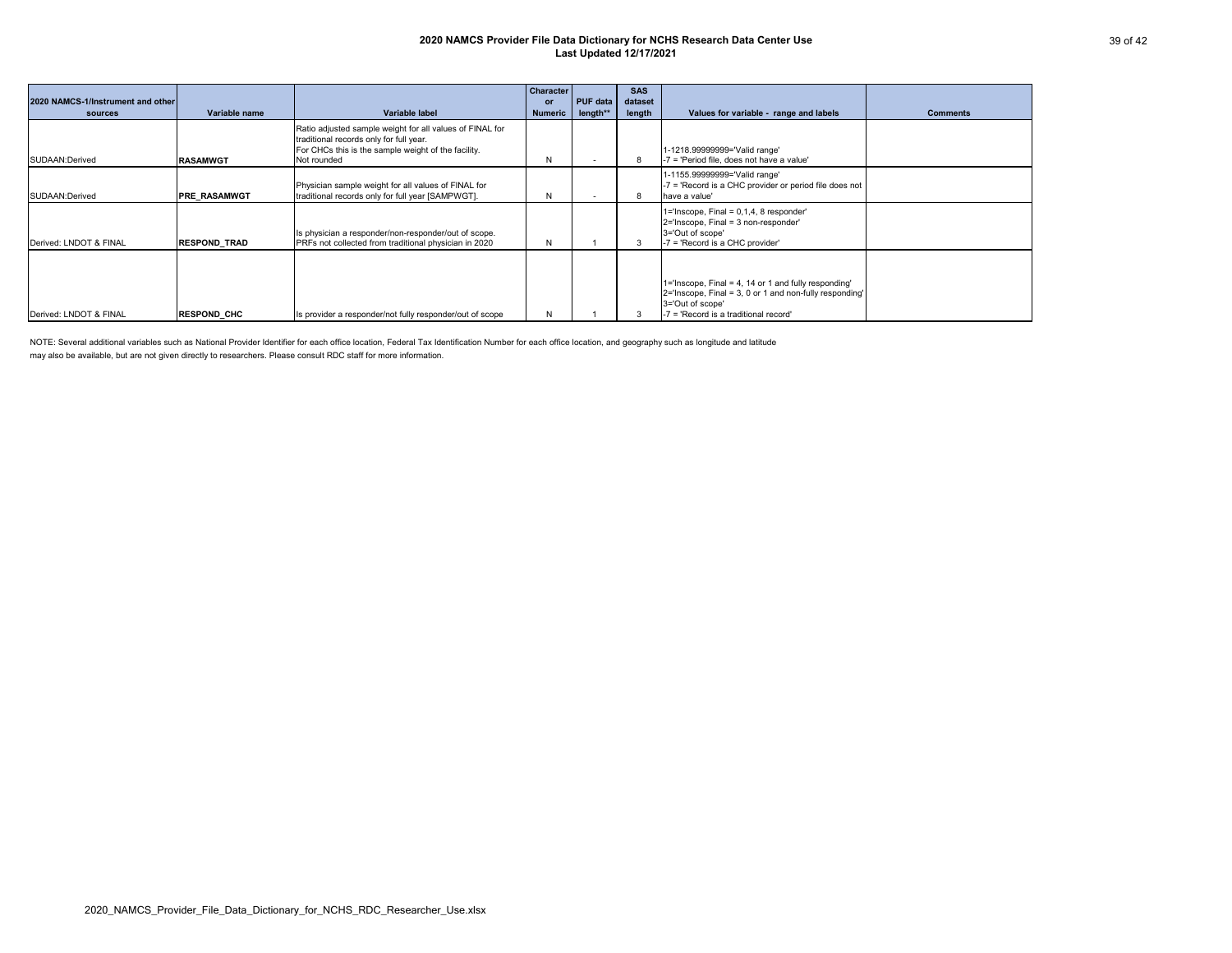**These are additional Items that require further review or editing before release in the Research Data Center.**

**These items may contain sensitive information. Staff resources are not currently available to review these data. Many of them are verbatim text items.**

| 2020 NAMCS-1/Instrument and<br>other sources     | Variable name         | <b>Variable label</b>                                                                                    | <b>Character or</b><br><b>Numeric</b> | <b>PUF data</b><br>length** | <b>SAS dataset</b><br>length | Values for variable - range and labels                                              | <b>Comments</b>           |
|--------------------------------------------------|-----------------------|----------------------------------------------------------------------------------------------------------|---------------------------------------|-----------------------------|------------------------------|-------------------------------------------------------------------------------------|---------------------------|
|                                                  |                       | Professional activity something else specified                                                           |                                       |                             |                              |                                                                                     |                           |
| Census dataset: NAMCS1<br>Instrument: PROFACT SP | PROFACT_SP            | Before releasing this variable to RDC please review for<br>personal/confidential information             | C                                     | 60                          | 60                           | Other='Valid range'<br>'-9'='No entry made'                                         | Review before<br>release. |
|                                                  |                       | For other answer to ownsr above, please specify                                                          |                                       |                             |                              | Other='Valid range'                                                                 |                           |
| Census dataset: NAMCS1                           |                       | Before releasing this variable to RDC please review for                                                  |                                       |                             |                              | -6='Refused to question'                                                            | Review before             |
| Instrument: OWNSR SP                             | OWNSR_SP              | personal/confidential information                                                                        | C                                     | 120                         | 120                          | '-9'='No entry made'                                                                | release.                  |
|                                                  |                       | Why is provider not seeing patients?                                                                     |                                       |                             |                              | Other='Entry made'                                                                  |                           |
| Census dataset: NAMCS1                           |                       | Before releasing this variable to RDC please review for                                                  |                                       |                             |                              | $-7'$ = 'Not applicable'                                                            | Review before             |
| Instrument: WHYNOPAT                             | <b>WHYNOPAT</b>       | personal/confidential information                                                                        | C                                     | 60                          | 60                           | $-9'$ = Blank'                                                                      | release.                  |
| Census dataset: NAMCS1 &<br>NAMCS201             |                       | Is practice/CHC location is certified as a patient-centered                                              |                                       |                             |                              |                                                                                     |                           |
| Instrument - Provider & CHC site:                |                       | medical home under other--other is specified. Before<br>releasing this variable to RDC please review for |                                       |                             |                              | Other='Valid range'<br>$-7 =$ 'Not applicable'                                      | Review before             |
| PCMH OTH                                         | <b>CERT_WHO_OTHER</b> | personal/confidential information                                                                        | C                                     | 60                          | 60                           | '-9'= 'No entry made'                                                               | release.                  |
|                                                  |                       |                                                                                                          |                                       |                             |                              | 1='Allscripts'                                                                      |                           |
|                                                  |                       |                                                                                                          |                                       |                             |                              | 2='Amazing Charts'                                                                  |                           |
|                                                  |                       |                                                                                                          |                                       |                             |                              | 3='athenahealth'                                                                    |                           |
|                                                  |                       |                                                                                                          |                                       |                             |                              | 4='Cerner'                                                                          |                           |
|                                                  |                       |                                                                                                          |                                       |                             |                              | 5='eClinicalWorks'                                                                  |                           |
|                                                  |                       |                                                                                                          |                                       |                             |                              | 6='e-MDs'                                                                           |                           |
|                                                  |                       |                                                                                                          |                                       |                             |                              | 7='Epic'                                                                            |                           |
|                                                  |                       |                                                                                                          |                                       |                             |                              | 8='GE/Centricity'                                                                   |                           |
|                                                  |                       |                                                                                                          |                                       |                             |                              | 9='Modernizing Medicine'<br>10='NextGen'                                            |                           |
|                                                  |                       |                                                                                                          |                                       |                             |                              | 11='Practice Fusion'                                                                |                           |
|                                                  |                       |                                                                                                          |                                       |                             |                              | 12='Sage/Vitera/Greenway'                                                           |                           |
|                                                  |                       |                                                                                                          |                                       |                             |                              | 13='Other-Specify'                                                                  |                           |
|                                                  |                       |                                                                                                          |                                       |                             |                              | -6= 'Refused to question'                                                           |                           |
| Census dataset: NAMCS1 &                         |                       |                                                                                                          |                                       |                             |                              | -7= 'Not Applicable'                                                                |                           |
| NAMCS201<br>Instrument - Provider & CHC site:    |                       |                                                                                                          |                                       |                             |                              | -8='Unknown'                                                                        | Review before             |
| <b>EHRNAM</b>                                    | EHRNAM20              | What is the name of your current EHR system?                                                             | N                                     | 2                           | 3                            | -9='Blank'                                                                          | release.                  |
| Census dataset: NAMCS1 &                         |                       |                                                                                                          |                                       |                             |                              | Other='Entry made'                                                                  |                           |
| NAMCS201                                         |                       | Name of EHR system entered in other box. Before                                                          |                                       |                             |                              | '-6'='Refused to question'                                                          |                           |
| Instrument - Provider & CHC site:                |                       | releasing this variable to RDC please review for                                                         |                                       |                             |                              | '-7'='Not applicable'                                                               | Review before             |
| <b>EHRNAMOTH</b>                                 | <b>EHRNAMOTH</b>      | personal/confidential information                                                                        | C                                     | 50                          | 50                           | '-9'='Blank'                                                                        | release.                  |
|                                                  |                       | Who owns the practice? Other, please specify for office                                                  |                                       |                             |                              |                                                                                     |                           |
|                                                  |                       | #1/CHC location.                                                                                         |                                       |                             |                              | Other='Valid range'                                                                 |                           |
|                                                  |                       | This question was not asked for intper 202001                                                            |                                       |                             |                              | '-4'= 'Not applicable, question not asked'                                          |                           |
| Census dataset: NAMCSOFFICES                     |                       | Before releasing this variable to RDC please review for                                                  |                                       |                             |                              | '-7' = 'Not applicable, skip pattern'                                               | Review before             |
| Instrument: derived from OWNS SP                 | OWNS_SP1              | personal/confidential information                                                                        | $\mathbf C$                           | 120                         | 120                          | '-9'='No entry made'                                                                | release.                  |
|                                                  |                       | Who owns the practice? Other, please specify for office                                                  |                                       |                             |                              |                                                                                     |                           |
|                                                  |                       | #2/CHC location.                                                                                         |                                       |                             |                              | Other='Valid range'                                                                 |                           |
| Census dataset: NAMCSOFFICES                     |                       | This question was not asked for intper 202001<br>Before releasing this variable to RDC please review for |                                       |                             |                              | '-4'= 'Not applicable, question not asked'<br>'-7' = 'Not applicable, skip pattern' | Review before             |
| Instrument: derived from OWNS SP                 | OWNS_SP2              | personal/confidential information                                                                        | С                                     | 120                         | 120                          | '-9'='No entry made'                                                                | release.                  |
|                                                  |                       | Who owns the practice? Other, please specify for office                                                  |                                       |                             |                              |                                                                                     |                           |
|                                                  |                       | #3/CHC location.                                                                                         |                                       |                             |                              | Other='Valid range'                                                                 |                           |
|                                                  |                       | This question was not asked for intper 202001                                                            |                                       |                             |                              | '-4'= 'Not applicable, question not asked'                                          |                           |
| Census dataset: NAMCSOFFICES                     |                       | Before releasing this variable to RDC please review for                                                  |                                       |                             |                              | '-7' = 'Not applicable, skip pattern'                                               | Review before             |
| Instrument: derived from OWNS SP                 | OWNS_SP3              | personal/confidential information                                                                        | С                                     | 120                         | 120                          | '-9'='No entry made'                                                                | release.                  |
|                                                  |                       | Who owns the practice? Other, please specify for office                                                  |                                       |                             |                              |                                                                                     |                           |
|                                                  |                       | #4/CHC location.                                                                                         |                                       |                             |                              | Other='Valid range'                                                                 |                           |
|                                                  |                       | This question was not asked for intper 202001                                                            |                                       |                             |                              | '-4'= 'Not applicable, question not asked'                                          |                           |
| Census dataset: NAMCSOFFICES                     |                       | Before releasing this variable to RDC please review for                                                  |                                       |                             |                              | '-7' = 'Not applicable, skip pattern'                                               | Review before             |
| Instrument: derived from OWNS_SP                 | <b>OWNS_SP4</b>       | personal/confidential information                                                                        | C                                     | 120                         | 120                          | '-9'='No entry made'                                                                | release.                  |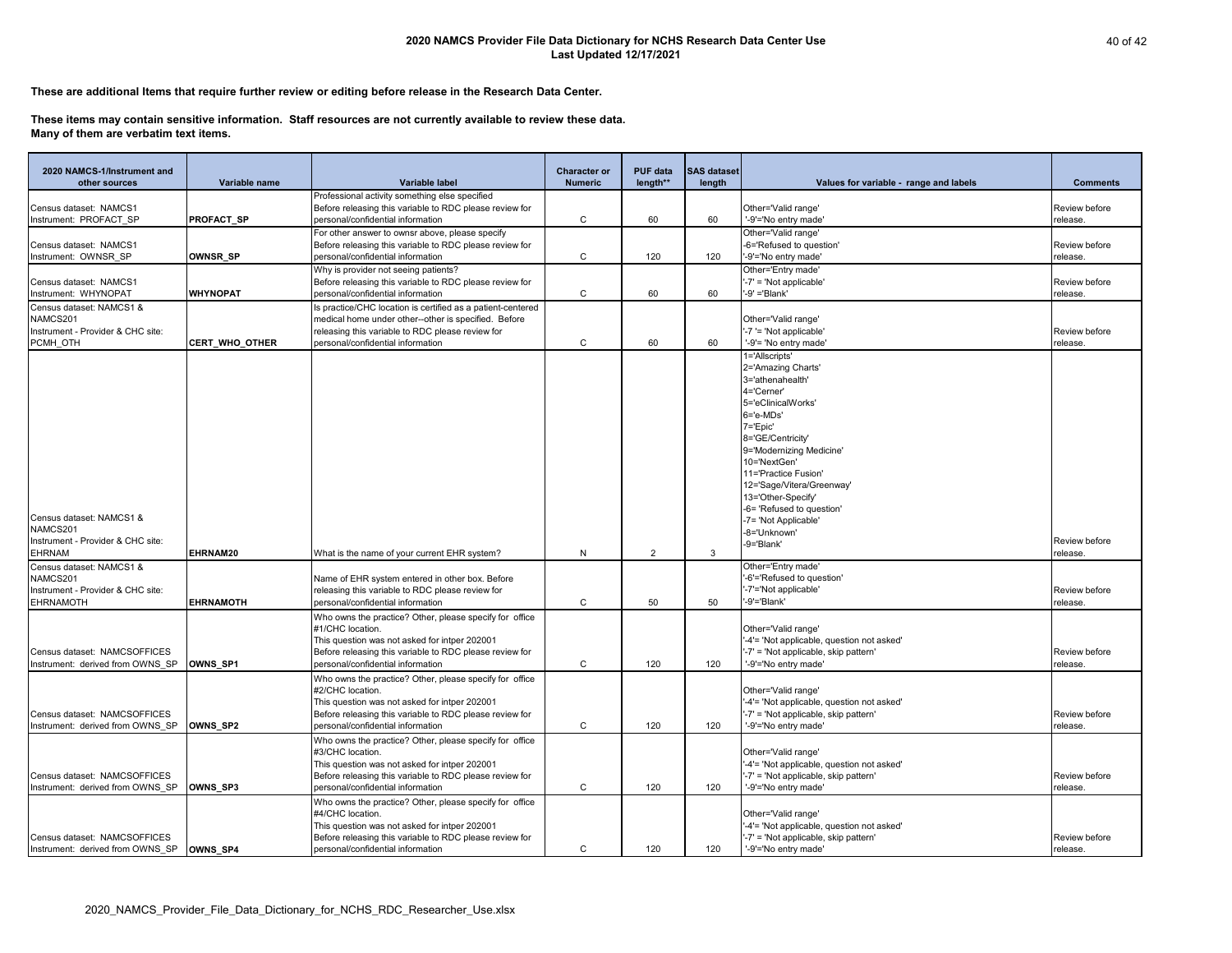|                                  |                    | Who owns the practice? Other, please specify for office    |   |     |     |                                                                  |               |
|----------------------------------|--------------------|------------------------------------------------------------|---|-----|-----|------------------------------------------------------------------|---------------|
|                                  |                    | #5/CHC location.                                           |   |     |     | Other='Valid range'                                              |               |
|                                  |                    | This question was not asked for intper 202001              |   |     |     | '-4'= 'Not applicable, question not asked'                       |               |
| Census dataset: NAMCSOFFICES     |                    | Before releasing this variable to RDC please review for    |   |     |     | '-7' = 'Not applicable, skip pattern'                            | Review before |
| Instrument: derived from OWNS SP | OWNS_SP5           | personal/confidential information                          | C | 120 | 120 | '-9'='No entry made'                                             | release.      |
|                                  |                    | Who owns the practice? Other, please specify for office    |   |     |     |                                                                  |               |
|                                  |                    | #6/CHC location.                                           |   |     |     | Other='Valid range'                                              |               |
|                                  |                    | This question was not asked for intper 202001              |   |     |     | '-4'= 'Not applicable, question not asked'                       |               |
| Census dataset: NAMCSOFFICES     |                    | Before releasing this variable to RDC please review for    |   |     |     | '-7' = 'Not applicable, skip pattern'                            | Review before |
| Instrument: derived from OWNS SP | OWNS SP6           | personal/confidential information                          | C | 120 | 120 | '-9'='No entry made'                                             | release.      |
|                                  |                    |                                                            |   |     |     |                                                                  |               |
|                                  |                    | Who owns the practice? Other, please specify for office    |   |     |     |                                                                  |               |
|                                  |                    | #7/CHC location.                                           |   |     |     | Other='Valid range'                                              |               |
|                                  |                    | This question was not asked for intper 202001              |   |     |     | '-4'= 'Not applicable, question not asked'                       |               |
| Census dataset: NAMCSOFFICES     |                    | Before releasing this variable to RDC please review for    |   |     |     | '-7' = 'Not applicable, skip pattern'                            | Review before |
| Instrument: derived from OWNS SP | OWNS SP7           | personal/confidential information                          | C | 120 | 120 | '-9'='No entry made'                                             | release.      |
|                                  |                    | Who owns the practice? Other, please specify for office    |   |     |     |                                                                  |               |
|                                  |                    | #8/CHC location.                                           |   |     |     | Other='Valid range'                                              |               |
|                                  |                    | This question was not asked for intper 202001              |   |     |     | '-4'= 'Not applicable, question not asked'                       |               |
| Census dataset: NAMCSOFFICES     |                    | Before releasing this variable to RDC please review for    |   |     |     | '-7' = 'Not applicable, skip pattern'                            | Review before |
| Instrument: derived from OWNS SP |                    | personal/confidential information                          |   | 120 | 120 |                                                                  |               |
|                                  | OWNS SP8           |                                                            | C |     |     | '-9'='No entry made'                                             | release.      |
|                                  |                    | Who owns the practice? Other, please specify for office    |   |     |     |                                                                  |               |
|                                  |                    | #9/CHC location.                                           |   |     |     | Other='Valid range'                                              |               |
|                                  |                    | This question was not asked for intper 202001              |   |     |     | '-4'= 'Not applicable, question not asked'                       |               |
| Census dataset: NAMCSOFFICES     |                    | Before releasing this variable to RDC please review for    |   |     |     | '-7' = 'Not applicable, skip pattern'                            | Review before |
| Instrument: derived from OWNS_SP | OWNS SP9           | personal/confidential information                          | C | 120 | 120 | '-9'='No entry made'                                             | release.      |
|                                  |                    |                                                            |   |     |     |                                                                  |               |
|                                  |                    | Who owns the practice? Other, please specify for office    |   |     |     |                                                                  |               |
|                                  |                    | #10/CHC location.                                          |   |     |     | Other='Valid range'                                              |               |
|                                  |                    | This question was not asked for intper 202001              |   |     |     | '-4'= 'Not applicable, question not asked'                       |               |
| Census dataset: NAMCSOFFICES     |                    | Before releasing this variable to RDC please review for    |   |     |     | '-7' = 'Not applicable, skip pattern'                            | Review before |
| Instrument: derived from OWNS SP | OWNS SP10          | personal/confidential information                          | C | 120 | 120 | '-9'='No entry made'                                             | release.      |
|                                  |                    |                                                            |   |     |     | Other='Valid entry'                                              |               |
| Census dataset: NAMCS1           |                    | What is the provider's primary specialty (only asked of    |   |     |     | '-7'='Not applicable, traditional provider or midlevel provider' | Review before |
| Instrument: PRVPSPEC             | <b>PRVPSPEC</b>    | CHC doctors)? Using look-up table                          | C | 50  | 50  | '-9'='Blank'                                                     | release.      |
|                                  |                    |                                                            |   |     |     |                                                                  |               |
|                                  |                    | What is the three-letter code for the provider's primary   |   |     |     |                                                                  |               |
|                                  |                    | specialty (only asked of CHC doctors)? Using look-up       |   |     |     | Other='Valid entry'                                              |               |
| Census dataset: NAMCS1           |                    | table                                                      |   |     |     | '-7'='Not applicable, traditional provider or midlevel provider' | Review before |
| Instrument: PRVPSCOD             | <b>PRVPSCOD</b>    | Please read--FMP worksheet                                 | C | 3   | 3   | $-9$ '='Blank'                                                   | release.      |
|                                  |                    | Provider's primary specialty specified (only asked of CHC  |   |     |     |                                                                  |               |
|                                  |                    | doctors)                                                   |   |     |     | Other='Valid entry'                                              |               |
| Census dataset: NAMCS1           |                    | Before releasing this variable to RDC please review for    |   |     |     | '-7'='Not applicable, traditional provider or midlevel provider' | Review before |
| Instrument: PRVPSPEC_SP          | <b>PRVPSPEC_SP</b> | personal/confidential information                          | С | 100 | 100 | '-9'='Blank'                                                     | release.      |
|                                  |                    |                                                            |   |     |     | Other='Valid entry'                                              |               |
|                                  |                    |                                                            |   |     |     |                                                                  |               |
| Census dataset: NAMCS1           |                    | What is the provider's secondary specialty (only asked of  |   |     |     | '-7'='Not applicable, traditional provider or midlevel provider' | Review before |
| Instrument: PRVSSPEC             | <b>PRVSSPEC</b>    | CHC doctors)? Using look-up table                          | C | 50  | 50  | '-9'='Blank'                                                     | release.      |
|                                  |                    | What is the three-letter code for the provider's secondary |   |     |     | Other='Valid entry'                                              |               |
| Census dataset: NAMCS1           |                    | specialty (only asked of CHC doctors)? Using look-up       |   |     |     | '-7'='Not applicable, traditional provider or midlevel provider' | Review before |
| Instrument: PRVSSCOD             | <b>PRVSSCOD</b>    | lable                                                      | C | 3   | 3   | '-9'='Blank'                                                     | release.      |
|                                  |                    | Provider's secondary specialty specified (only asked of    |   |     |     |                                                                  |               |
|                                  |                    | CHC doctors)                                               |   |     |     | Other='Valid entry'                                              |               |
| Census dataset: NAMCS1           |                    | Before releasing this variable to RDC please review for    |   |     |     | '-7'='Not applicable, traditional provider or midlevel provider' | Review before |
|                                  |                    | personal/confidential information                          |   |     | 100 | '-9'='Blank'                                                     |               |
| Instrument: PRVSSPEC SP          | PRVSSPEC_SP        |                                                            | C | 100 |     |                                                                  | release.      |
|                                  |                    | What is the provider's primary board certification (only   |   |     |     |                                                                  |               |
|                                  |                    | asked of CHC doctors)?                                     |   |     |     | Other='Valid entry'                                              |               |
| Census dataset: NAMCS1           |                    | Before releasing this variable to RDC please review for    |   |     |     | '-7'='Not applicable, traditional provider or midlevel provider' | Review before |
| Instrument: PRVPBC               | <b>PRVPBC</b>      | personal/confidential information                          | C | 50  | 50  | '-9'='Blank'                                                     | release.      |
|                                  |                    | What is the provider's secondary board certification (only |   |     |     |                                                                  |               |
|                                  |                    | asked of CHC doctors)?                                     |   |     |     | Other='Valid entry'                                              |               |
|                                  |                    |                                                            |   |     |     |                                                                  |               |
| Census dataset: NAMCS1           |                    | Before releasing this variable to RDC please review for    |   |     |     | '-7'='Not applicable, traditional provider or midlevel provider' | Review before |
| Instrument: PRVSBC               | <b>PRVSBC</b>      | personal/confidential information                          | C | 50  | 50  | '-9'='Blank'                                                     | release.      |
|                                  |                    |                                                            |   |     |     |                                                                  |               |
| Derived from: OUTCOME and        |                    |                                                            |   |     |     |                                                                  |               |
| WHY_OOS1 to WHY_OOS9 at NCHS     |                    |                                                            |   |     |     | Other='Valid entry'                                              | Review before |
| [WHY_OOS_SP]                     | OTHRINEL_SP        | Reason ineligible or out of scope-- Other specified        | C | 60  | 60  | '-9'='Blank'                                                     | release.      |
|                                  |                    |                                                            |   |     |     |                                                                  |               |